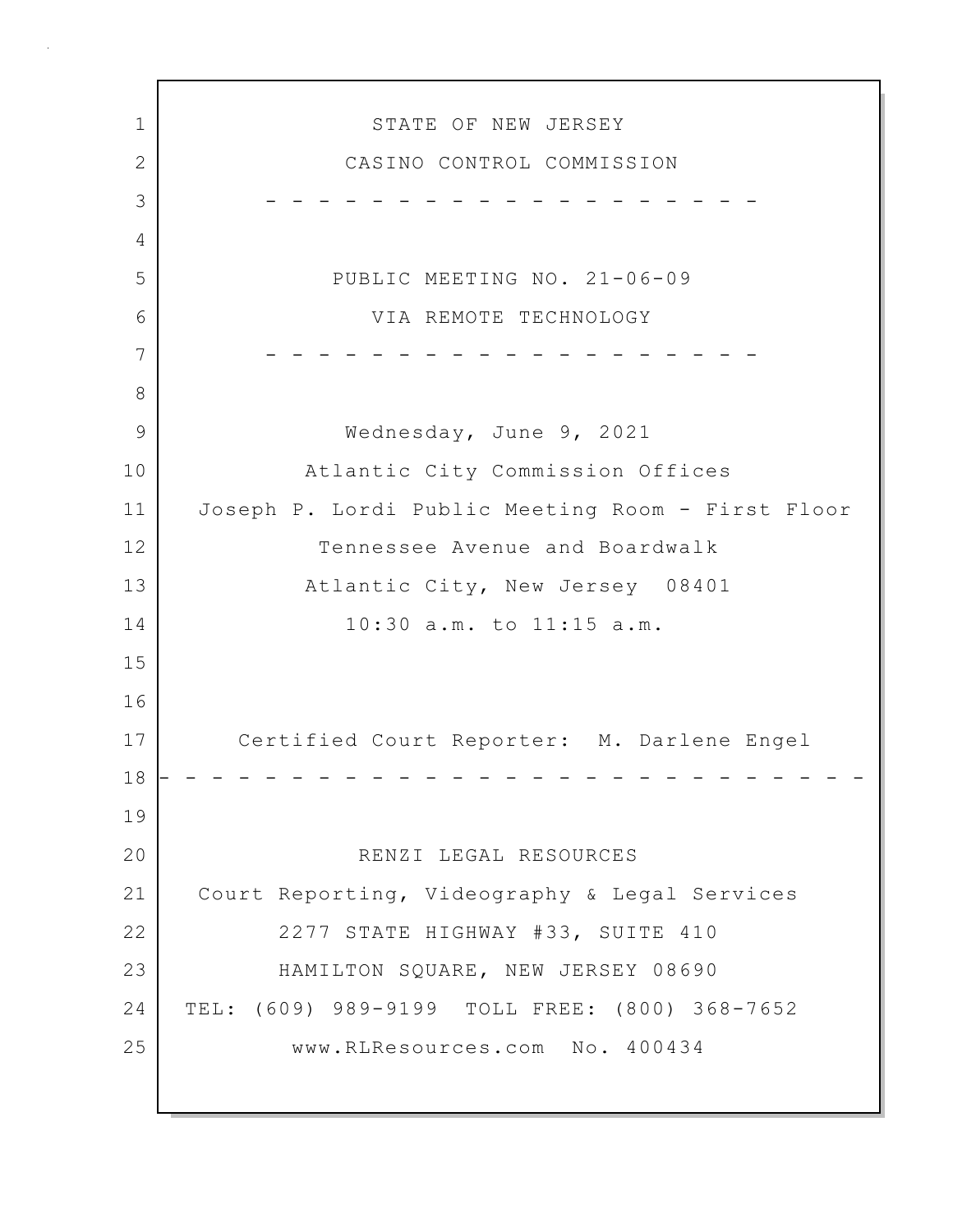```
1 B E F O R E :
2 CASINO CONTROL COMMISSION:
       JAMES T. PLOUSIS, CHAIR
 3 ALISA COOPER, VICE CHAIR
4 PRESENT FOR THE CASINO CONTROL COMMISSION:
       DARYL W. NANCE, ADMINISTRATIVE ANALYST
5 OPRA CUSTODIAN
 6 OFFICE OF THE GENERAL COUNSEL:
       DIANNA W. FAUNTLEROY, GENERAL COUNSEL/EXECUTIVE
7 SECRETARY
       TERESA M. PIMPINELLI, SENIOR COUNSEL
8
  OFFICE OF REGULATORY AFFAIRS:
 9 | PATRICK M. EALER, MANAGER, LICENSING
10 DIVISION OF GAMING ENFORCEMENT:
     DEPUTY ATTORNEYS GENERAL:
11 TRACY E. RICHARDSON, DEPUTY ATTORNEY GENERAL
       BRIAN C. BISCIEGLIA, DEPUTY ATTORNEY GENERAL
12 JORDAN HOLLANDER, DEPUTY ATTORNEY GENERAL
       CAMILA MENDES-FERREIRA, DEPUTY ATTORNEY GENERAL
13
14
15
16
17
18
19
20
21
22
23
24
25
```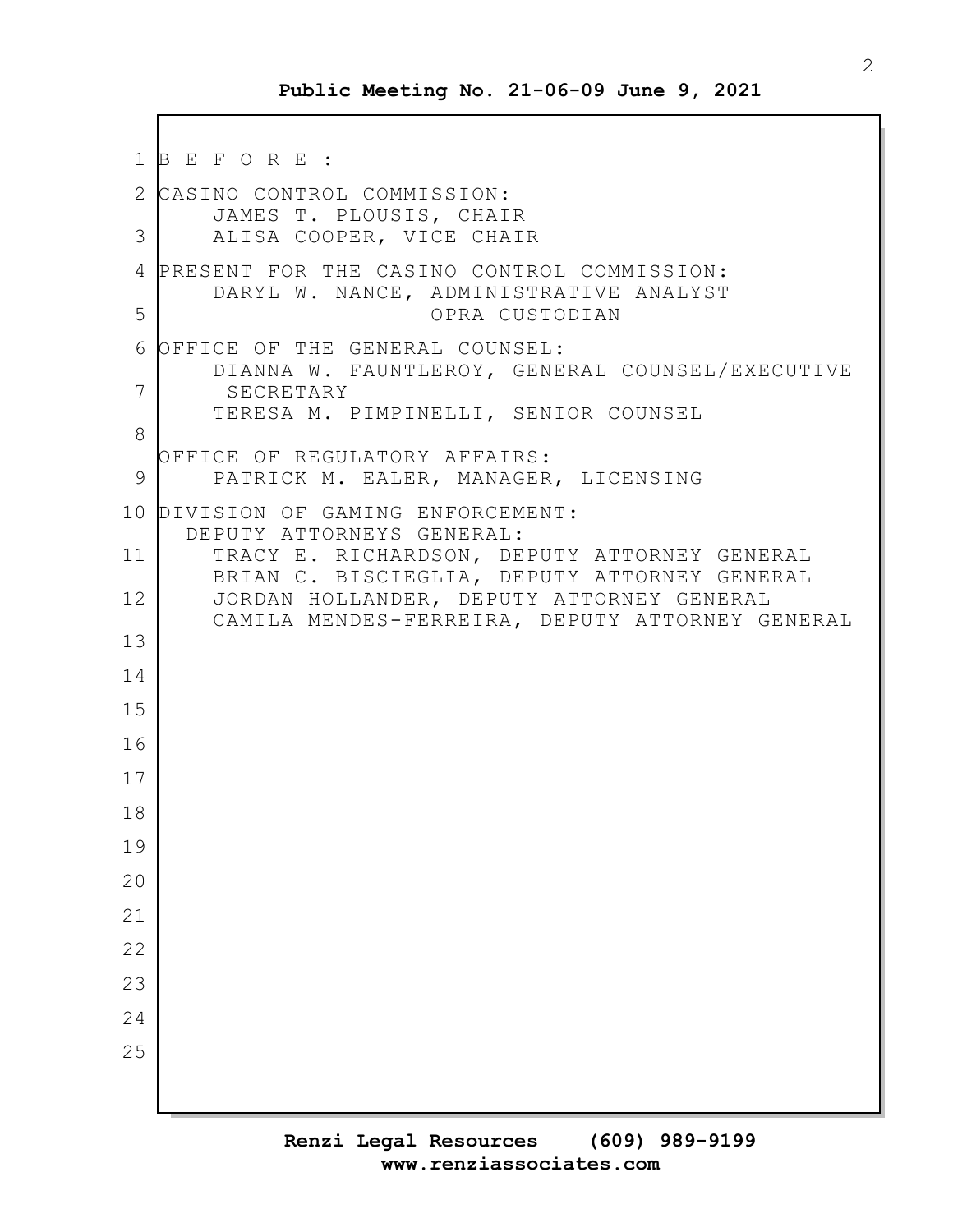1 A P P E A R A N C E S : 2 ITEM NO. 8 DIANNA W. FAUNTLEROY, GENERAL COUNSEL CAMILA MENDES-FERREIRA, DEPUTY ATTORNEY 3 GENERAL BESS SACCO, VICE PRESIDENT OF LEGAL AND 4 REGULATORY AFFAIRS CAESARS ENTERTAINMENT, INC. 5 FOR: BOARDWALK REGENCY, LLC 6 ITEM NO. 9 DIANNA W. FAUNTLEROY, GENERAL COUNSEL 7 CAMILA MENDES-FERREIRA, DEPUTY ATTORNEY GENERAL 8 BROWNSTEIN, HYATT, FARBER & SCHRECK 9 PAUL M. O'GARA, ESQ. LOWRY, ESQ. FOR: CAESARS ENTITIES 10 ITEM NO. 10 DIANNA W. FAUNTLEROY, GENERAL COUNSEL 11 JORDAN HOLLANDER, DEPUTY ATTORNEY GENERAL FOX ROTHSCHILD, LLP 12 NICHOLAS CASIELLO, JR., ESQ FOR: SEMINOLE HR HOLDING, LLC 13 ITEM NO. 11 DIANNA W. FAUNTLEROY, GENERAL COUNSEL 14 TRACY E. RICHARDSON, DEPUTY ATTORNEY GENERAL 15 PATRICK H. MADAMBA, JR., VICE PRESIDENT LEGAL AFFAIRS AND LEGAL COUNSEL 16 FOR: MGM RESORTS INTERNATIONAL 17 ITEM NO. 12 DIANNA W. FAUNTLEROY, GENERAL COUNSEL TRACY E. RICHARDSON, DEPUTY ATTORNEY 18 GENERAL PATRICK H. MADAMBA, JR., VICE PRESIDENT 19 LEGAL AFFAIRS AND LEGAL COUNSEL FOR: MGM RESORTS INTERNATIONAL 20 ITEM NO. 13 TERESA PIMPINELLI, SENIOR COUNSEL 21 TRACY E. RICHARDSON, DEPUTY ATTORNEY GENERAL 22 | PATRICK H. MADAMBA, JR., VICE PRESIDENT LEGAL AFFAIRS AND LEGAL COUNSEL 23 FOR: MARINA DISTRICT DEVELOPMENT COMPANY 24 25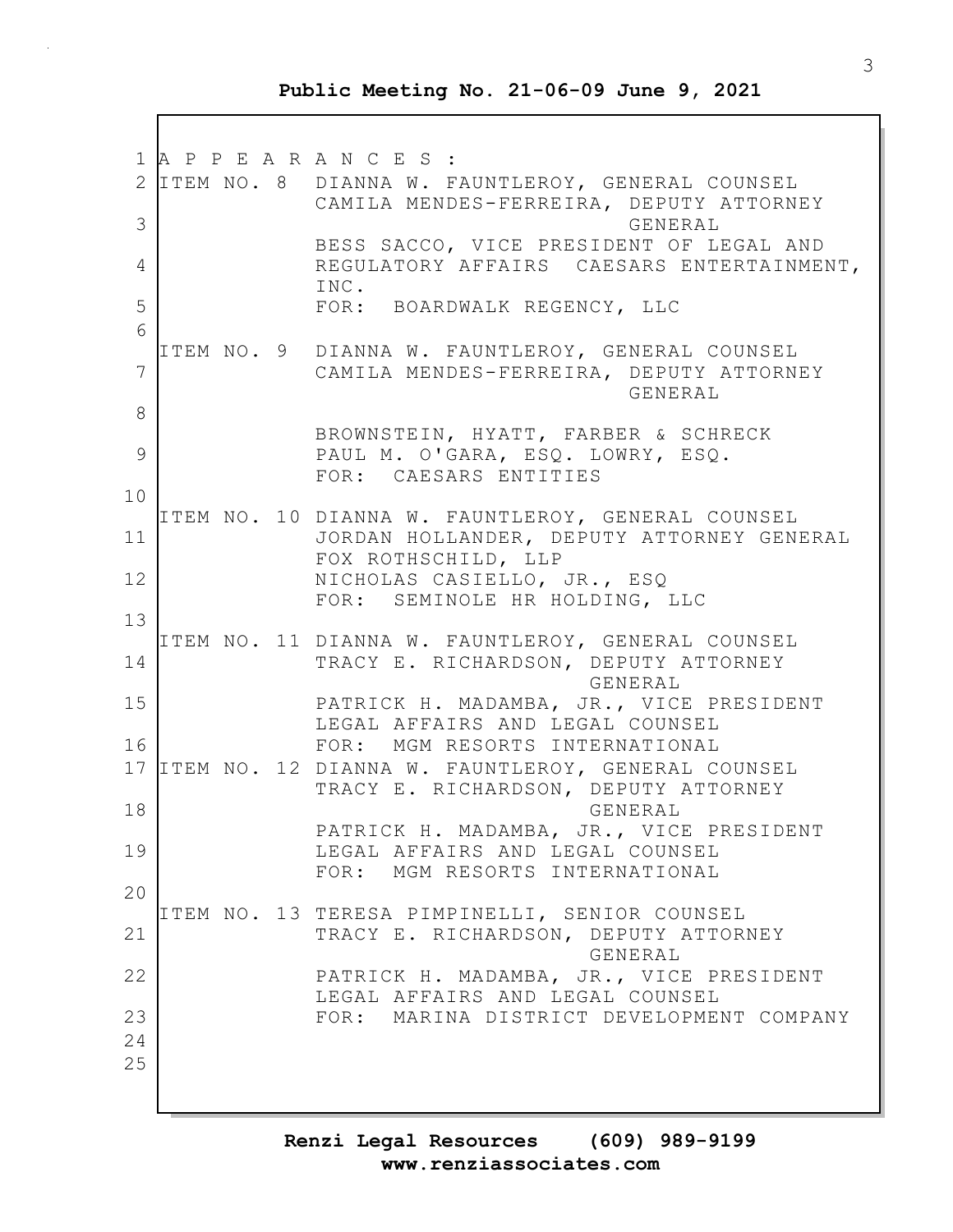1 A P P E A R A N C E S Continued: ITEM NO. 14 DIANNA W. FAUNTLEROY, GENERAL COUNSEL 3 TRACY E. RICHARDSON, DEPUTY ATTORNEY GENERAL 4 BALLARD SPAHR, LLP MICHAEL D. FABIUS, ESQ. 5 | FOR: IAC/INTERACTIVE CORP.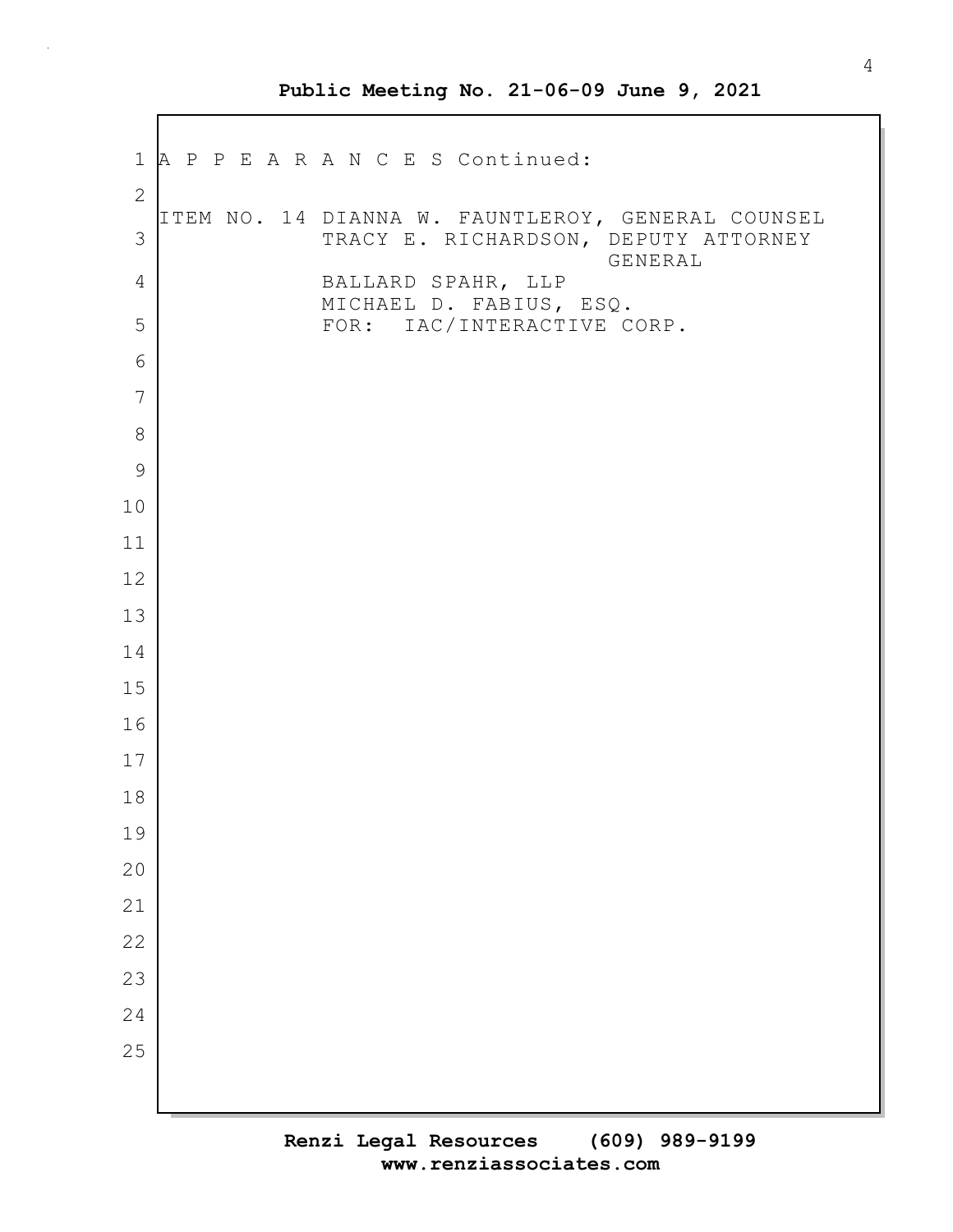1 AGENDA PUBLIC MEETING NO. 21-06-09 2 JUNE 9, 2021, 10:30 A.M. 3 ITEM PAGE VOTE 4 1 Ratification of the minutes of the May 10 11 12, 2021, public meeting 5 2 Applications for initial casino key 11 12 employee licenses: 6 a) Gloria J. Edwards b) Christy Harker, a/k/a Christy Leigh 7 Harker c) Tu My Thi Maddon, a/k/a Tu My Truong, 8 Tu Mythi Maddox Applications for resubmitted casino key 9 employee licenses and/or for qualification: 10 a) Theresa M. Burke, a/k/a Theresa Marie 13 14 Staffiera-Mulroy, Theresa M. 11 Steffiera b) John L. Devito 13 14 12 c) Mitchell A. Freedman 13 14 d) Lawrence J. Masciocchi 14 14 13 e) Adriene M. Mitchell 13 14 f) Danh P. Nguyen 13 14 14 g) Awilda Nieves, a/k/a Awilda 13 14 Nieves-Calvente 15 h) Juan C. Sanchez-Roman 13 14<br>
i) Paul Stowell 13 14 i) Paul Stowell 13 16 j) Elmer A. Velasco-Canas, a/k/a Elmer 13 14 Antonio Velasco 17 k) Kristine F. White, a/k/a Kristine 13 14 Frances Miller 18 4 Approvals through Delegation of Authority 15 between May 7, 2021, and June 2, 2021, 19 pursuant to Resolution No. 17-01-11-11-C 5 Requests for inactivation of casino key 18 19 20 employee licenses: a) Lewis I. Bonham 21 b) Michael Lam c) Robert Westerfield 22 6 Consideration of the lapse of casino key 19 20 employee licenses: 23 a) Joseph M. Farnan b) Maria S. Garcia 24 c) Kenneth J. Harper d) William F. Rowe 25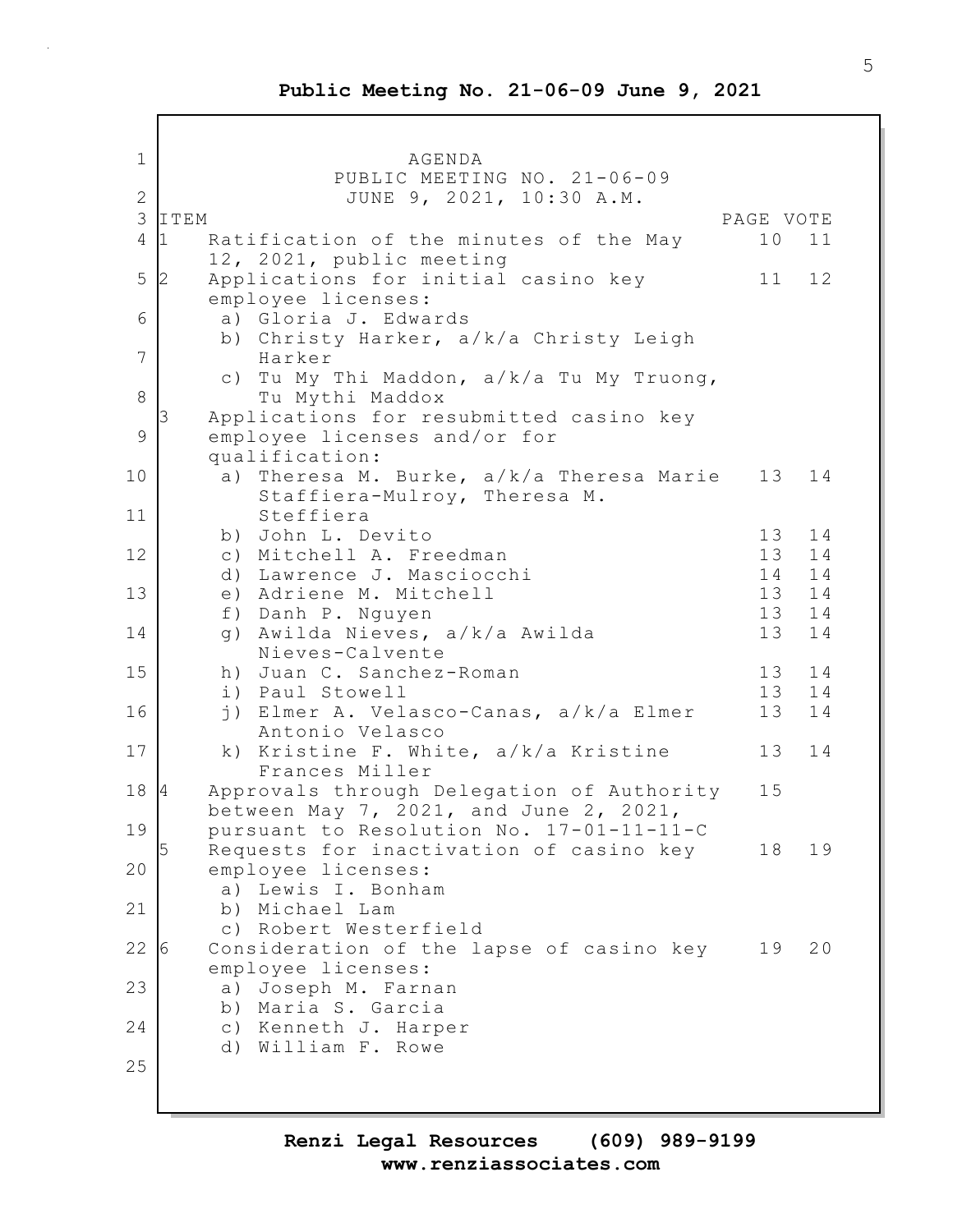$\bar{z}$ 

| 6                                                                                            |                  | 8                                                                                      |
|----------------------------------------------------------------------------------------------|------------------|----------------------------------------------------------------------------------------|
| $\mathbf{1}$<br>CONTINUED AGENDA                                                             | 1                | (Public Meeting 21-01-09 was commenced                                                 |
| PUBLIC MEETING NO. 21-06-09<br>$\overline{c}$<br>JUNE 9, 2021, 10:30 a.m.                    | $\overline{2}$   | at 10:30 a.m.)                                                                         |
| PAGE VOTE<br><b>ITEM</b><br>3                                                                | 3                | MR. NANCE: Good morning. I'd like to                                                   |
| 21 23<br>7 Consideration of the initial<br>4<br>application of Anthony Taylor for a          | 4                | read an opening statement:                                                             |
| casino key employee license<br>(DTK 21-0006-CK)<br>5                                         | 5                | This is to advise the general public                                                   |
| 8 Petition of Boardwalk Regency, LLC,<br>23 26<br>(d/b/a Caesars Atlantic City) for the<br>6 | 6                | that in compliance with Chapter 231 of the                                             |
| issuance of a temporary casino key<br>employee license to Michael T. Kane<br>7               | $\boldsymbol{7}$ | public laws of 1975 entitled "Senator Bryon M.                                         |
| pursuant to NJSA 5:12-89(e); and to                                                          | 8                | Baer Open Public Meeting Act," the New Jersey                                          |
| 8<br>permit him to assume the duties and<br>exercise the powers of Vice President            | 9                | Casino Control Commission on December 9th,                                             |
| 9<br>of Security pending plenary<br>qualification (PRN 1472101)                              | 10               | 2020, filed with the Secretary of State at the                                         |
| 10 9 Joint Petition of Caesars<br>26 32<br>Entertainment, Inc., Boardwalk Regency,           | 11               | State House in Trenton an annual meeting                                               |
| LLC, Harrah's Atlantic City Operating<br>11<br>Company, Tropicana Atlantic City              | 12               | schedule.                                                                              |
| 12<br>Corporation, Caesars Interactive<br>Entertainment New Jersey, LLC, for the             | 13               | On December 9th, 2020, copies were                                                     |
| 13<br>issuance of a temporary casino key<br>employee license to John K. Koster               | 14               | mailed to subscribers.                                                                 |
| 14<br>pursuant to NJSA 5:12-89(e); and to<br>permit him to assume the duties and             | 15               | Any member who wish to address the                                                     |
| 15<br>exercise the powers of Regional                                                        | 16               | Commission will be given the opportunity to do                                         |
| President - East of Caesars<br>16<br>Entertainment, Inc., pending plenary                    | 17               | so before the Commission adjourns for the day.                                         |
| qualification (PRN 1302103)<br>17 10 Consideration of the plenary<br>32 35                   | 18               | Please acknowledge the Pledge of                                                       |
| qualification of Brad Buchanan to serve<br>18<br>as a member of the Board of Managers of     | 19               | Allegiance.                                                                            |
| Seminole HR Holding, LLC, and related<br>19<br>entities                                      | 20               | (The Flag Salute was recited.)                                                         |
| 35 37<br>11 Consideration of the plenary<br>qualification of Barry Diller to serve<br>20     | 21               | CHAIR PLOUSIS: Good morning. I'd like                                                  |
| as an outside director of MGM Resorts<br>21<br>International                                 | 22               | to welcome everyone who is joining us remotely                                         |
| 37 39<br>12 Consideration of the plenary<br>22<br>qualification of Joseph M. Levin to        | 23               | today.                                                                                 |
| serve as an outside director of MGM<br>23<br>Resorts International                           | 24               | As a measure to mitigate the spread of                                                 |
| 24<br>25                                                                                     | 25               | COVID-19 and to protect health -- the health                                           |
| 7                                                                                            |                  | 9                                                                                      |
| <b>CONTINUED AGENDA</b><br>1                                                                 | 1                | and safety of meeting participants as well as                                          |
|                                                                                              |                  |                                                                                        |
| PUBLIC MEETING NO. 21-06-09                                                                  |                  |                                                                                        |
| 2<br>JUNE 9, 2021, 10:30 a.m.                                                                | 2                | the members of the public interested in the                                            |
| PAGE VOTE<br><b>ITEM</b><br>3                                                                | 3<br>4           | meeting, the Commission is continuing to use                                           |
| 13 Petition of Marina District Development 39<br>43                                          | 5                | remote collaboration technology for meeting                                            |
| Company, LLC, for the issuance of a<br>4                                                     | 6                | participants.                                                                          |
| temporary casino key employee license<br>to Ryan M. Ross pursuant to NJSA<br>5               | 7                | The public is able to listen through<br>access provided on the Commission's website as |
| $5:12-89(e)$ ; and to permit him to assume                                                   | 8                | well as through our YouTube channel. We will                                           |
| 6<br>the duties and exercise the powers of<br>Senior Vice President National                 | 9                | accept public comments via e-mail. Public                                              |
| 7<br>Marketing pending plenary qualification                                                 | 10               | comments can be sent to: Public.comments@ccc.                                          |
| (PRN 1532101)<br>43<br>50                                                                    | 11               | state.nj.us. I will repeat that address.                                               |
| 8 14 Consideration of the plenary<br>qualification of IAC/Interactive Corp.                  | 12               | Public.comments@ccc.state.nj.us beginning now                                          |
| 9<br>as a security holder of MGM Resorts                                                     | 13               | and any time -- and any time throughout the                                            |
| International<br>10                                                                          | 14               | meeting, ending at the time of adjournment.                                            |
| 11                                                                                           | 15               | This meeting is being transcribed as                                                   |
| 12<br>13                                                                                     | 16               | well as recorded, and minutes will be available                                        |
| 14                                                                                           | 17               | on our website in due course.                                                          |
| 15                                                                                           | 18               | To meeting callers, I ask that you                                                     |
| 16<br>17                                                                                     | 19               | follow the instructions provided with the web                                          |
| 18                                                                                           | 20               | link or audio call-in code and place your                                              |
| 19<br>20                                                                                     | 21               | phones on mute until your matter is called.                                            |
| 21                                                                                           | 22               | Also please remember to identify yourself                                              |
| 22                                                                                           | 23               | before speaking.                                                                       |
| 23<br>24<br>25                                                                               | 24<br>25         | Thank you.<br>MS. FAUNTLEROY: Good morning. Will you                                   |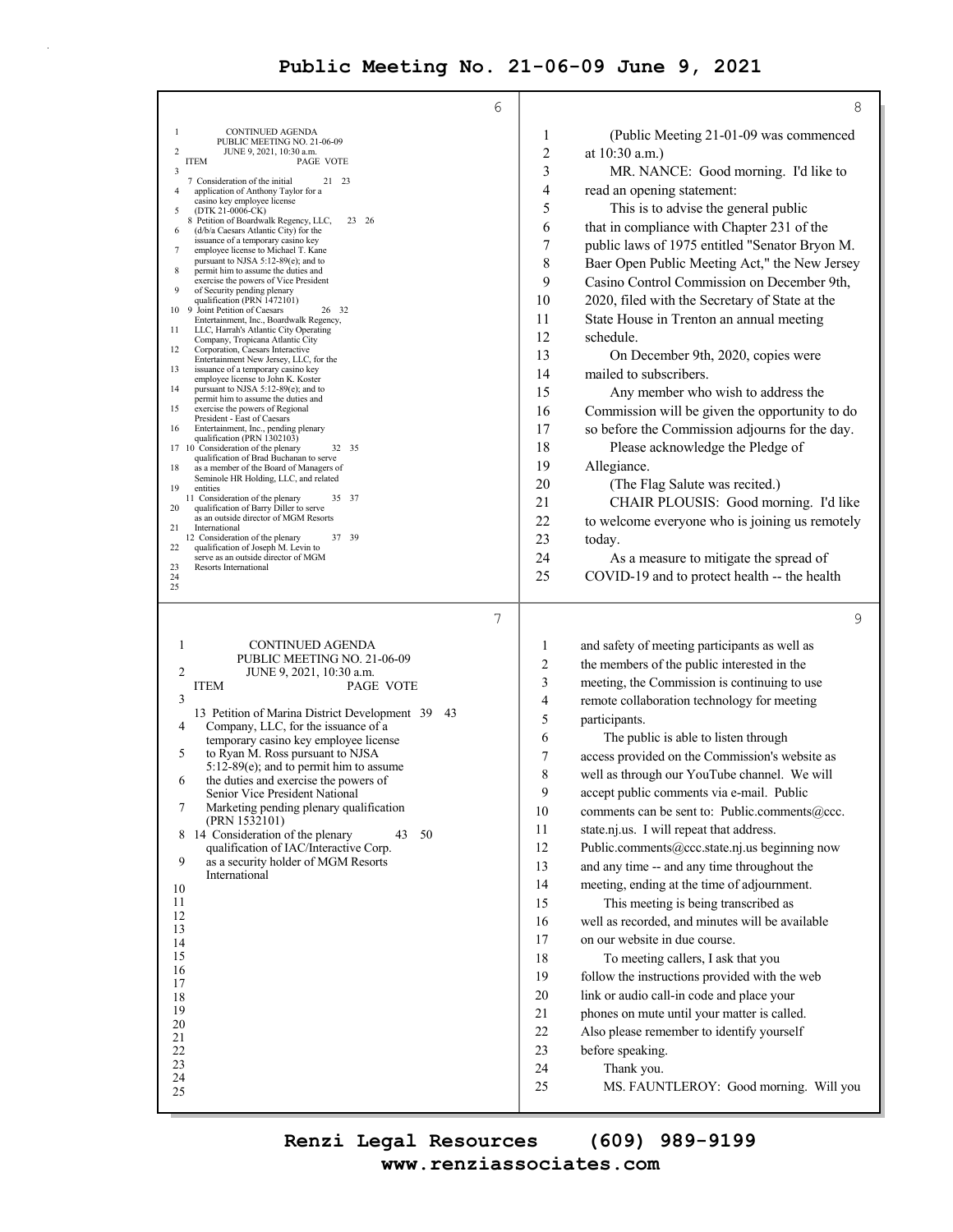|          | 10                                                                                              |          | 12                                                        |
|----------|-------------------------------------------------------------------------------------------------|----------|-----------------------------------------------------------|
| 1        | <b>ITEM NO. 1</b>                                                                               | 1        | <b>ITEM NO. 3</b>                                         |
| 2        | answer your name when I call for the roll,                                                      | 2        | CHAIR PLOUSIS: Are there any questions                    |
| 3        | please?                                                                                         | 3        | on these matters?                                         |
| 4        | Vice Chair Cooper?                                                                              | 4        | (No response.)                                            |
| 5        | VICE CHAIR COOPER: Here.                                                                        | 5        | CHAIR PLOUSIS: Hearing none, is there a                   |
| 6        | MS. FAUNTLEROY: And Chairman Plousis?                                                           | 6        | motion?                                                   |
| 7        | CHAIR PLOUSIS: Here.                                                                            | 7        | VICE CHAIR COOPER: Mr. Chairman, I move                   |
| 8        | MS. FAUNTLEROY: Thank you.                                                                      | 8        | to grant the three initial casino key employee            |
| 9        | Matters discussed in closed session this                                                        | 9        | licenses.                                                 |
| 10       | morning included the approval of the closed                                                     | 10       | CHAIR PLOUSIS: I second that motion.                      |
| 11       | session minutes of May 12, 2021, the approval                                                   | 11       | Any further discussion?                                   |
| 12       | of the hiring of Dominique Sanchez as a                                                         | 12       | (No response.)                                            |
| 13       | research analyst in the Division of Regulatory                                                  | 13       | CHAIR PLOUSIS: Hearing none, all in                       |
| 14       | Affairs, the approval of the hiring of Margo                                                    | 14       | favor, say aye?                                           |
| 15       | Flores as a research analyst in the Division of                                                 | 15       | (Ayes.)                                                   |
| 16       | Regulatory Affairs, and the promotion of an                                                     | 16       | CHAIR PLOUSIS: Opposed?                                   |
| 17       | existing employee to the position of senior                                                     | 17       | (No response.)                                            |
| 18       | analyst in the Division of Regulatory Affairs.                                                  | 18       | CHAIR PLOUSIS: Ayes have it.                              |
| 19       | The first item for your consideration is                                                        | 19       | MS. FAUNTLEROY: Thank you.                                |
| 20       | the ratification of the minutes of the May 12,                                                  | 20       | Item No. 3 are applications for                           |
| 21       | 2021, public meeting.                                                                           | 21       | resubmitted casino key employee licenses and              |
| 22       | CHAIR PLOUSIS: Are there any questions                                                          | 22       | for qualification.                                        |
| 23       | or corrections to the minutes?                                                                  | 23       | They include: Theresa M. Burke, John L.                   |
| 24       | (No response.)                                                                                  | 24       | Devito, Mitchell A. Freedman, Lawrence J.                 |
| 25       | CHAIR PLOUSIS: Hearing none, is there a                                                         | 25       | Masciocchi, Adriene M. Mitchell, Danh P.                  |
|          |                                                                                                 |          |                                                           |
|          |                                                                                                 |          |                                                           |
|          | 11                                                                                              |          | 13                                                        |
| 1        | <b>ITEM NO. 2</b>                                                                               | 1        | <b>ITEM NO. 3</b>                                         |
| 2        | motion?                                                                                         | 2        | Nguyen, Awilda Nieves, Juan C. Sanchez-Roman,             |
| 3        | VICE CHAIR COOPER: Mr. Chairman, I move                                                         | 3        | Paul Stowell, Elmer A. Velasco-Canas, also                |
| 4        | to ratify the minutes of May 12, 2021.                                                          | 4        | known as Elmer Antonio Velasco, and Kristine F.           |
| 5        | CHAIR PLOUSIS: I second that.                                                                   | 5        | White, also known as Kristine Frances Miller.             |
| 6        | Any further discussion?                                                                         | 6        | D, Lawrence Masciocchi, will be called                    |
| 7        | (No response.)                                                                                  | 7        | separately as he is also a key qualifier.                 |
| 8        | CHAIR PLOUSIS: Hearing none, all in                                                             | 8        | With respect to the remaining items,                      |
| 9        | favor, say aye?                                                                                 | 9        | again, staff has reviewed, the Division raises            |
| 10       | (Ayes.)                                                                                         | 10       | no objection to the resubmission, and staff               |
| 11       | CHAIR PLOUSIS: Opposed?                                                                         | 11       | recommends that the ten resubmitted casino key            |
| 12<br>13 | (No response.)                                                                                  | 12<br>13 | employee applications be granted.                         |
| 14       | CHAIR PLOUSIS: Ayes have it.                                                                    | 14       | CHAIR PLOUSIS: Are there any questions                    |
| 15       | MS. FAUNTLEROY: Thank you.                                                                      | 15       | on any of these matters?                                  |
| 16       | Item No. 2 are applications for initial                                                         | 16       | (No response.)<br>CHAIR PLOUSIS: Hearing none, is there a |
| 17       | casino key employee licenses. They include:                                                     | 17       | motion?                                                   |
| 18       | Gloria J. Edwards, Christy Harker, also known<br>as Christy Leigh Harker, and Tu My Thi Maddox, | 18       | VICE CHAIR COOPER: Mr. Chairman, I move                   |
| 19       | also known as Tu My Truong, and Tu Mythi                                                        | 19       | to grant the ten resubmitted casino key                   |
| 20       | Maddox.                                                                                         | 20       | employee licenses.                                        |
| 21       | Those matters have been reviewed by the                                                         | 21       | CHAIR PLOUSIS: I second that motion.                      |
| 22       | Division of Gaming Enforcement and the                                                          | 22       | Any further discussion?                                   |
| 23       | Commission's licensing staff. All recommend                                                     | 23       | (No response.)                                            |
| 24<br>25 | that the matters be approved and the initial<br>casino key employee licenses be granted.        | 24<br>25 | CHAIR PLOUSIS: Hearing none, all in<br>favor, say aye?    |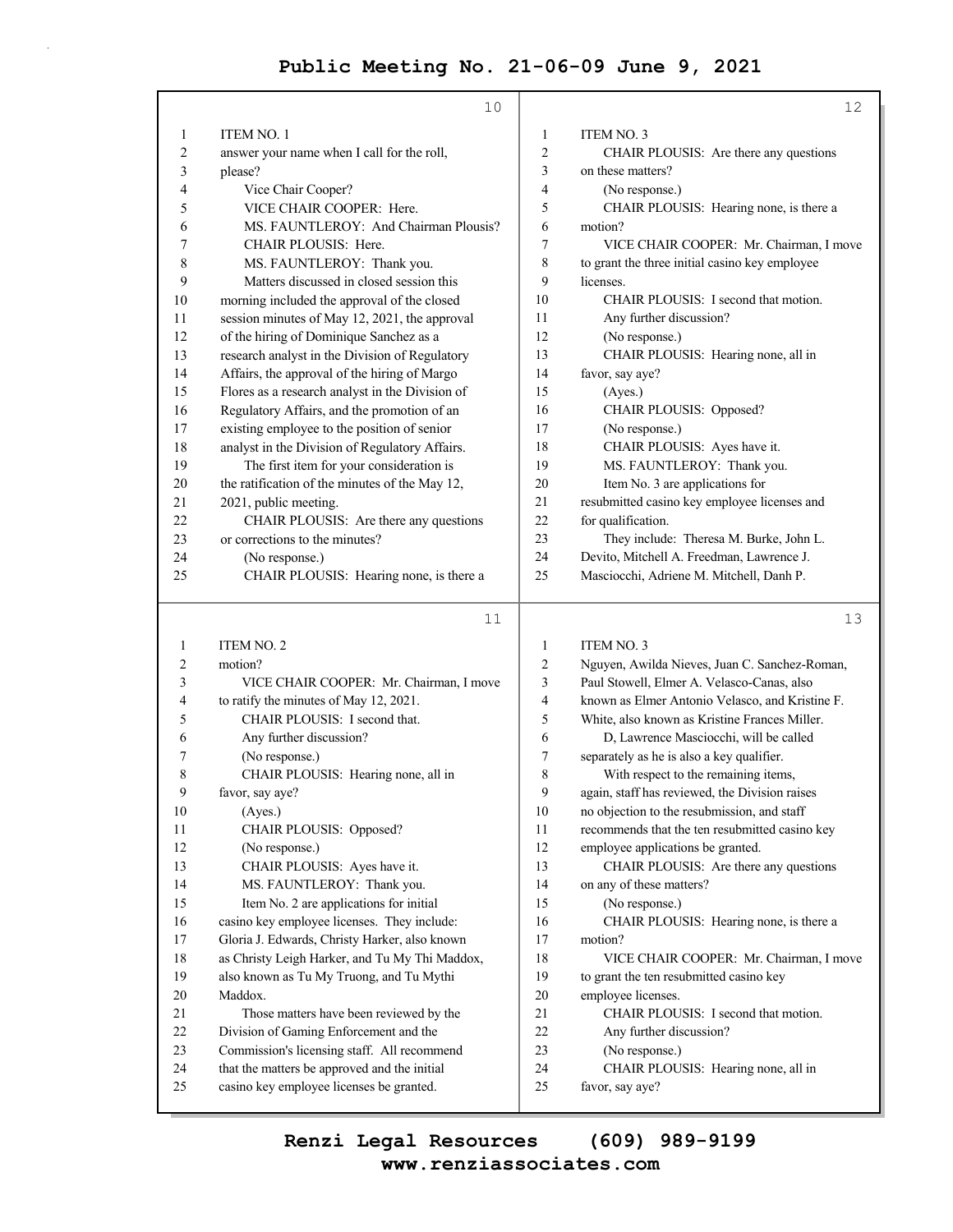|        | 14                                             |                         | 16                                              |
|--------|------------------------------------------------|-------------------------|-------------------------------------------------|
| 1      | ITEM NO. 3                                     | 1                       | <b>ITEM NO. 4</b>                               |
| 2      | (Ayes.)                                        | $\overline{\mathbf{c}}$ | license with a multi-casino endorsement was     |
| 3      | CHAIR PLOUSIS: Opposed?                        | 3                       | granted to Joseph D. Salvato for an i-gaming    |
| 4      | (No response.)                                 | 4                       | compliance manager position for Hard Rock       |
| 5      | CHAIR PLOUSIS: Ayes have it.                   | 5                       | Atlantic City and Boardwalk 1000.               |
| 6      | MS. FAUNTLEROY: With respect to Mr.            | 6                       | On May 14th, 2021, temporary key                |
| 7      | Masciocchi, that matter is called separately.  | 7                       | employee license was granted to Miron           |
| 8      | He is seeking a resubmission as Vice President | 8                       | Flynn-Alpheaus for a dual-rate surveillance     |
| 9      | of Casino Marketing for Harrah's Atlantic City | 9                       | officer/supervisor position at Harrah's         |
| 10     | and is, therefore, a required qualifier.       | 10                      | Atlantic City.                                  |
| 11     | No objections have been raised with            | 11                      | On May 18th, 2021, temporary key                |
| 12     | respect to his resubmission, and we do         | 12                      | employee license was granted to Brenda E.       |
| 13     | recommend that it be granted as well.          | 13                      | Garcia for a dual rate security                 |
| 14     | CHAIR PLOUSIS: Are there any -- are            | 14                      | manager/security shift manager position at      |
| 15     | there any questions regarding this matter?     | 15                      | Golden Nugget Atlantic City.                    |
| 16     | (No response.)                                 | 16                      | On May 20th, 2021, a temporary key              |
| 17     | CHAIR PLOUSIS: Hearing none, is there a        | 17                      | employee license was granted to Reauna King for |
| 18     | motion?                                        | 18                      | a supervisor cashier services casino part-time  |
| 19     | VICE CHAIR COOPER: Mr. Chairman, I move        | 19                      | position at Hard Rock Atlantic City.            |
| 20     | to grant resubmitted key license and           | 20                      | On May 24th, 2021, temporary casino key         |
| 21     | qualification.                                 | 21                      | employee licenses were granted to Carl Furguson |
| 22     | CHAIR PLOUSIS: I second that.                  | 22                      | for a senior investigator/fire marshall         |
| 23     | And roll call vote?                            | 23                      | position at Resorts, Atlantic City, to Alheli   |
| 24     | MS. FAUNTLEROY: Vice Chair Cooper?             | 24                      | Ruiz for an assistant shift manager slots       |
| 25     | VICE CHAIR COOPER: Yes.                        | 25                      | position at Borgata, and to Antoinette M.       |
|        | 15                                             |                         | 17                                              |
| 1      | <b>ITEM NO. 4</b>                              | 1                       | <b>ITEM NO. 4</b>                               |
| 2      | MS. FAUNTLEROY: And Chairman Plousis?          | $\overline{c}$          | Tolliver for manager of collections/accounts    |
| 3      | CHAIR PLOUSIS: Yes.                            | 3                       | receivable position at Bally's Atlantic City.   |
| 4      | MS. FAUNTLEROY: Thank you.                     | 4                       | On May 25th, 2021, a temporary key              |
| 5      | Item No. 4 are approvals through               | 5                       | license was granted to Noah A. West as security |
| 6      | Delegation of Authority between May 7, 2021,   | 6                       | supervisor, assistant shift manager position at |
| 7      | and June 2, 2021, pursuant to Resolution No.   | 7                       | Golden Nugget Atlantic City.                    |
| 8      | 17-01-11-11-C.                                 | 8                       | On May 27, 2021, multi-casino                   |
| 9      | Patrick Ealer will review those matters        | 9                       | endorsements on existing casino key employee    |
| $10\,$ | with you; however, no action is required.      | 10                      | licenses were granted to Jennifer L. Galle,     |
| 11     | MR. EALER: Good morning, Chairman and          | 11                      | Nicole Massood, Michele McCants, Marc A.        |
| 12     | Vice Chair Cooper. This is Patrick Ealer,      | 12                      | Morales, Sara C. Petrosh, Trevor Sterling, and  |
| 13     | Casino Control Commission Licensing and        | 13                      | Karen E. Worman for their respective positions  |
| 14     | Financial Evaluation Manager.                  | 14                      | at Caesars Atlantic City, Harrah's Atlantic     |
| 15     | Between May 7th and June 2nd, 2021,            | 15                      | City, and Tropicana Atlantic City.              |
| 16     | staff of the Commission Regulatory Affairs     | 16                      | And lastly, on May 27th, 2021, temporary        |
| 17     | Division granted the following approvals via   | 17                      | casino key employee license was granted to      |
| $18\,$ | Delegated Authority.                           | 18                      | Shane Z. Banfield-Austin for a supervisor slot  |

18 Shane Z. Banfield-Austin for a supervisor slot<br>19 services/shift manager dual-rate position at

services/shift manager dual-rate position at

20 Caesars Atlantic City.

21 This shall memorialize the noted

- 22 approvals that were granted via Delegated
- 23 Authority during this period, and no further
- 24 Commission action is required.
- 25 Thank you.

19 On May 10th, 2021, temporary casino key 20 employee licenses were granted to Matthew 21 Capiro and Stephen Domonoski for cage 22 supervisor and dual-rate surveillance 23 officer/shift manager positions, respectively,

25 And a temporary casino key employee

24 at Hard Rock Atlantic City.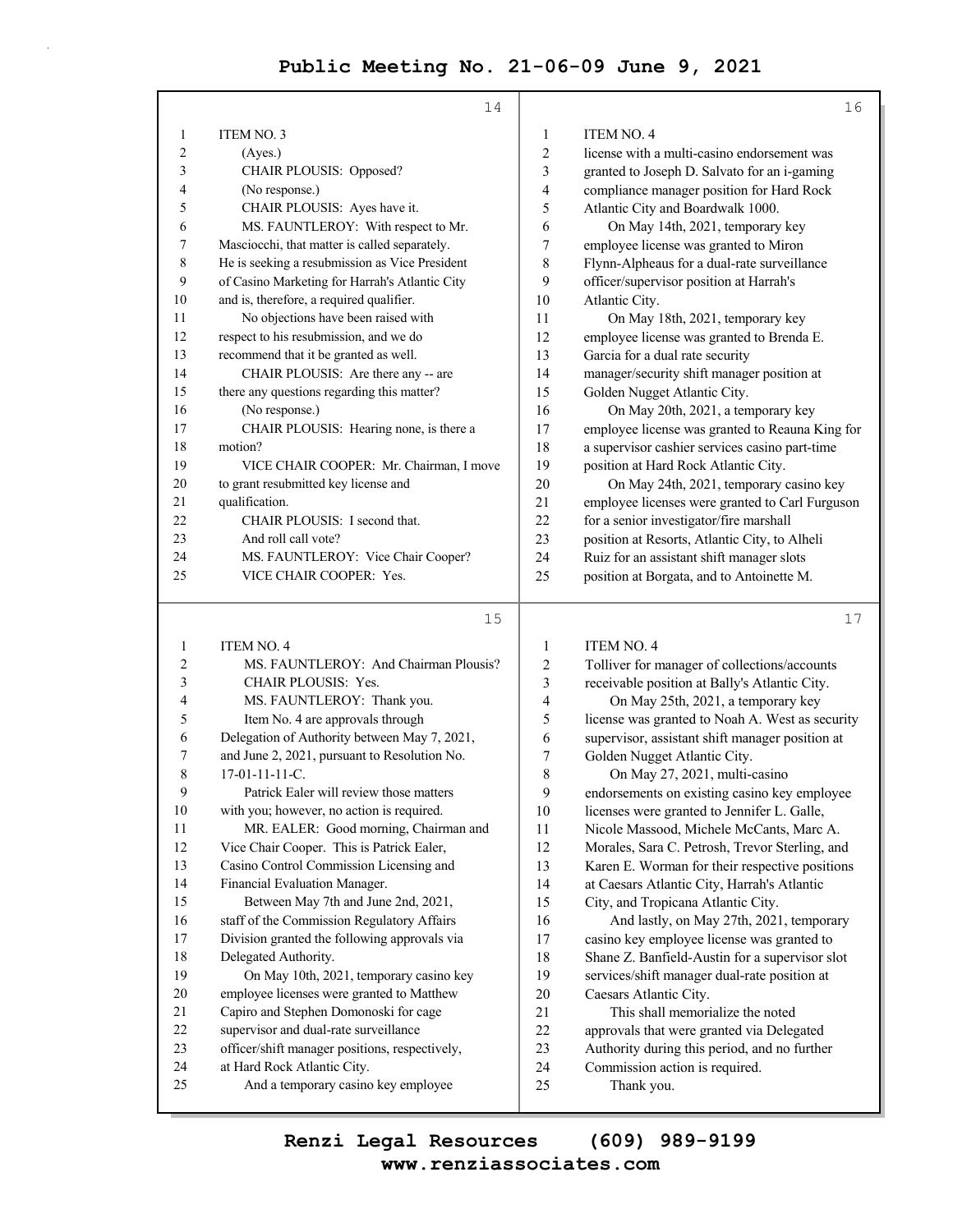|          | 18                                                                                       |                | 20                                               |
|----------|------------------------------------------------------------------------------------------|----------------|--------------------------------------------------|
| 1        | ITEM NO. 5                                                                               | 1              | ITEM NO. 6                                       |
| 2        | MS. FAUNTLEROY: Item No. 5 are requests                                                  | 2              | individual has not filed a casino key employee   |
| 3        | for inactivation of casino key employee                                                  | 3              | license review application or requested to be    |
| 4        | licenses.                                                                                | 4              | placed on the approval inactive list.            |
| 5        | And again, Patrick Ealer will review                                                     | 5              | Based on these facts, staff recommends           |
| 6        | those matters with you for your determination.                                           | 6              | that the casino key employee licenses of Joseph  |
| 7        | MR. EALER: Good morning again. It's                                                      | 7              | M. Farnan, Maria S. Garcia, Kenneth J. Harper,   |
| 8        | Patrick Ealer.                                                                           | 8              | and William F. Rowe be deemed to have lapsed.    |
| 9        | In lieu of filing a casino key employee                                                  | 9              | CHAIR PLOUSIS: Are there any questions           |
| 10       | license review application, the following three                                          | 10             | on these matters?                                |
| 11       | individuals have requested to be placed on the                                           | 11             | (No response.)                                   |
| 12       | casino key employee approved inactive list for                                           | 12             | CHAIR PLOUSIS: Hearing none, is there a          |
| 13       | a period of up to five years:                                                            | 13             | motion?                                          |
| 14       | Lewis I. Bonham, Michael Lam, and Robert                                                 | 14             | VICE CHAIR COOPER: Mr. Chairman, I move          |
| 15       | Westerfield.                                                                             | 15             | to find that the four casino key employee        |
| 16       | Commission staff has reviewed these                                                      | 16             | licenses lapsed pursuant to NJAC 19:41A-6.1(f)   |
| 17       | requests and recommends granting the requested                                           | 17             | of the regulation.                               |
| 18       | relief.                                                                                  | 18             | CHAIR PLOUSIS: I second that.                    |
| 19       | CHAIR PLOUSIS: Are there any questions                                                   | 19             | Any further discussion?                          |
| 20       | on any of these matters?                                                                 | 20             | (No response.)                                   |
| 21       | (No response.)                                                                           | 21             | CHAIR PLOUSIS: Hearing none, all in              |
| 22       | CHAIR PLOUSIS: Hearing none, is there a                                                  | 22             | favor, say aye?                                  |
| 23       | motion?                                                                                  | 23             | (Ayes.)                                          |
| 24       | VICE CHAIR COOPER: Mr. Chairman, I move                                                  | 24             | CHAIR PLOUSIS: Opposed?                          |
| 25       | to grant the requested relief and order that                                             | 25             | (No response.)                                   |
|          |                                                                                          |                |                                                  |
|          |                                                                                          |                |                                                  |
|          | 19                                                                                       |                | 21                                               |
| 1        | ITEM NO. 6                                                                               | 1              | <b>ITEM NO. 7</b>                                |
| 2        | the three casino key employee licenses be                                                | 2              | CHAIR PLOUSIS: Ayes have it.                     |
| 3        | inactivated.                                                                             | 3              | MR. EALER: Thank you.                            |
| 4        | CHAIR PLOUSIS: I second that motion.                                                     | $\overline{4}$ | MS. FAUNTLEROY: Item No. 7 is                    |
| 5        | Any further discussion?                                                                  | 5              | consideration of the initial application of      |
| 6        | (No response.)                                                                           | 6              | Anthony Taylor for a casino key employee         |
| 7        | CHAIR PLOUSIS: Hearing none, all in                                                      | 7              | license.                                         |
| 8        | favor, say aye?                                                                          | 8              | Senior Counsel Teresa Pimpinelli is on           |
| 9        | (Ayes.)                                                                                  | $\mathbf{9}$   | the line to review that matter with you.         |
| 10       | CHAIR PLOUSIS: Opposed?                                                                  | 10             | MS. PIMPINELLI: Good morning, Chairman           |
| 11       | (No response.)                                                                           | 11             | and Vice Chair Cooper. This is Teresa            |
| 12       | CHAIR PLOUSIS: Ayes have it.                                                             | 12             | Pimpinelli, Senior Counsel, appearing for the    |
| 13       | MR. EALER: Thank you.                                                                    | 13             | Commission.                                      |
| 14       | MS. FAUNTLEROY: No. 6 is the                                                             | 14             | For your consideration is the                    |
| 15       | consideration of the lapsing of casino key                                               | 15             | stipulation of settlement for the initial        |
| 16       | employee licenses.                                                                       | 16             | application of Anthony Taylor for a casino key   |
| 17       | Again, Mr. Ealer will review those with                                                  | 17             | employee license.                                |
| 18       | you.                                                                                     | 18             | Staff has reviewed the stipulation and           |
| 19       | MR. EALER: Good morning, Patrick Ealer                                                   | 19             | previously provided it, along with the           |
| $20\,$   | again.                                                                                   | 20             | recommendation to you.                           |
| 21       | At this time there are four individuals                                                  | 21             | Brian Biscieglia is here on behalf of            |
| 22       | for your consideration to lapse their casino                                             | 22             | the Division, and I would just ask that he       |
| 23       | key employee license. In each of these cases,                                            | 23             | enter his appearance for the record and          |
| 24<br>25 | the casino key employee license review<br>application filing deadline has passed and the | 24<br>25       | proceed.<br>MR. BISCIEGLIA: Good morning, Chair, |

**www.renziassociates.com Renzi Legal Resources (609) 989-9199**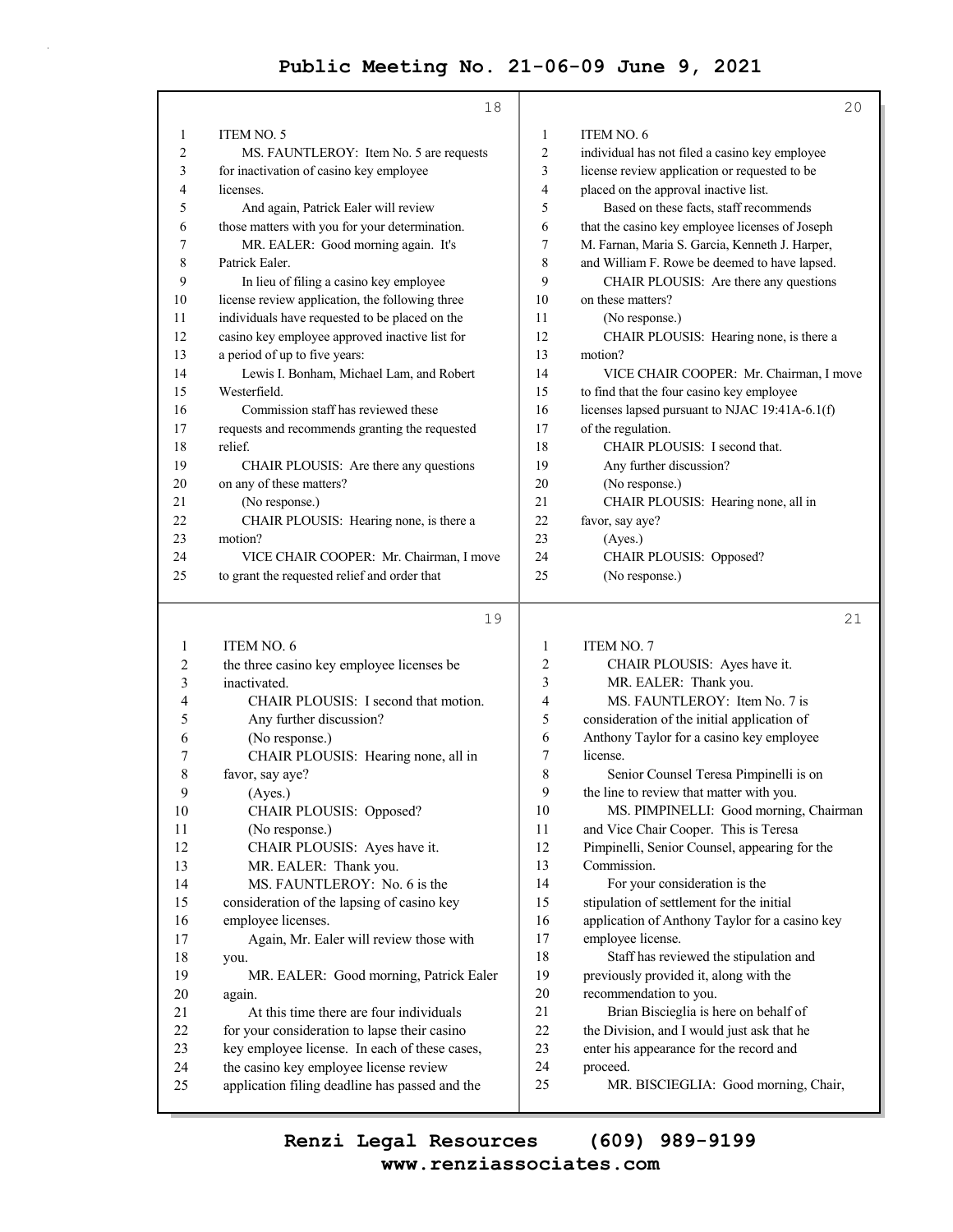| ITEM NO. 8<br><b>ITEM NO. 7</b><br>1<br>1<br>2<br>Vice Chair. Brian C. Biscieglia for the<br>$\overline{c}$<br>Vice President of Legal and Regulatory Affairs,<br>3<br>Division of Gaming Enforcement.<br>3<br>and I'm appearing on behalf of Boardwalk<br>The Division has nothing further in this<br>Regency, LLC, doing business as Caesars<br>4<br>4<br>5<br>5<br>matter and would ask that the stipulation be<br>Atlantic City for the temporary casino key<br>approved subject to the conditions contained<br>6<br>6<br>employee licensure of Michael Kane as well as<br>7<br>therein.<br>7<br>permission for him to assume the duties and<br>8<br>8<br>exercise the powers of Vice President of<br>Thank you.<br>9<br>9<br>CHAIR PLOUSIS: Are there any questions<br>Security for Caesars Atlantic City.<br>I have reviewed the Division's letter<br>10<br>for counsel?<br>10<br>11<br>that was issued to the Commission as well as<br>(No response.)<br>11<br>12<br>12<br>CHAIR PLOUSIS: Hearing none, is there a<br>the draft resolution. I have no objections to<br>13<br>motion?<br>13<br>the draft resolution.<br>14<br>VICE CHAIR COOPER: Mr. Chairman, I move<br>14<br>And I would respectfully request that<br>15<br>to approve the stipulation of settlement<br>15<br>unless the Commission has any additional<br>16<br>between the Division and Applicant and grant<br>16<br>questions that the resolution be approved.<br>17<br>the initial application of Anthony Taylor for a<br>17<br>Thank you.<br>18<br>casino key employee license subject to<br>18<br>CHAIR PLOUSIS: Thank you.<br>19<br>compliance with the terms and conditions as<br>19<br>MS. MENDES-FERREIRA: Good morning,<br>20<br>provided for in the stipulation.<br>20<br>Chairman and Vice Chair Cooper. Camila<br>21<br>CHAIR PLOUSIS: I second that.<br>21<br>Mendez-Ferreira, Deputy Attorney General, on<br>22<br>22<br>Any further discussion?<br>behalf of the Division of Gaming Enforcement.<br>23<br>23<br>(No response.)<br>The Division advised on June 2nd by<br>CHAIR PLOUSIS: Hearing none, all in<br>24<br>e-mail that it had no objection to the<br>24<br>25<br>favor, say aye?<br>25<br>temporary key licensure and qualification of<br>25<br>23<br><b>ITEM NO. 8</b><br><b>ITEM NO. 8</b><br>1<br>1<br>2<br>2<br>Mr. Kane to serve as Vice President of Security<br>(Ayes.)<br>3<br>CHAIR PLOUSIS: Opposed?<br>3<br>for Caesars.<br>4<br>4<br>The Division has also reviewed the draft<br>(No response.)<br>5<br>CHAIR PLOUSIS: Ayes have it.<br>5<br>resolution and has no objections.<br>6<br>6<br>MR. BISCIEGLIA: Thank you.<br>Thank you.<br>MS. FAUNTLEROY: Item No. 8 is the<br>7<br>7<br>CHAIR PLOUSIS: Are there any questions<br>8<br>8<br>petition of Boardwalk Regency, LLC, doing<br>for counsel?<br>9<br>business as Caesars Atlantic City for the<br>9<br>(No response.)<br>10<br>10<br>issuance of a temporary casino key employee<br>CHAIR PLOUSIS: Hearing none, is there a<br>11<br>license to Michael D. Kane pursuant to NJSA<br>11<br>motion?<br>12<br>5:12-89(e) and to permit him to assume the<br>12<br>VICE CHAIR COOPER: Mr. Chairman, I move<br>13<br>duties and exercise the powers of Vice<br>13<br>to approve the Petition and issue a temporary<br>14<br>President of Security pending his plenary<br>14<br>casino key employee license to Michael T. Kane<br>15<br>qualification.<br>15<br>pursuant to NJSA 5:12-89(e) and NJAC 19:41A-5.3<br>16<br>That matter was initiated for your<br>16<br>and permit him to assume the duties and<br>consideration by a petition seeking that relief<br>17<br>17<br>exercise the powers of Vice President Security<br>18<br>filed on May 28, 2021.<br>18<br>for Boardwalk Regency, LLC, d/b/a Caesars<br>19<br>We do have counsel for both the<br>19<br>Atlantic City pending plenary qualification in<br>20<br>Petitioner and for the Division available on<br>20<br>accordance with the conditions contained in<br>21<br>Zoom, and I would ask that they enter their<br>21<br>NJSA 5:12-85.1 and NJAC 13:69C-2.6.<br>22<br>appearances and address the Commission.<br>22<br>CHAIR PLOUSIS: I second that motion.<br>23<br>MS. SACCO: Good morning. Bess Sacco.<br>23<br>Any further discussion?<br>24<br>Good morning, Chairman Plousis, and Vice Chair<br>24<br>(No response.)<br>25<br>Cooper. Bess Sacco for Caesars Entertainment,<br>25<br>CHAIR PLOUSIS: Hearing none, roll call | 22 | 24 |
|----------------------------------------------------------------------------------------------------------------------------------------------------------------------------------------------------------------------------------------------------------------------------------------------------------------------------------------------------------------------------------------------------------------------------------------------------------------------------------------------------------------------------------------------------------------------------------------------------------------------------------------------------------------------------------------------------------------------------------------------------------------------------------------------------------------------------------------------------------------------------------------------------------------------------------------------------------------------------------------------------------------------------------------------------------------------------------------------------------------------------------------------------------------------------------------------------------------------------------------------------------------------------------------------------------------------------------------------------------------------------------------------------------------------------------------------------------------------------------------------------------------------------------------------------------------------------------------------------------------------------------------------------------------------------------------------------------------------------------------------------------------------------------------------------------------------------------------------------------------------------------------------------------------------------------------------------------------------------------------------------------------------------------------------------------------------------------------------------------------------------------------------------------------------------------------------------------------------------------------------------------------------------------------------------------------------------------------------------------------------------------------------------------------------------------------------------------------------------------------------------------------------------------------------------------------------------------------------------------------------------------------------------------------------------------------------------------------------------------------------------------------------------------------------------------------------------------------------------------------------------------------------------------------------------------------------------------------------------------------------------------------------------------------------------------------------------------------------------------------------------------------------------------------------------------------------------------------------------------------------------------------------------------------------------------------------------------------------------------------------------------------------------------------------------------------------------------------------------------------------------------------------------------------------------------------------------------------------------------------------------------------------------------------------------------------------------------------------------------------------------------------------------------------------------------------------------------------------------------------------------------------------------------------------------------------------------------------------------------------------------------------------------------------------------------------------------------------------------------------------------------------------------------------------------------------------------------------------------------------------------------------------------------------------------------------------------------------------------------------------------------------------------------------------------------------------------------------------|----|----|
|                                                                                                                                                                                                                                                                                                                                                                                                                                                                                                                                                                                                                                                                                                                                                                                                                                                                                                                                                                                                                                                                                                                                                                                                                                                                                                                                                                                                                                                                                                                                                                                                                                                                                                                                                                                                                                                                                                                                                                                                                                                                                                                                                                                                                                                                                                                                                                                                                                                                                                                                                                                                                                                                                                                                                                                                                                                                                                                                                                                                                                                                                                                                                                                                                                                                                                                                                                                                                                                                                                                                                                                                                                                                                                                                                                                                                                                                                                                                                                                                                                                                                                                                                                                                                                                                                                                                                                                                                                                                      |    |    |
|                                                                                                                                                                                                                                                                                                                                                                                                                                                                                                                                                                                                                                                                                                                                                                                                                                                                                                                                                                                                                                                                                                                                                                                                                                                                                                                                                                                                                                                                                                                                                                                                                                                                                                                                                                                                                                                                                                                                                                                                                                                                                                                                                                                                                                                                                                                                                                                                                                                                                                                                                                                                                                                                                                                                                                                                                                                                                                                                                                                                                                                                                                                                                                                                                                                                                                                                                                                                                                                                                                                                                                                                                                                                                                                                                                                                                                                                                                                                                                                                                                                                                                                                                                                                                                                                                                                                                                                                                                                                      |    |    |
|                                                                                                                                                                                                                                                                                                                                                                                                                                                                                                                                                                                                                                                                                                                                                                                                                                                                                                                                                                                                                                                                                                                                                                                                                                                                                                                                                                                                                                                                                                                                                                                                                                                                                                                                                                                                                                                                                                                                                                                                                                                                                                                                                                                                                                                                                                                                                                                                                                                                                                                                                                                                                                                                                                                                                                                                                                                                                                                                                                                                                                                                                                                                                                                                                                                                                                                                                                                                                                                                                                                                                                                                                                                                                                                                                                                                                                                                                                                                                                                                                                                                                                                                                                                                                                                                                                                                                                                                                                                                      |    |    |
|                                                                                                                                                                                                                                                                                                                                                                                                                                                                                                                                                                                                                                                                                                                                                                                                                                                                                                                                                                                                                                                                                                                                                                                                                                                                                                                                                                                                                                                                                                                                                                                                                                                                                                                                                                                                                                                                                                                                                                                                                                                                                                                                                                                                                                                                                                                                                                                                                                                                                                                                                                                                                                                                                                                                                                                                                                                                                                                                                                                                                                                                                                                                                                                                                                                                                                                                                                                                                                                                                                                                                                                                                                                                                                                                                                                                                                                                                                                                                                                                                                                                                                                                                                                                                                                                                                                                                                                                                                                                      |    |    |
|                                                                                                                                                                                                                                                                                                                                                                                                                                                                                                                                                                                                                                                                                                                                                                                                                                                                                                                                                                                                                                                                                                                                                                                                                                                                                                                                                                                                                                                                                                                                                                                                                                                                                                                                                                                                                                                                                                                                                                                                                                                                                                                                                                                                                                                                                                                                                                                                                                                                                                                                                                                                                                                                                                                                                                                                                                                                                                                                                                                                                                                                                                                                                                                                                                                                                                                                                                                                                                                                                                                                                                                                                                                                                                                                                                                                                                                                                                                                                                                                                                                                                                                                                                                                                                                                                                                                                                                                                                                                      |    |    |
|                                                                                                                                                                                                                                                                                                                                                                                                                                                                                                                                                                                                                                                                                                                                                                                                                                                                                                                                                                                                                                                                                                                                                                                                                                                                                                                                                                                                                                                                                                                                                                                                                                                                                                                                                                                                                                                                                                                                                                                                                                                                                                                                                                                                                                                                                                                                                                                                                                                                                                                                                                                                                                                                                                                                                                                                                                                                                                                                                                                                                                                                                                                                                                                                                                                                                                                                                                                                                                                                                                                                                                                                                                                                                                                                                                                                                                                                                                                                                                                                                                                                                                                                                                                                                                                                                                                                                                                                                                                                      |    |    |
|                                                                                                                                                                                                                                                                                                                                                                                                                                                                                                                                                                                                                                                                                                                                                                                                                                                                                                                                                                                                                                                                                                                                                                                                                                                                                                                                                                                                                                                                                                                                                                                                                                                                                                                                                                                                                                                                                                                                                                                                                                                                                                                                                                                                                                                                                                                                                                                                                                                                                                                                                                                                                                                                                                                                                                                                                                                                                                                                                                                                                                                                                                                                                                                                                                                                                                                                                                                                                                                                                                                                                                                                                                                                                                                                                                                                                                                                                                                                                                                                                                                                                                                                                                                                                                                                                                                                                                                                                                                                      |    |    |
|                                                                                                                                                                                                                                                                                                                                                                                                                                                                                                                                                                                                                                                                                                                                                                                                                                                                                                                                                                                                                                                                                                                                                                                                                                                                                                                                                                                                                                                                                                                                                                                                                                                                                                                                                                                                                                                                                                                                                                                                                                                                                                                                                                                                                                                                                                                                                                                                                                                                                                                                                                                                                                                                                                                                                                                                                                                                                                                                                                                                                                                                                                                                                                                                                                                                                                                                                                                                                                                                                                                                                                                                                                                                                                                                                                                                                                                                                                                                                                                                                                                                                                                                                                                                                                                                                                                                                                                                                                                                      |    |    |
|                                                                                                                                                                                                                                                                                                                                                                                                                                                                                                                                                                                                                                                                                                                                                                                                                                                                                                                                                                                                                                                                                                                                                                                                                                                                                                                                                                                                                                                                                                                                                                                                                                                                                                                                                                                                                                                                                                                                                                                                                                                                                                                                                                                                                                                                                                                                                                                                                                                                                                                                                                                                                                                                                                                                                                                                                                                                                                                                                                                                                                                                                                                                                                                                                                                                                                                                                                                                                                                                                                                                                                                                                                                                                                                                                                                                                                                                                                                                                                                                                                                                                                                                                                                                                                                                                                                                                                                                                                                                      |    |    |
|                                                                                                                                                                                                                                                                                                                                                                                                                                                                                                                                                                                                                                                                                                                                                                                                                                                                                                                                                                                                                                                                                                                                                                                                                                                                                                                                                                                                                                                                                                                                                                                                                                                                                                                                                                                                                                                                                                                                                                                                                                                                                                                                                                                                                                                                                                                                                                                                                                                                                                                                                                                                                                                                                                                                                                                                                                                                                                                                                                                                                                                                                                                                                                                                                                                                                                                                                                                                                                                                                                                                                                                                                                                                                                                                                                                                                                                                                                                                                                                                                                                                                                                                                                                                                                                                                                                                                                                                                                                                      |    |    |
|                                                                                                                                                                                                                                                                                                                                                                                                                                                                                                                                                                                                                                                                                                                                                                                                                                                                                                                                                                                                                                                                                                                                                                                                                                                                                                                                                                                                                                                                                                                                                                                                                                                                                                                                                                                                                                                                                                                                                                                                                                                                                                                                                                                                                                                                                                                                                                                                                                                                                                                                                                                                                                                                                                                                                                                                                                                                                                                                                                                                                                                                                                                                                                                                                                                                                                                                                                                                                                                                                                                                                                                                                                                                                                                                                                                                                                                                                                                                                                                                                                                                                                                                                                                                                                                                                                                                                                                                                                                                      |    |    |
|                                                                                                                                                                                                                                                                                                                                                                                                                                                                                                                                                                                                                                                                                                                                                                                                                                                                                                                                                                                                                                                                                                                                                                                                                                                                                                                                                                                                                                                                                                                                                                                                                                                                                                                                                                                                                                                                                                                                                                                                                                                                                                                                                                                                                                                                                                                                                                                                                                                                                                                                                                                                                                                                                                                                                                                                                                                                                                                                                                                                                                                                                                                                                                                                                                                                                                                                                                                                                                                                                                                                                                                                                                                                                                                                                                                                                                                                                                                                                                                                                                                                                                                                                                                                                                                                                                                                                                                                                                                                      |    |    |
|                                                                                                                                                                                                                                                                                                                                                                                                                                                                                                                                                                                                                                                                                                                                                                                                                                                                                                                                                                                                                                                                                                                                                                                                                                                                                                                                                                                                                                                                                                                                                                                                                                                                                                                                                                                                                                                                                                                                                                                                                                                                                                                                                                                                                                                                                                                                                                                                                                                                                                                                                                                                                                                                                                                                                                                                                                                                                                                                                                                                                                                                                                                                                                                                                                                                                                                                                                                                                                                                                                                                                                                                                                                                                                                                                                                                                                                                                                                                                                                                                                                                                                                                                                                                                                                                                                                                                                                                                                                                      |    |    |
|                                                                                                                                                                                                                                                                                                                                                                                                                                                                                                                                                                                                                                                                                                                                                                                                                                                                                                                                                                                                                                                                                                                                                                                                                                                                                                                                                                                                                                                                                                                                                                                                                                                                                                                                                                                                                                                                                                                                                                                                                                                                                                                                                                                                                                                                                                                                                                                                                                                                                                                                                                                                                                                                                                                                                                                                                                                                                                                                                                                                                                                                                                                                                                                                                                                                                                                                                                                                                                                                                                                                                                                                                                                                                                                                                                                                                                                                                                                                                                                                                                                                                                                                                                                                                                                                                                                                                                                                                                                                      |    |    |
|                                                                                                                                                                                                                                                                                                                                                                                                                                                                                                                                                                                                                                                                                                                                                                                                                                                                                                                                                                                                                                                                                                                                                                                                                                                                                                                                                                                                                                                                                                                                                                                                                                                                                                                                                                                                                                                                                                                                                                                                                                                                                                                                                                                                                                                                                                                                                                                                                                                                                                                                                                                                                                                                                                                                                                                                                                                                                                                                                                                                                                                                                                                                                                                                                                                                                                                                                                                                                                                                                                                                                                                                                                                                                                                                                                                                                                                                                                                                                                                                                                                                                                                                                                                                                                                                                                                                                                                                                                                                      |    |    |
|                                                                                                                                                                                                                                                                                                                                                                                                                                                                                                                                                                                                                                                                                                                                                                                                                                                                                                                                                                                                                                                                                                                                                                                                                                                                                                                                                                                                                                                                                                                                                                                                                                                                                                                                                                                                                                                                                                                                                                                                                                                                                                                                                                                                                                                                                                                                                                                                                                                                                                                                                                                                                                                                                                                                                                                                                                                                                                                                                                                                                                                                                                                                                                                                                                                                                                                                                                                                                                                                                                                                                                                                                                                                                                                                                                                                                                                                                                                                                                                                                                                                                                                                                                                                                                                                                                                                                                                                                                                                      |    |    |
|                                                                                                                                                                                                                                                                                                                                                                                                                                                                                                                                                                                                                                                                                                                                                                                                                                                                                                                                                                                                                                                                                                                                                                                                                                                                                                                                                                                                                                                                                                                                                                                                                                                                                                                                                                                                                                                                                                                                                                                                                                                                                                                                                                                                                                                                                                                                                                                                                                                                                                                                                                                                                                                                                                                                                                                                                                                                                                                                                                                                                                                                                                                                                                                                                                                                                                                                                                                                                                                                                                                                                                                                                                                                                                                                                                                                                                                                                                                                                                                                                                                                                                                                                                                                                                                                                                                                                                                                                                                                      |    |    |
|                                                                                                                                                                                                                                                                                                                                                                                                                                                                                                                                                                                                                                                                                                                                                                                                                                                                                                                                                                                                                                                                                                                                                                                                                                                                                                                                                                                                                                                                                                                                                                                                                                                                                                                                                                                                                                                                                                                                                                                                                                                                                                                                                                                                                                                                                                                                                                                                                                                                                                                                                                                                                                                                                                                                                                                                                                                                                                                                                                                                                                                                                                                                                                                                                                                                                                                                                                                                                                                                                                                                                                                                                                                                                                                                                                                                                                                                                                                                                                                                                                                                                                                                                                                                                                                                                                                                                                                                                                                                      |    |    |
|                                                                                                                                                                                                                                                                                                                                                                                                                                                                                                                                                                                                                                                                                                                                                                                                                                                                                                                                                                                                                                                                                                                                                                                                                                                                                                                                                                                                                                                                                                                                                                                                                                                                                                                                                                                                                                                                                                                                                                                                                                                                                                                                                                                                                                                                                                                                                                                                                                                                                                                                                                                                                                                                                                                                                                                                                                                                                                                                                                                                                                                                                                                                                                                                                                                                                                                                                                                                                                                                                                                                                                                                                                                                                                                                                                                                                                                                                                                                                                                                                                                                                                                                                                                                                                                                                                                                                                                                                                                                      |    |    |
|                                                                                                                                                                                                                                                                                                                                                                                                                                                                                                                                                                                                                                                                                                                                                                                                                                                                                                                                                                                                                                                                                                                                                                                                                                                                                                                                                                                                                                                                                                                                                                                                                                                                                                                                                                                                                                                                                                                                                                                                                                                                                                                                                                                                                                                                                                                                                                                                                                                                                                                                                                                                                                                                                                                                                                                                                                                                                                                                                                                                                                                                                                                                                                                                                                                                                                                                                                                                                                                                                                                                                                                                                                                                                                                                                                                                                                                                                                                                                                                                                                                                                                                                                                                                                                                                                                                                                                                                                                                                      |    |    |
|                                                                                                                                                                                                                                                                                                                                                                                                                                                                                                                                                                                                                                                                                                                                                                                                                                                                                                                                                                                                                                                                                                                                                                                                                                                                                                                                                                                                                                                                                                                                                                                                                                                                                                                                                                                                                                                                                                                                                                                                                                                                                                                                                                                                                                                                                                                                                                                                                                                                                                                                                                                                                                                                                                                                                                                                                                                                                                                                                                                                                                                                                                                                                                                                                                                                                                                                                                                                                                                                                                                                                                                                                                                                                                                                                                                                                                                                                                                                                                                                                                                                                                                                                                                                                                                                                                                                                                                                                                                                      |    |    |
|                                                                                                                                                                                                                                                                                                                                                                                                                                                                                                                                                                                                                                                                                                                                                                                                                                                                                                                                                                                                                                                                                                                                                                                                                                                                                                                                                                                                                                                                                                                                                                                                                                                                                                                                                                                                                                                                                                                                                                                                                                                                                                                                                                                                                                                                                                                                                                                                                                                                                                                                                                                                                                                                                                                                                                                                                                                                                                                                                                                                                                                                                                                                                                                                                                                                                                                                                                                                                                                                                                                                                                                                                                                                                                                                                                                                                                                                                                                                                                                                                                                                                                                                                                                                                                                                                                                                                                                                                                                                      |    |    |
|                                                                                                                                                                                                                                                                                                                                                                                                                                                                                                                                                                                                                                                                                                                                                                                                                                                                                                                                                                                                                                                                                                                                                                                                                                                                                                                                                                                                                                                                                                                                                                                                                                                                                                                                                                                                                                                                                                                                                                                                                                                                                                                                                                                                                                                                                                                                                                                                                                                                                                                                                                                                                                                                                                                                                                                                                                                                                                                                                                                                                                                                                                                                                                                                                                                                                                                                                                                                                                                                                                                                                                                                                                                                                                                                                                                                                                                                                                                                                                                                                                                                                                                                                                                                                                                                                                                                                                                                                                                                      |    |    |
|                                                                                                                                                                                                                                                                                                                                                                                                                                                                                                                                                                                                                                                                                                                                                                                                                                                                                                                                                                                                                                                                                                                                                                                                                                                                                                                                                                                                                                                                                                                                                                                                                                                                                                                                                                                                                                                                                                                                                                                                                                                                                                                                                                                                                                                                                                                                                                                                                                                                                                                                                                                                                                                                                                                                                                                                                                                                                                                                                                                                                                                                                                                                                                                                                                                                                                                                                                                                                                                                                                                                                                                                                                                                                                                                                                                                                                                                                                                                                                                                                                                                                                                                                                                                                                                                                                                                                                                                                                                                      |    |    |
|                                                                                                                                                                                                                                                                                                                                                                                                                                                                                                                                                                                                                                                                                                                                                                                                                                                                                                                                                                                                                                                                                                                                                                                                                                                                                                                                                                                                                                                                                                                                                                                                                                                                                                                                                                                                                                                                                                                                                                                                                                                                                                                                                                                                                                                                                                                                                                                                                                                                                                                                                                                                                                                                                                                                                                                                                                                                                                                                                                                                                                                                                                                                                                                                                                                                                                                                                                                                                                                                                                                                                                                                                                                                                                                                                                                                                                                                                                                                                                                                                                                                                                                                                                                                                                                                                                                                                                                                                                                                      |    |    |
|                                                                                                                                                                                                                                                                                                                                                                                                                                                                                                                                                                                                                                                                                                                                                                                                                                                                                                                                                                                                                                                                                                                                                                                                                                                                                                                                                                                                                                                                                                                                                                                                                                                                                                                                                                                                                                                                                                                                                                                                                                                                                                                                                                                                                                                                                                                                                                                                                                                                                                                                                                                                                                                                                                                                                                                                                                                                                                                                                                                                                                                                                                                                                                                                                                                                                                                                                                                                                                                                                                                                                                                                                                                                                                                                                                                                                                                                                                                                                                                                                                                                                                                                                                                                                                                                                                                                                                                                                                                                      |    |    |
|                                                                                                                                                                                                                                                                                                                                                                                                                                                                                                                                                                                                                                                                                                                                                                                                                                                                                                                                                                                                                                                                                                                                                                                                                                                                                                                                                                                                                                                                                                                                                                                                                                                                                                                                                                                                                                                                                                                                                                                                                                                                                                                                                                                                                                                                                                                                                                                                                                                                                                                                                                                                                                                                                                                                                                                                                                                                                                                                                                                                                                                                                                                                                                                                                                                                                                                                                                                                                                                                                                                                                                                                                                                                                                                                                                                                                                                                                                                                                                                                                                                                                                                                                                                                                                                                                                                                                                                                                                                                      |    |    |
|                                                                                                                                                                                                                                                                                                                                                                                                                                                                                                                                                                                                                                                                                                                                                                                                                                                                                                                                                                                                                                                                                                                                                                                                                                                                                                                                                                                                                                                                                                                                                                                                                                                                                                                                                                                                                                                                                                                                                                                                                                                                                                                                                                                                                                                                                                                                                                                                                                                                                                                                                                                                                                                                                                                                                                                                                                                                                                                                                                                                                                                                                                                                                                                                                                                                                                                                                                                                                                                                                                                                                                                                                                                                                                                                                                                                                                                                                                                                                                                                                                                                                                                                                                                                                                                                                                                                                                                                                                                                      |    |    |
|                                                                                                                                                                                                                                                                                                                                                                                                                                                                                                                                                                                                                                                                                                                                                                                                                                                                                                                                                                                                                                                                                                                                                                                                                                                                                                                                                                                                                                                                                                                                                                                                                                                                                                                                                                                                                                                                                                                                                                                                                                                                                                                                                                                                                                                                                                                                                                                                                                                                                                                                                                                                                                                                                                                                                                                                                                                                                                                                                                                                                                                                                                                                                                                                                                                                                                                                                                                                                                                                                                                                                                                                                                                                                                                                                                                                                                                                                                                                                                                                                                                                                                                                                                                                                                                                                                                                                                                                                                                                      |    |    |
|                                                                                                                                                                                                                                                                                                                                                                                                                                                                                                                                                                                                                                                                                                                                                                                                                                                                                                                                                                                                                                                                                                                                                                                                                                                                                                                                                                                                                                                                                                                                                                                                                                                                                                                                                                                                                                                                                                                                                                                                                                                                                                                                                                                                                                                                                                                                                                                                                                                                                                                                                                                                                                                                                                                                                                                                                                                                                                                                                                                                                                                                                                                                                                                                                                                                                                                                                                                                                                                                                                                                                                                                                                                                                                                                                                                                                                                                                                                                                                                                                                                                                                                                                                                                                                                                                                                                                                                                                                                                      |    |    |
|                                                                                                                                                                                                                                                                                                                                                                                                                                                                                                                                                                                                                                                                                                                                                                                                                                                                                                                                                                                                                                                                                                                                                                                                                                                                                                                                                                                                                                                                                                                                                                                                                                                                                                                                                                                                                                                                                                                                                                                                                                                                                                                                                                                                                                                                                                                                                                                                                                                                                                                                                                                                                                                                                                                                                                                                                                                                                                                                                                                                                                                                                                                                                                                                                                                                                                                                                                                                                                                                                                                                                                                                                                                                                                                                                                                                                                                                                                                                                                                                                                                                                                                                                                                                                                                                                                                                                                                                                                                                      |    |    |
|                                                                                                                                                                                                                                                                                                                                                                                                                                                                                                                                                                                                                                                                                                                                                                                                                                                                                                                                                                                                                                                                                                                                                                                                                                                                                                                                                                                                                                                                                                                                                                                                                                                                                                                                                                                                                                                                                                                                                                                                                                                                                                                                                                                                                                                                                                                                                                                                                                                                                                                                                                                                                                                                                                                                                                                                                                                                                                                                                                                                                                                                                                                                                                                                                                                                                                                                                                                                                                                                                                                                                                                                                                                                                                                                                                                                                                                                                                                                                                                                                                                                                                                                                                                                                                                                                                                                                                                                                                                                      |    |    |
|                                                                                                                                                                                                                                                                                                                                                                                                                                                                                                                                                                                                                                                                                                                                                                                                                                                                                                                                                                                                                                                                                                                                                                                                                                                                                                                                                                                                                                                                                                                                                                                                                                                                                                                                                                                                                                                                                                                                                                                                                                                                                                                                                                                                                                                                                                                                                                                                                                                                                                                                                                                                                                                                                                                                                                                                                                                                                                                                                                                                                                                                                                                                                                                                                                                                                                                                                                                                                                                                                                                                                                                                                                                                                                                                                                                                                                                                                                                                                                                                                                                                                                                                                                                                                                                                                                                                                                                                                                                                      |    |    |
|                                                                                                                                                                                                                                                                                                                                                                                                                                                                                                                                                                                                                                                                                                                                                                                                                                                                                                                                                                                                                                                                                                                                                                                                                                                                                                                                                                                                                                                                                                                                                                                                                                                                                                                                                                                                                                                                                                                                                                                                                                                                                                                                                                                                                                                                                                                                                                                                                                                                                                                                                                                                                                                                                                                                                                                                                                                                                                                                                                                                                                                                                                                                                                                                                                                                                                                                                                                                                                                                                                                                                                                                                                                                                                                                                                                                                                                                                                                                                                                                                                                                                                                                                                                                                                                                                                                                                                                                                                                                      |    |    |
|                                                                                                                                                                                                                                                                                                                                                                                                                                                                                                                                                                                                                                                                                                                                                                                                                                                                                                                                                                                                                                                                                                                                                                                                                                                                                                                                                                                                                                                                                                                                                                                                                                                                                                                                                                                                                                                                                                                                                                                                                                                                                                                                                                                                                                                                                                                                                                                                                                                                                                                                                                                                                                                                                                                                                                                                                                                                                                                                                                                                                                                                                                                                                                                                                                                                                                                                                                                                                                                                                                                                                                                                                                                                                                                                                                                                                                                                                                                                                                                                                                                                                                                                                                                                                                                                                                                                                                                                                                                                      |    |    |
|                                                                                                                                                                                                                                                                                                                                                                                                                                                                                                                                                                                                                                                                                                                                                                                                                                                                                                                                                                                                                                                                                                                                                                                                                                                                                                                                                                                                                                                                                                                                                                                                                                                                                                                                                                                                                                                                                                                                                                                                                                                                                                                                                                                                                                                                                                                                                                                                                                                                                                                                                                                                                                                                                                                                                                                                                                                                                                                                                                                                                                                                                                                                                                                                                                                                                                                                                                                                                                                                                                                                                                                                                                                                                                                                                                                                                                                                                                                                                                                                                                                                                                                                                                                                                                                                                                                                                                                                                                                                      |    |    |
|                                                                                                                                                                                                                                                                                                                                                                                                                                                                                                                                                                                                                                                                                                                                                                                                                                                                                                                                                                                                                                                                                                                                                                                                                                                                                                                                                                                                                                                                                                                                                                                                                                                                                                                                                                                                                                                                                                                                                                                                                                                                                                                                                                                                                                                                                                                                                                                                                                                                                                                                                                                                                                                                                                                                                                                                                                                                                                                                                                                                                                                                                                                                                                                                                                                                                                                                                                                                                                                                                                                                                                                                                                                                                                                                                                                                                                                                                                                                                                                                                                                                                                                                                                                                                                                                                                                                                                                                                                                                      |    |    |
|                                                                                                                                                                                                                                                                                                                                                                                                                                                                                                                                                                                                                                                                                                                                                                                                                                                                                                                                                                                                                                                                                                                                                                                                                                                                                                                                                                                                                                                                                                                                                                                                                                                                                                                                                                                                                                                                                                                                                                                                                                                                                                                                                                                                                                                                                                                                                                                                                                                                                                                                                                                                                                                                                                                                                                                                                                                                                                                                                                                                                                                                                                                                                                                                                                                                                                                                                                                                                                                                                                                                                                                                                                                                                                                                                                                                                                                                                                                                                                                                                                                                                                                                                                                                                                                                                                                                                                                                                                                                      |    |    |
|                                                                                                                                                                                                                                                                                                                                                                                                                                                                                                                                                                                                                                                                                                                                                                                                                                                                                                                                                                                                                                                                                                                                                                                                                                                                                                                                                                                                                                                                                                                                                                                                                                                                                                                                                                                                                                                                                                                                                                                                                                                                                                                                                                                                                                                                                                                                                                                                                                                                                                                                                                                                                                                                                                                                                                                                                                                                                                                                                                                                                                                                                                                                                                                                                                                                                                                                                                                                                                                                                                                                                                                                                                                                                                                                                                                                                                                                                                                                                                                                                                                                                                                                                                                                                                                                                                                                                                                                                                                                      |    |    |
|                                                                                                                                                                                                                                                                                                                                                                                                                                                                                                                                                                                                                                                                                                                                                                                                                                                                                                                                                                                                                                                                                                                                                                                                                                                                                                                                                                                                                                                                                                                                                                                                                                                                                                                                                                                                                                                                                                                                                                                                                                                                                                                                                                                                                                                                                                                                                                                                                                                                                                                                                                                                                                                                                                                                                                                                                                                                                                                                                                                                                                                                                                                                                                                                                                                                                                                                                                                                                                                                                                                                                                                                                                                                                                                                                                                                                                                                                                                                                                                                                                                                                                                                                                                                                                                                                                                                                                                                                                                                      |    |    |
|                                                                                                                                                                                                                                                                                                                                                                                                                                                                                                                                                                                                                                                                                                                                                                                                                                                                                                                                                                                                                                                                                                                                                                                                                                                                                                                                                                                                                                                                                                                                                                                                                                                                                                                                                                                                                                                                                                                                                                                                                                                                                                                                                                                                                                                                                                                                                                                                                                                                                                                                                                                                                                                                                                                                                                                                                                                                                                                                                                                                                                                                                                                                                                                                                                                                                                                                                                                                                                                                                                                                                                                                                                                                                                                                                                                                                                                                                                                                                                                                                                                                                                                                                                                                                                                                                                                                                                                                                                                                      |    |    |
|                                                                                                                                                                                                                                                                                                                                                                                                                                                                                                                                                                                                                                                                                                                                                                                                                                                                                                                                                                                                                                                                                                                                                                                                                                                                                                                                                                                                                                                                                                                                                                                                                                                                                                                                                                                                                                                                                                                                                                                                                                                                                                                                                                                                                                                                                                                                                                                                                                                                                                                                                                                                                                                                                                                                                                                                                                                                                                                                                                                                                                                                                                                                                                                                                                                                                                                                                                                                                                                                                                                                                                                                                                                                                                                                                                                                                                                                                                                                                                                                                                                                                                                                                                                                                                                                                                                                                                                                                                                                      |    |    |
|                                                                                                                                                                                                                                                                                                                                                                                                                                                                                                                                                                                                                                                                                                                                                                                                                                                                                                                                                                                                                                                                                                                                                                                                                                                                                                                                                                                                                                                                                                                                                                                                                                                                                                                                                                                                                                                                                                                                                                                                                                                                                                                                                                                                                                                                                                                                                                                                                                                                                                                                                                                                                                                                                                                                                                                                                                                                                                                                                                                                                                                                                                                                                                                                                                                                                                                                                                                                                                                                                                                                                                                                                                                                                                                                                                                                                                                                                                                                                                                                                                                                                                                                                                                                                                                                                                                                                                                                                                                                      |    |    |
|                                                                                                                                                                                                                                                                                                                                                                                                                                                                                                                                                                                                                                                                                                                                                                                                                                                                                                                                                                                                                                                                                                                                                                                                                                                                                                                                                                                                                                                                                                                                                                                                                                                                                                                                                                                                                                                                                                                                                                                                                                                                                                                                                                                                                                                                                                                                                                                                                                                                                                                                                                                                                                                                                                                                                                                                                                                                                                                                                                                                                                                                                                                                                                                                                                                                                                                                                                                                                                                                                                                                                                                                                                                                                                                                                                                                                                                                                                                                                                                                                                                                                                                                                                                                                                                                                                                                                                                                                                                                      |    |    |
|                                                                                                                                                                                                                                                                                                                                                                                                                                                                                                                                                                                                                                                                                                                                                                                                                                                                                                                                                                                                                                                                                                                                                                                                                                                                                                                                                                                                                                                                                                                                                                                                                                                                                                                                                                                                                                                                                                                                                                                                                                                                                                                                                                                                                                                                                                                                                                                                                                                                                                                                                                                                                                                                                                                                                                                                                                                                                                                                                                                                                                                                                                                                                                                                                                                                                                                                                                                                                                                                                                                                                                                                                                                                                                                                                                                                                                                                                                                                                                                                                                                                                                                                                                                                                                                                                                                                                                                                                                                                      |    |    |
|                                                                                                                                                                                                                                                                                                                                                                                                                                                                                                                                                                                                                                                                                                                                                                                                                                                                                                                                                                                                                                                                                                                                                                                                                                                                                                                                                                                                                                                                                                                                                                                                                                                                                                                                                                                                                                                                                                                                                                                                                                                                                                                                                                                                                                                                                                                                                                                                                                                                                                                                                                                                                                                                                                                                                                                                                                                                                                                                                                                                                                                                                                                                                                                                                                                                                                                                                                                                                                                                                                                                                                                                                                                                                                                                                                                                                                                                                                                                                                                                                                                                                                                                                                                                                                                                                                                                                                                                                                                                      |    |    |
|                                                                                                                                                                                                                                                                                                                                                                                                                                                                                                                                                                                                                                                                                                                                                                                                                                                                                                                                                                                                                                                                                                                                                                                                                                                                                                                                                                                                                                                                                                                                                                                                                                                                                                                                                                                                                                                                                                                                                                                                                                                                                                                                                                                                                                                                                                                                                                                                                                                                                                                                                                                                                                                                                                                                                                                                                                                                                                                                                                                                                                                                                                                                                                                                                                                                                                                                                                                                                                                                                                                                                                                                                                                                                                                                                                                                                                                                                                                                                                                                                                                                                                                                                                                                                                                                                                                                                                                                                                                                      |    |    |
|                                                                                                                                                                                                                                                                                                                                                                                                                                                                                                                                                                                                                                                                                                                                                                                                                                                                                                                                                                                                                                                                                                                                                                                                                                                                                                                                                                                                                                                                                                                                                                                                                                                                                                                                                                                                                                                                                                                                                                                                                                                                                                                                                                                                                                                                                                                                                                                                                                                                                                                                                                                                                                                                                                                                                                                                                                                                                                                                                                                                                                                                                                                                                                                                                                                                                                                                                                                                                                                                                                                                                                                                                                                                                                                                                                                                                                                                                                                                                                                                                                                                                                                                                                                                                                                                                                                                                                                                                                                                      |    |    |
|                                                                                                                                                                                                                                                                                                                                                                                                                                                                                                                                                                                                                                                                                                                                                                                                                                                                                                                                                                                                                                                                                                                                                                                                                                                                                                                                                                                                                                                                                                                                                                                                                                                                                                                                                                                                                                                                                                                                                                                                                                                                                                                                                                                                                                                                                                                                                                                                                                                                                                                                                                                                                                                                                                                                                                                                                                                                                                                                                                                                                                                                                                                                                                                                                                                                                                                                                                                                                                                                                                                                                                                                                                                                                                                                                                                                                                                                                                                                                                                                                                                                                                                                                                                                                                                                                                                                                                                                                                                                      |    |    |
|                                                                                                                                                                                                                                                                                                                                                                                                                                                                                                                                                                                                                                                                                                                                                                                                                                                                                                                                                                                                                                                                                                                                                                                                                                                                                                                                                                                                                                                                                                                                                                                                                                                                                                                                                                                                                                                                                                                                                                                                                                                                                                                                                                                                                                                                                                                                                                                                                                                                                                                                                                                                                                                                                                                                                                                                                                                                                                                                                                                                                                                                                                                                                                                                                                                                                                                                                                                                                                                                                                                                                                                                                                                                                                                                                                                                                                                                                                                                                                                                                                                                                                                                                                                                                                                                                                                                                                                                                                                                      |    |    |

**www.renziassociates.com Renzi Legal Resources (609) 989-9199**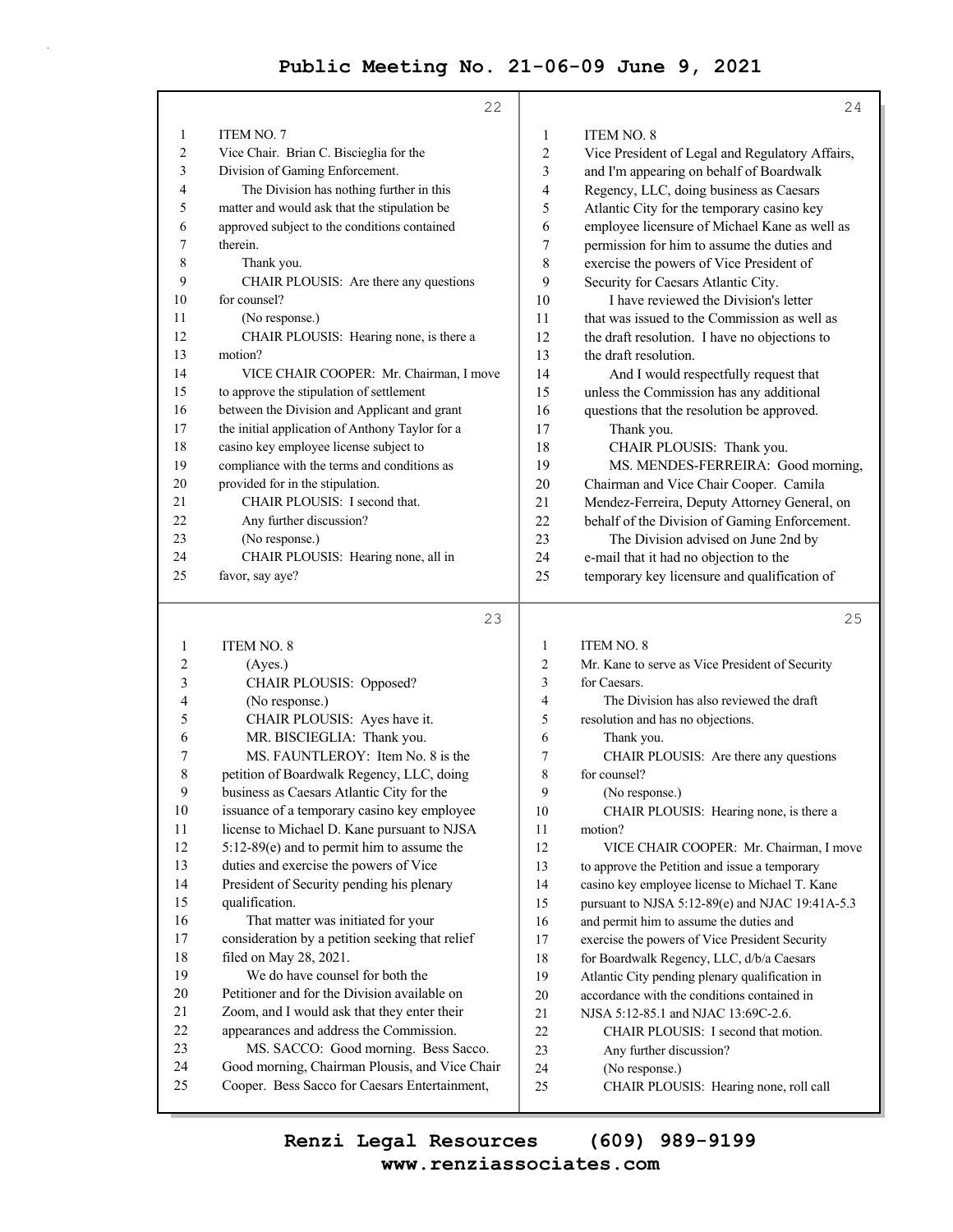|                | 26                                              |                | 28                                              |
|----------------|-------------------------------------------------|----------------|-------------------------------------------------|
| 1              | ITEM NO. 9                                      | 1              | ITEM NO. 9                                      |
| $\overline{c}$ | vote?                                           | $\overline{2}$ | to the temporary key licensure and -- a         |
| 3              | MS. FAUNTLEROY: Vice Chair Cooper?              | 3              | temporary qualification of Mr. Koster to serve  |
| 4              | VICE CHAIR COOPER: Yes.                         | 4              | as Regional President of the Eastern Region for |
| 5              | MS. FAUNTLEROY: And Chairman Plousis?           | 5              | Caesars.                                        |
| 6              | <b>CHAIR PLOUSIS: Yes.</b>                      | 6              | We have also reviewed the draft                 |
| 7              | MS. FAUNTLEROY: Thank you.                      | 7              | resolution, and we have no objections.          |
| 8              | Item No. 9 is the Joint Petition of             | 8              | Thank you.                                      |
| 9              | Caesars Entertainment, Inc., Boardwalk Regency, | 9              | CHAIR PLOUSIS: Are there any questions          |
| 10             | LLC, Harrah's Atlantic City Operating Company,  | 10             | for counsel?                                    |
| 11             | Tropicana Atlantic City Corporation, Caesars    | 11             | MS. FAUNTLEROY: Mr. Chairman, if I may?         |
| 12             | Interactive Entertainment New Jersey, LLC, for  | 12             | <b>CHAIR PLOUSIS: Yes.</b>                      |
| 13             | the issuance of a temporary casino key employee | 13             | MS. FAUNTLEROY: Mr. O'Gara, if Mr.              |
| 14             | license to John K. Koster pursuant to NJSA      | 14             | Koster is on the line, can you have him just to |
| 15             | 5:12-89(e) and to permit him to assume the      | 15             | briefly say hello so that this picture can come |
| 16             | duties and exercise the powers of Regional      | 16             | up? Because we cannot see him.                  |
| 17             | President East of Caesars Entertainment, Inc.,  | 17             | MR. O'GARA: Yeah. John, could you say           |
| 18             | pending his plenary qualification.              | 18             | hello?                                          |
| 19             | This matter is brought to you by way of         | 19             | MR. KOSTER: Happy to, Paul.                     |
| 20             | a petition that was filed on May 10, 2021, PRN  | 20             | MS. FAUNTLEROY: There you go. Okay.             |
| 21             | 1302103 seeking the relief described.           | 21             | MR. KOSTER: John Koster. Good morning,          |
| 22             | We do have counsel for both the                 | 22             | Chairman. Good morning, Vice Chair. Good        |
| 23             | Petitioner as well as for the Division on the   | 23             | morning, Casino Commission staff.               |
| 24             | line, and I would ask that they enter their     | 24             | Very, very happy to be here in Atlantic         |
| 25             | appearances and address the Commission.         | 25             | City. The air is a little bit heavier here      |
|                | 27                                              |                | 29                                              |
| 1              | ITEM NO. 9                                      | 1              | ITEM NO. 9                                      |
| $\overline{c}$ | MR. O'GARA: Yeah. Paul O'Gara,                  | 2              | than the mountain air of Lake Tahoe, I can tell |
| 3              | Brownstein, Hyatt, Farber, Schreck for the      | 3              | you that. But I was born in Albany, New York,   |
| 4              | Petitioners. And I also believe Mr. Koster has  | 4              | so I am used to the East Coast and grew up in   |
| 5              | joined us via Zoom. Hopefully, he's hooked up   | 5              | between Upstate New York, Pennsylvania, and     |

| 4  | Petitioners. And I also believe Mr. Koster has  | 4  | so I am used to the East Coast and grew up in   |
|----|-------------------------------------------------|----|-------------------------------------------------|
| 5  | joined us via Zoom. Hopefully, he's hooked up   | 5  | between Upstate New York, Pennsylvania, and     |
| 6  | from an office in either Caesars or Harrah's.   | 6  | Virginia, so I bounced around New Jersey a lot. |
|    | This petition seeks his temporary               | 7  | I am vary happy to have this position.          |
| 8  | qualification and a temporary casino key        | 8  | I'm currently at Caesars Atlantic City. I've    |
| 9  | employee license for Mr. Koster to serve as the | 9  | being shutting between Harrah's Atlantic City,  |
| 10 | Regional President of the Caesars operations in | 10 | Caesars Atlantic City, and later today,         |
| 11 | Atlantic City.                                  | 11 | Tropicana Atlantic City getting to know the     |
| 12 | The Division has reported favorably on          | 12 | properties and GMs and staff.                   |
| 13 | his -- on our request, and we would ask that    | 13 | It's wonderful to see that we have \$400        |
| 14 | the you grant the request.                      | 14 | million of capital to spend over the next three |
| 15 | Mr. Koster is relocating here to                | 15 | years. Normally I'm begging for capital as a    |
| 16 | Atlantic City from Lake Tahoe, Nevada.          | 16 | GM or a regional president. In this case, I     |
| 17 | And we have reviewed the draft                  | 17 | know that we are definitely going to spend it   |
| 18 | resolution and have no objection and ask that   | 18 | and wisely at these three great properties      |
| 19 | you adopt same.                                 | 19 | which will soon be much greater.                |
| 20 | MS. MENDES-FERREIRA: Good morning,              | 20 | CHAIR PLOUSIS: Well, Mr. Koster, I want         |
| 21 | Chairman, Vice Chair Cooper. Camila             | 21 | to welcome you to the Atlantic City market.     |
| 22 | Mendes-Ferreira, Deputy Attorney General, on    | 22 | And we're happy to hear that you're moving to   |
| 23 | behalf of the Division of Gaming Enforcement.   | 23 | New Jersey as well. And we wish you the -- a    |
| 24 | As noted by Mr. O'Gara, the Division            | 24 | lot of success there in those three properties. |
| 25 | advised on June 2nd that it had no objections   | 25 | And we are looking forward to that reinvestment |
|    |                                                 |    |                                                 |

**www.renziassociates.com Renzi Legal Resources (609) 989-9199**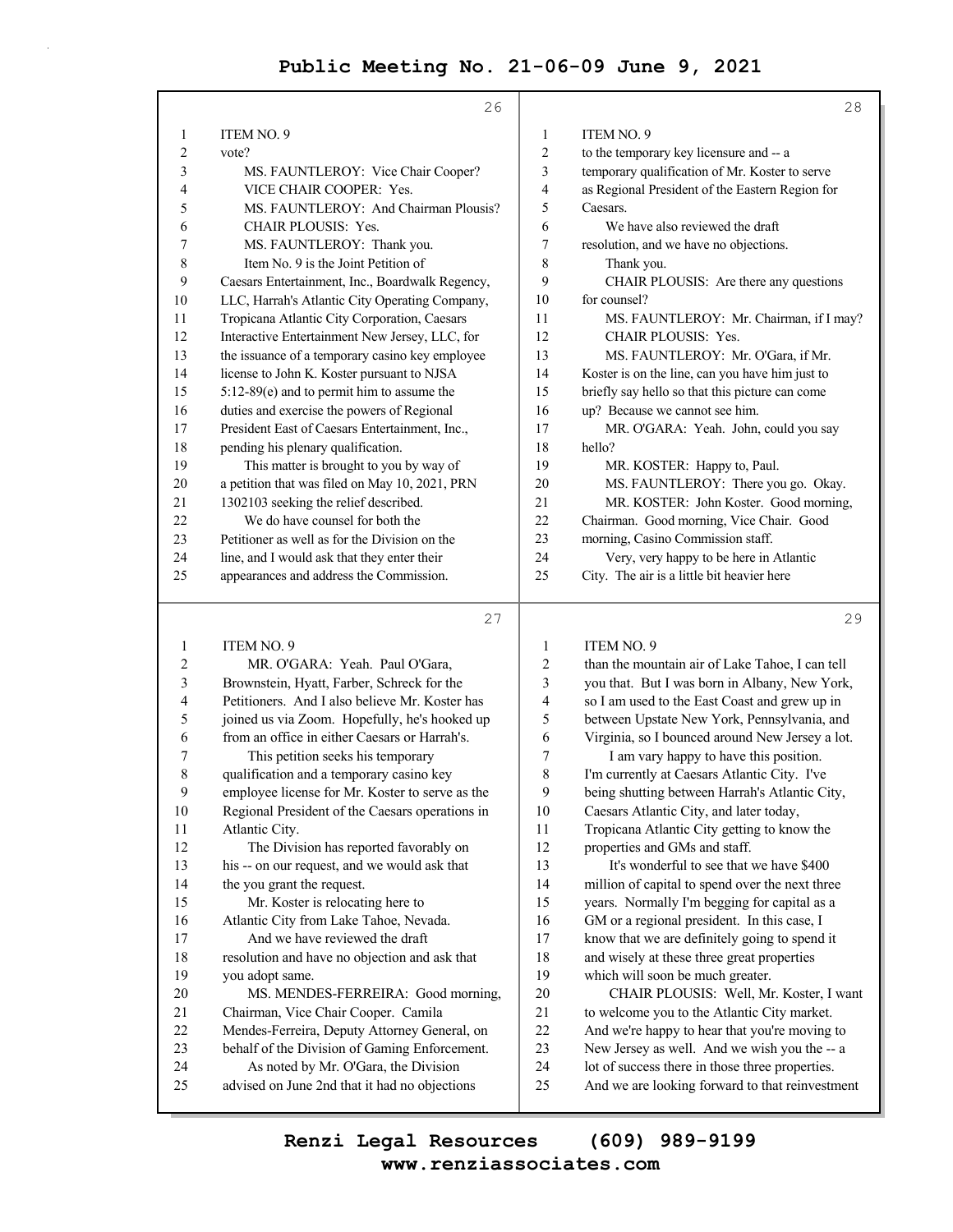|                  | 30                                              |                  | 32                                              |
|------------------|-------------------------------------------------|------------------|-------------------------------------------------|
| 1                | <b>ITEM NO. 9</b>                               | $\mathbf{1}$     | ITEM NO. 10                                     |
| $\overline{c}$   | in those properties as well.                    | 2                | qualification in accordance with the conditions |
| 3                | MR. KOSTER: Sorry, Mr. Chairman. I              | 3                | contained in NJSA 5:12-85.1 and NJAC 13:69C-2.6 |
| 4                | don't know if I dropped out or somebody dropped | 4                | and 2.7.                                        |
| 5                | out. I apologize. I'm sorry. I didn't hear      | 5                | CHAIR PLOUSIS: I second that motion.            |
| 6                | quite everything you said, sir.                 | 6                | Any further discussion?                         |
| 7                | CHAIR PLOUSIS: Okay. I'll reiterate             | 7                | (No response.)                                  |
| 8                | it. I was just congratulating you on moving to  | 8                | CHAIR PLOUSIS: Hearing none, roll call          |
| 9                | New Jersey and wishing you the best of luck in  | 9                | vote?                                           |
| 10               | the Atlantic City market.                       | 10               | MS. FAUNTLEROY: Vice Chair Cooper?              |
| 11               | MR. KOSTER: Well, thank you, sir. I             | 11               | VICE CHAIR COOPER: Yes.                         |
| 12               | sold my house in Genoa, Nevada, the oldest      | 12               | MS. FAUNTLEROY: And Chairman Plousis?           |
| 13               | settlement, by the way, in the state of Nevada, | 13               | CHAIR PLOUSIS: Yes.                             |
| 14               | just at the base of the Sierra Nevadas, 17      | 14               | MS. FAUNTLEROY: Thank you.                      |
| 15               | miles or so, 18 miles from where I was working  | 15               | Item No. 10 is consideration of the             |
| 16               | in Harveys Lake Tahoe.                          | 16               | plenary qualification of Brad Buchanan to serve |
| 17               | By the way, the market out there is good        | 17               | as a member of the board of managers of         |
| 18               | for selling, so I just want to point that out.  | 18               | Seminole HR Holding, LLC, and related entities. |
| 19               | Anyway, I'm going to be looking around here in  | 19               | This matter was initiated by way of a           |
| 20               | the area. I've been talking to a longtime       | 20               | petition that was filed in August -- on August  |
| 21               | Atlantic City residents. And I don't know       | 21               | 20 of 2020 seeking the temporary qualification  |
| 22               | whether it's going in Margate or Linwood or     | 22               | of Mr. Buchanan.                                |
| 23               | Brigantine or whatever. Everybody's got their   | 23               | You granted that qualification at your          |
| 24               | personal favorites. I will be house hunting.    | 24               | September 16, 2020, meeting as reflected in     |
| 25               | I also need a car. I gave my wife my Ford       | 25               | Resolution 20-09-16-14.                         |
|                  |                                                 |                  |                                                 |
|                  | 31                                              |                  | 33                                              |
| 1                | ITEM NO. 9                                      | 1                | ITEM NO. 10                                     |
| $\overline{c}$   | Explorer so I'm going to have to get a car.     | $\boldsymbol{2}$ | The matter is now before you for plenary        |
| 3                | Anyway, very happy to be here. I was a          | 3                | qualification of Mr. Buchanan.                  |
| 4                | regional president for almost 13 years in Lake  | 4                | We do have counsel for both the                 |
| 5                | Tahoe, and we accomplished a lot. So I am sure  | 5                | Petitioner and for the Division available on    |
| 6                | that this is going to be a wonderful experience | 6                | the line, and I would ask that they enter their |
| 7                | here in Atlantic City. We have great teams,     | 7                | appearances and proceed accordingly.            |
| 8                | great staff, great support from our top         | 8                | MR. CASIELLO: Good morning, Mr.                 |
| $\boldsymbol{9}$ | leadership. Who by the way are flying in        | $\overline{9}$   | Chairman and Vice Chair Cooper. Nick Casiello   |
| $10\,$           | today, so I'm going to be seeing them all       | $10\,$           | of Fox Rothschild appearing on behalf of        |
| 11               | tonight. And I am so looking forward to         | 11               | Seminole HR Holdings, LLC, and related          |
| 12               | working with you, the Casino Control            | 12               | entities.                                       |
| 13               | Commission, and my team.                        | 13               | We have received the report of the              |
| 14               | CHAIR PLOUSIS: Thank you, there, sir.           | 14               | Division of Gaming Enforcement on the plenary   |
| 15               | Are there any questions for counsel?            | 15               | qualifications of Mr. Buchanan, and we've       |
| 16               | (No response.)                                  | 16               | received a draft resolution from the Commission |
| $17\,$           | CHAIR PLOUSIS: Hearing none, is there a         | 17               | staff and have no objection to it.              |
| $18\,$           | motion?                                         | 18               | And we simply ask that you find Mr.             |
| 19               | VICE CHAIR COOPER: Mr. Chairman, I move         | 19               | Buchanan plenary qualified.                     |

19 Buchanan plenary qualified. 20 Thank you.

21 MR. HOLLANDER: Good morning, Chairman

- 22 and Vice Chair. Jordan Hollander, Deputy
- 23 Attorney General, for the Division of Gaming
- 24 Enforcement.
- 25 You have the Division's report dated

# **www.renziassociates.com Renzi Legal Resources (609) 989-9199**

20 to approve the Joint Petition and issue a 21 temporary casino key employee license to John 22 K. Koster pursuant to NJSA 5:12-89 and permit 23 him to assume the duties and exercise the 24 powers of Regional President East for Caesars

25 Entertainment, Inc., pending plenary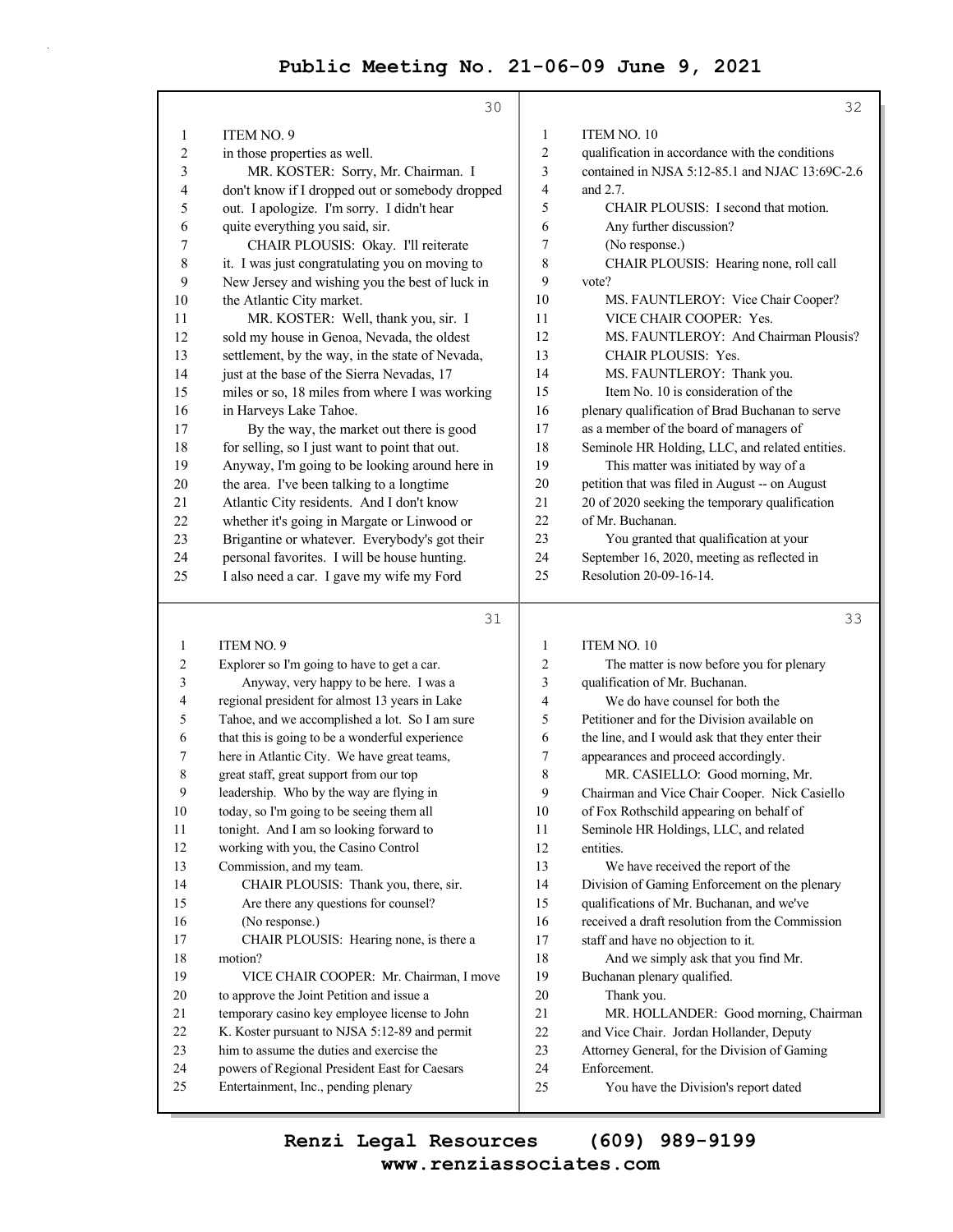|    | 34                                             |    | 36                                              |
|----|------------------------------------------------|----|-------------------------------------------------|
| 1  | ITEM NO. 10                                    | 1  | <b>ITEM NO. 11</b>                              |
| 2  | June 1, 2021, recommending that the Commission | 2  | You do have counsel for both Mr. Diller         |
| 3  | find Mr. Buchanan plenarily qualified.         | 3  | and the Division available to address the       |
| 4  | The Division has also reviewed the draft       | 4  | matter, and I ask that they do so.              |
| 5  | resolution and has no objection.               | 5  | MR. MADAMBA: Good morning, Chairman             |
| 6  | Thank you very much.                           | 6  | Plousis, Vice Chair Cooper. Patrick Madamba     |
| 7  | CHAIR PLOUSIS: Are there any questions         | 7  | Senior Vice President and Legal Counsel for MGM |
| 8  | for counsel?                                   | 8  | Resorts and Mr. Diller.                         |
| 9  | (No response.)                                 | 9  | I've read the draft resolution, and its         |
| 10 | CHAIR PLOUSIS: Hearing none, is there a        | 10 | fine in form and substance.                     |
| 11 | motion?                                        | 11 | Accordingly, we just ask that the -- the        |
| 12 | VICE CHAIR COOPER: Mr. Chairman, I move        | 12 | plenary qualification be granted.               |
| 13 | to adopt the draft resolution and find Brad    | 13 | Thank you.                                      |
| 14 | Buchanan qualified to serve as a member on the | 14 | MS. RICHARDSON: Good morning, Chairman          |
| 15 | board of managers for Seminole HR Holdings,    | 15 | and Vice Chair Cooper. Tracy Richardson for     |
| 16 | LLC, Hard Rock Atlantic City, LLC, SHRE/SHRI,  | 16 | the Division of Gaming Enforcement.             |
| 17 | LLC, HR Atlantic City Lender, LLC, HR Atlantic | 17 | You have our report of June 1st, 2021,          |
| 18 | City Investor, LLC, and Seminole Hard Rock     | 18 | recommending the plenary qualification of Barry |
| 19 | Entertainment Inc., in accordance with NJSA    | 19 | Diller as a new director of MGM.                |
| 20 | 5:12-95.1c, NJSA 5:12-89b(1) and (2), and NJAC | 20 | And we've also reviewed the draft               |
| 21 | $13:69C-2.7$ .                                 | 21 | resolution and have no objection.               |
| 22 | CHAIR PLOUSIS: I second that motion.           | 22 | Thank you.                                      |
| 23 | Any further discussion?                        | 23 | CHAIR PLOUSIS: Are there any questions          |
| 24 | (No response.)                                 | 24 | for counsel?                                    |
| 25 | CHAIR PLOUSIS: Hearing none, roll call         | 25 | (No response.)                                  |
|    |                                                |    |                                                 |

#### $35$

37

| 1              | <b>ITEM NO. 11</b>                              | 1              | <b>ITEM NO. 12</b>                              |
|----------------|-------------------------------------------------|----------------|-------------------------------------------------|
| $\overline{c}$ | vote?                                           | $\overline{c}$ | CHAIR PLOUSIS: Hearing none, is there a         |
| 3              | MS. FAUNTLEROY: Vice Chair Cooper?              | 3              | motion?                                         |
| $\overline{4}$ | VICE CHAIR COOPER: Yes.                         | 4              | VICE CHAIR COOPER: Mr. Chairman, I move         |
| 5              | MS. FAUNTLEROY: And Chairman Plousis?           | 5              | to adopt the draft resolution and find Barry    |
| 6              | <b>CHAIR PLOUSIS: Yes.</b>                      | 6              | Diller qualified to serve as an outside         |
| 7              | MR. CASIELLO: Thank you, Commissioners.         | 7              | director for MGM Resorts International in       |
| 8              | MS. FAUNTLEROY: Thank you.                      | 8              | accordance with NJSA 5:12-85.1c, NJSA 5:12-89b  |
| 9              | Good to see you, Mr. Casiello.                  | 9              | $(1)$ and $(2)$ , and NJAC 13:69C-2.7.          |
| 10             | MR. CASIELLO: Same here.                        | 10             | CHAIR PLOUSIS: I second that motion.            |
| 11             | MS. FAUNTLEROY: Item No. 11 is the              | 11             | Any further discussion?                         |
| 12             | consideration of the plenary qualification of   | 12             | (No response.)                                  |
| 13             | Barry Diller to serve as an outside director of | 13             | CHAIR PLOUSIS: Hearing none, roll call          |
| 14             | MGM Resorts International.                      | 14             | vote?                                           |
| 15             | This matter was initiated by a petition         | 15             | MS. FAUNTLEROY: Vice Chair Cooper?              |
| 16             | that was filed on September 3, 2020, seeking    | 16             | VICE CHAIR COOPER: Yes.                         |
| 17             | Mr. Diller's temporary qualification to serve   | 17             | MS. FAUNTLEROY: And Chairman Plousis?           |
| 18             | as an outside director for MGM Resorts          | 18             | CHAIR PLOUSIS: Yes.                             |
| 19             | International.                                  | 19             | MS. FAUNTLEROY: Item No. 12 is the              |
| 20             | You considered that temporary                   | 20             | consideration of the plenary qualification of   |
| 21             | qualification petition, which you granted on    | 21             | Joseph M. Levin to serve as an outside director |
| 22             | September 16, 2020, as reflected in Resolution  | 22             | of MGM Resorts International.                   |
| 23             | No. 20-09-16-08.                                | 23             | Mr. Levenson is in the same capacity as         |
| 24             | The matter is now before you for Mr.            | 24             | Mr. Diller. His petition was filed on           |
| 25             | Diller's plenary qualification.                 | 25             | September 3, 2020, seeking his temporary        |
|                |                                                 |                |                                                 |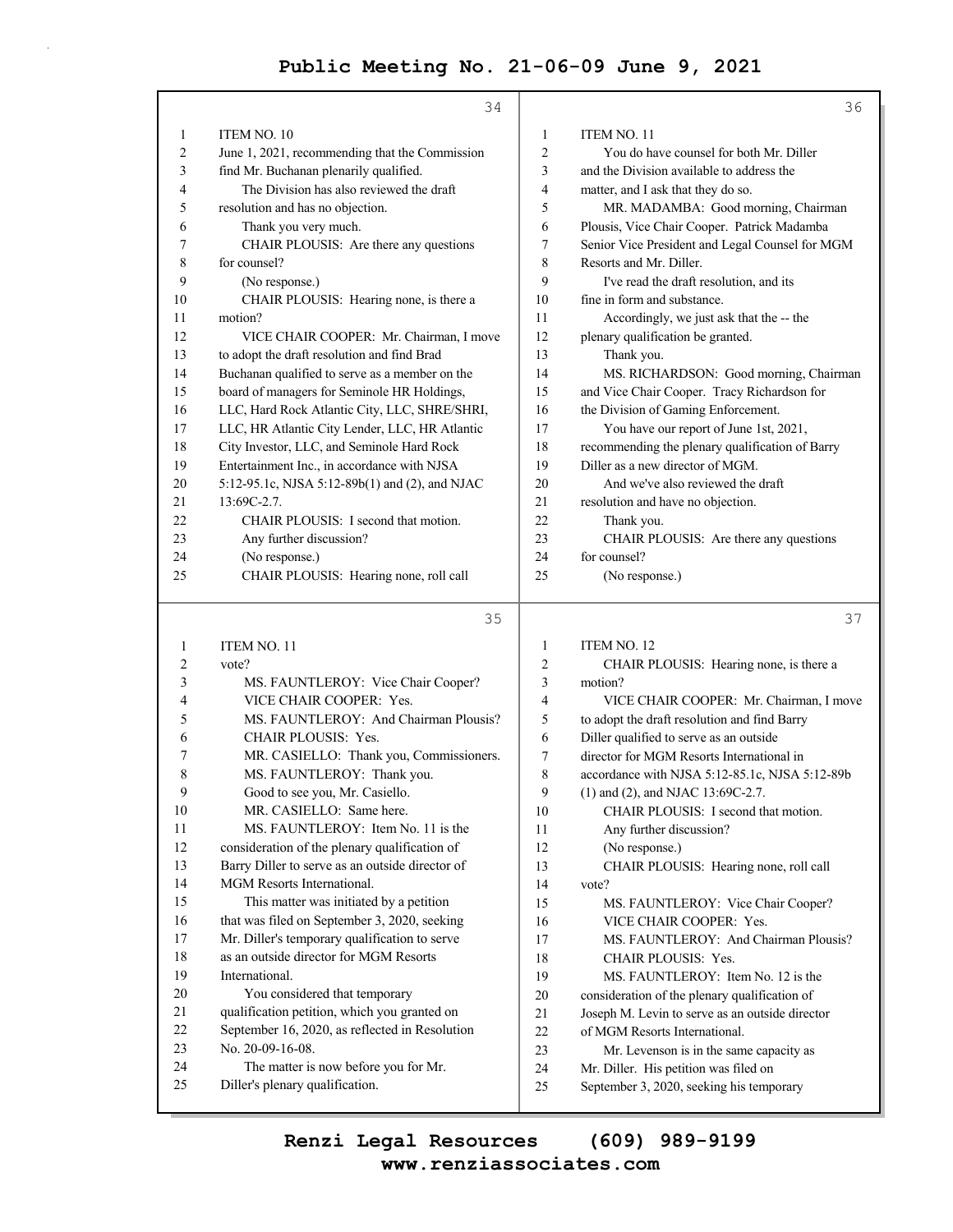|                | 38                                             |                | 40                                                                                   |
|----------------|------------------------------------------------|----------------|--------------------------------------------------------------------------------------|
| 1              | ITEM NO. 12                                    | 1              | ITEM NO. 13                                                                          |
| $\overline{c}$ | qualification to serve as an outside director. | $\overline{c}$ | Company, LLC, for the issuance of a temporary                                        |
| 3              | You considered that petition and granted       | 3              | casino key employee license to Ryan M. Ross                                          |
| 4              | his temporary qualification at your September  | 4              | pursuant to NJSA 5:12-89(e) and to permit him                                        |
| 5              | 16, 2020, public meeting as reflected in       | 5              | to assume the duties and exercise the powers of                                      |
| 6              | Resolution No. 20-09-16-09.                    | 6              | Senior Vice President, National Marketing                                            |
| 7              | Again counsel is available to address          | 7              | pending his plenary qualification.                                                   |
| $\,$ $\,$      | that matter.                                   | 8              | Senior Counsel Teresa Pimpinelli will                                                |
| 9              | MR. MADAMBA: Good morning again. For           | 9              | address that matter with you.                                                        |
| 10             | the record, Patrick Madamba, Senior Vice       | 10             | MS. PIMPINELLI: Hello again, Chairman                                                |
| 11             | President of MGM Resorts International on      | 11             | and Vice Chair Cooper. Teresa Pimpinelli,                                            |
| 12             | behalf of Mr. Levin.                           | 12             | Senior Counsel for the Commission appearing.                                         |
| 13             | I read the draft resolution. It's fine         | 13             | As Miss Fauntleroy said, for your                                                    |
| 14             | in form and substance.                         | 14             | consideration is the temporary casino key                                            |
| 15             | Accordingly, ask that plenary                  | 15             | employee license application and temporary                                           |
| 16             | qualification be granted to Mr. Levin.         | 16             | qualification for Ryan Ross to serve as a                                            |
| 17             | Thank you again.                               | 17             | Senior Vice President of National Marketing for                                      |
| 18             | MS. RICHARDSON: Good morning again,            | 18             | Marina District Development Company, LLC,                                            |
| 19             | Chairman and Vice Chair Cooper. Tracy          | 19             | pursuant to 5:12-89(e) and 13:69C-2.6.                                               |
| 20             | Richardson for the Division of Gaming          | 20             | A draft resolution was distributed to                                                |
| 21             | Enforcement.                                   | 21             | the parties.                                                                         |
| 22             | We have also filed a report dated June         | 22             | Pat Madamba is here on behalf of the                                                 |
| 23             | 1st, 2021, recommending the plenary            | 23             | Petitioners, and Tracy Richardson is here on                                         |
| 24             | qualification of Mr. Levin.                    | 24             | behalf of the Division. And I would just ask                                         |
| 25             | We've also reviewed the draft resolution       | 25             | counsel to enter their appearance for the                                            |
|                | 39                                             |                | 41                                                                                   |
| 1              | ITEM NO. 13                                    | 1              | ITEM NO. 13                                                                          |
| 2              | and have no objection.                         | 2              | record and proceed.                                                                  |
| 3              | Thank you.                                     | 3              | MR. MADAMBA: Good morning again.                                                     |
| 4              | CHAIR PLOUSIS: Are there any questions         | 4              | Patrick Madamba, Senior Vice President and                                           |
| 5              | for counsel?                                   | 5              | Legal Counsel for MGM Resorts International,                                         |
| 6              | (No response.)                                 | 6              | and for Marina District Development Company,                                         |
| 7              | CHAIR PLOUSIS: Hearing none, is there a        | 7              | LLC, on behalf of Mr. Ross.                                                          |
| 8              | motion?                                        | 8              | I've reviewed the draft resolution.                                                  |
| 9              | VICE CHAIR COOPER: Mr. Chairman, I move        | 9              | It's fine in form and substance. We ask that                                         |
| $10\,$         | to adopt the draft resolution and find Joseph  | 10             | temporary qualification and a temp key be                                            |
| 11             | M. Levin qualified to serve as an outside      | 11             | granted.                                                                             |
| 12             | director for MGM Resorts International in      | 12             | I did want to take the opportunity to                                                |
| 13             | accordance with NJSA 5:12-85.1c, NJSA 5:12-89b | 13             | thank the Division, the Commission and its                                           |
| 14             | (1) and (2), and NJAC 13:69C-2.7.              | 14             | staff for expeditiously putting the matter on                                        |
| 15             | CHAIR PLOUSIS: I second that motion.           | 15             | the agenda. The Petition was filed                                                   |
| 16             |                                                | 16             | approximately seven days ago. Maybe a little                                         |
| 17             | Any further discussion?                        |                |                                                                                      |
|                | (No response.)                                 | 17             | less. And I really do appreciate the efforts                                         |
| $18\,$         | CHAIR PLOUSIS: Hearing none, roll call         | 18             | of both the Division and the Commission.                                             |
| 19             | vote?                                          | 19             | Thank you.                                                                           |
| 20             | MS. FAUNTLEROY: Vice Chair Cooper?             | 20             | MS. RICHARDSON: Good morning again.                                                  |
| 21             | VICE CHAIR COOPER: Yes.                        | 21             | Tracy Richardson for the Division of Gaming                                          |
| 22             | MS. FAUNTLEROY: And Chairman Plousis?          | 22             | Enforcement.                                                                         |
| 23             | <b>CHAIR PLOUSIS: Yes.</b>                     | 23<br>24       | We filed a response with you of no<br>objection to the temporary casino key employee |

**www.renziassociates.com Renzi Legal Resources (609) 989-9199**

25 licensure and qualification for Mr. Ross as the

25 Petition of Marina District Development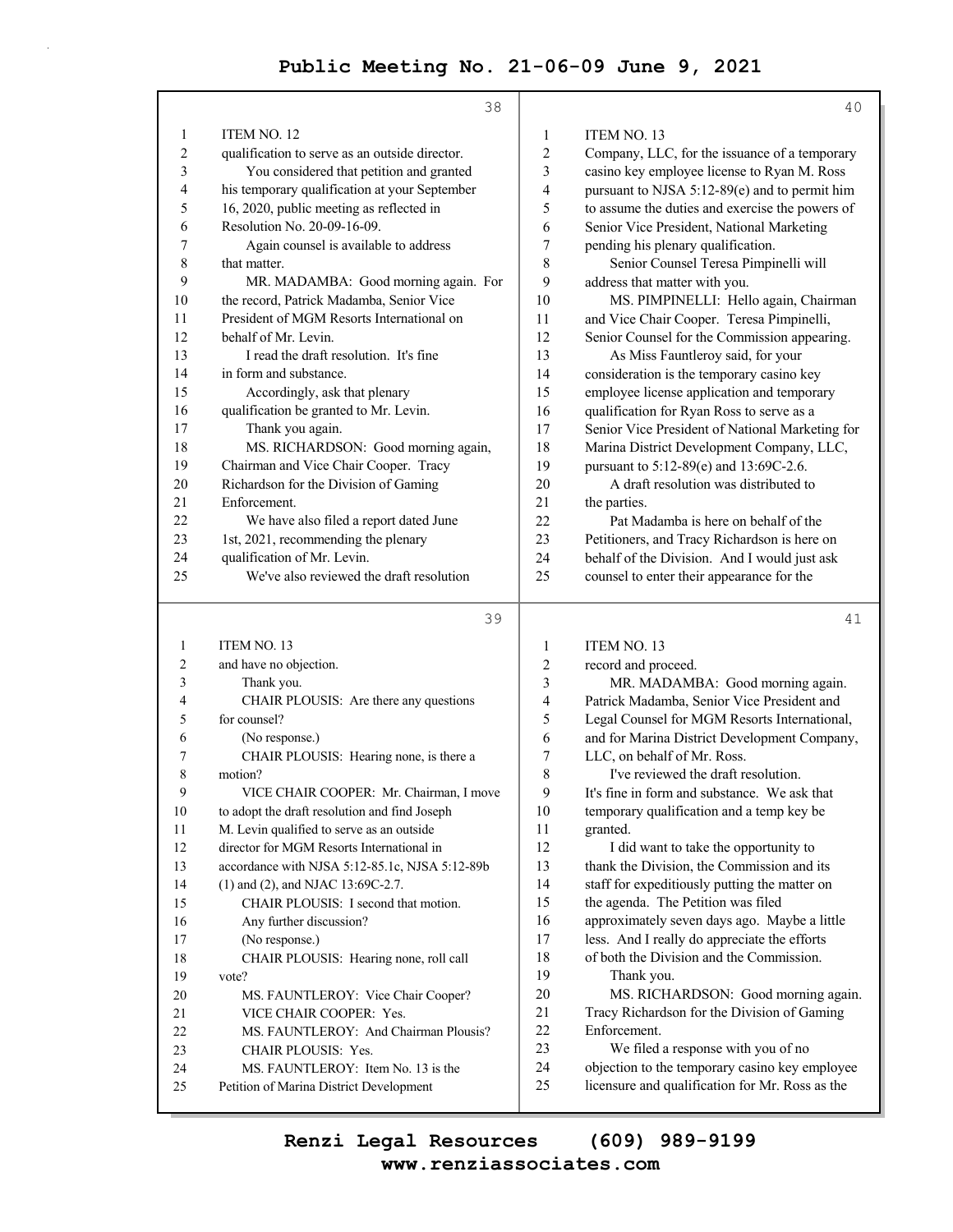|                | 42                                              |                | 44                                                  |
|----------------|-------------------------------------------------|----------------|-----------------------------------------------------|
| 1              | ITEM NO. 13                                     | 1              | <b>ITEM NO. 14</b>                                  |
| $\overline{c}$ | new Senior Vice President of Marketing for      | $\overline{2}$ | Vice Chair Cooper. I am Michael Fabius from         |
| 3              | Borgata.                                        | 3              | Ballard Spahr representing IAC/Interactive          |
| 4              | We've also reviewed the draft resolution        | 4              | Corp., also known as just IAC for short.            |
| 5              | and have no objections.                         | 5              | Recognizing that AIC is new to you and              |
| 6              | Thank you.                                      | 6              | it is unusual to see a publically traded            |
| 7              | CHAIR PLOUSIS: Are there any questions          | 7              | company like IAC invest in another publically       |
| 8              | for counsel?                                    | 8              | traded company like MGM, I wanted to briefly        |
| 9              | (No response.)                                  | 9              | introduce IAC and why we are here before you        |
| 10             | CHAIR PLOUSIS: Hearing none, is there a         | 10             | today.                                              |
| 11             | motion?                                         | 11             | IAC, as you see in the Division's                   |
| 12             | VICE CHAIR COOPER: Mr. Chairman, I move         | 12             | report, is a leading media and internet company     |
| 13             | to approve the Petition and issue a temporary   | 13             | under the longtime leadership of Barry Diller       |
| 14             | casino key employee license to Ryan M. Ross     | 14             | and the leadership of Joey Levin. Originally        |
| 15             | pursuant to NJSA 5:12-89(e) and NJAC            | 15             | the Chairman and CEO, Mr. Diller, is today          |
| 16             | 19:41A-5.3, and permit him to assume the duties | 16             | IAC's Senior Executive and Chairman, with Mr.       |
| 17             | and exercise the powers Senior Vice President   | 17             | Levin becoming the Chief Executive Officer in       |
| 18             | National Marketing for Marina District          | 18             | 2010. In addition, Mr. Diller holds                 |
| 19             | Development Company, LLC, pending plenary       | 19             | approximately 41 percent of the voting power        |
| 20             | qualification in accordance with the conditions | 20             | among IAC stockholders.                             |
| 21             | contained in NJSA 5:12-85.1 and NJAC 13:69C-2.6 | 21             | Under the leadership of Mr. Diller and              |
| 22             | and 2.7.                                        | 22             | Mr. Levin, IAC has an extensive history of          |
| 23             | CHAIR PLOUSIS: I second that motion.            | 23             | transformative corporate transactions and           |
| 24             | Any further discussion?                         | 24             | investments.                                        |
| 25             | (No response.)                                  | 25             | Today IAC operates through various                  |
|                | 43                                              |                | 45                                                  |
| 1              | ITEM NO. 14                                     | $\mathbf{1}$   | ITEM NO. 14                                         |
| 2              | CHAIR PLOUSIS: Hearing none, a roll             | 2              | subsidiaries, online brands like Dotdash,           |
| 3              | call vote?                                      | 3              | Care.com, Ask Media Group, among many other         |
| 4              | MS. FAUNTLEROY: Vice Chair Cooper?              | 4              | online businesses. IAC also has a majority          |
| 5              | VICE CHAIR COOPER: Yes.                         | 5              | ownership of Angie, which itself is a               |
| L              | MC EALIMTHEDOV, And Chairman Blongie?           | c              | auktioothy too dad aannaan y that aynaa antina hama |

6 MS. FAUNTLEROY: And Chairman Plousis? 7 CHAIR PLOUSIS: Yes. 8 MS. FAUNTLEROY: Item No. 14 is 9 consideration of the plenary qualification of 10 IAC/Interactive Corp. as a security holder of 11 MGM Resorts International. 12 This matter was initiated by way of -- 13 or as a result of the Division of Gaming 14 Enforcement's Director's Order 002098 which was 15 dated September 2021, 2020, designating IAC as 16 a security holder for MGM. 17 The matter did not require a temporary 18 qualification proceeding or ICA proceeding and 19 is presented to you by way of a plenary 20 qualification proceeding. 21 We do have counsel for both IAC and for 22 the Division available on the line, and I would 23 ask that they enter their appearances and 24 address the Commission on the matter. 25 MR. FABIUS: Good morning, Mr. Chairman, 6 publically traded company that owns online home 7 improvement brands such as Home Adviser, Angie 8 and Handy. 9 Separately, IAC has also made smaller 10 minority investments in other companies, 11 including Turo and MGM Resorts International, 12 which is the reason we are here before you 13 today. 14 Last summer IAC acquired approximately 15 59 million shares of MGM's publically traded 16 common stock in a series of open market 17 purchases. These shares represent an 18 approximate 12 percent beneficial ownership 19 interest in MGM. 20 Since IAC accumulated its interest by 21 purchasing this common stock, the same common 22 stock that any individual can purchase on the 23 open market, there is no agreement or contract 24 between IAC and MGM that grants any special 25 rights or access to IAC.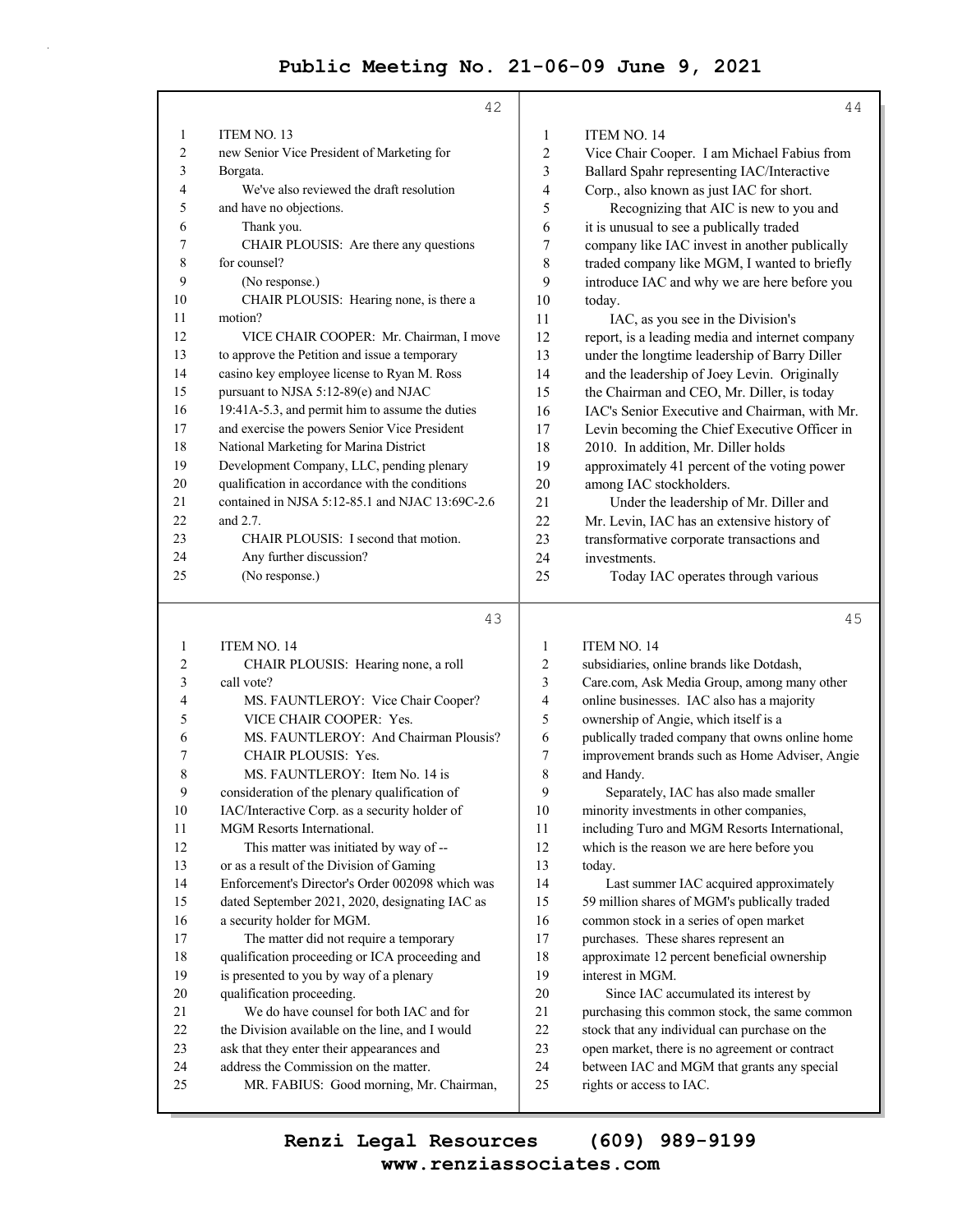|                | 46                                                                                              |              | 48                                                                                      |
|----------------|-------------------------------------------------------------------------------------------------|--------------|-----------------------------------------------------------------------------------------|
| 1              | <b>ITEM NO. 14</b>                                                                              | $\mathbf{1}$ | ITEM NO. 14                                                                             |
| $\overline{2}$ | As such, IAC is a minority public                                                               | 2            | discretion to designate Mr. Diller and Mr.                                              |
| 3              | shareholder that has no rights or privileges                                                    | 3            | Levin as qualifiers in connection not only with                                         |
| 4              | with respect to MGM that are not otherwise                                                      | 4            | their appointment as directors of MGM Resorts                                           |
| 5              | possessed by all other shareholders of MGM                                                      | 5            | International but also in their capacity as a                                           |
| 6              | under applicable corporate law.                                                                 | 6            | representative, national person qualifiers of                                           |
| 7              | As a minority shareholder without any                                                           | 7            | IAC.                                                                                    |
| 8              | rights to control MGM, IAC's means of                                                           | 8            | We've set forth in the report the                                                       |
| 9              | influencing MGM are principally devoting of its                                                 | 9            | remaining individuals who are a part of IAC's                                           |
| 10             | 12 percent interest on matters put to a vote of                                                 | 10           | board of directors as well as its executive                                             |
| 11             | MGM shareholders.                                                                               | 11           | management team.                                                                        |
| 12             | After acquiring the 12 percent interest                                                         | 12           | The Director has not at this time                                                       |
| 13             | on the open market, MGM's Board of Directors                                                    | 13           | exercised his discretion to designate any of                                            |
| 14             | also elected to nominate and appoint Mr. Diller                                                 | 14           | those additional individuals as qualifiers of                                           |
| 15             | and Mr. Levin to MGM's board as a matter of                                                     | 15           | IAC, but as is always the case, reserves the                                            |
| 16             | discretionary excised by MGM's board in                                                         | 16           | right to revisit that determination should the                                          |
| 17             | accordance with its corporate governing                                                         | 17<br>18     | circumstances change in the future with regard<br>to this investment.                   |
| 18<br>19       | documents, recognizing the wealth of experience<br>in online businesses that Mr. Diller and Mr. | 19           | You have the results of our                                                             |
| 20             | Levin hold.                                                                                     | 20           | investigation in our report dated June 1st,                                             |
| 21             | In other words, IAC is not entitled to                                                          | 21           | 2021, which does not contain any derogatory                                             |
| 22             | any representation on MGM's board, and the                                                      | 22           | information but includes, as mentioned,                                                 |
| 23             | reelection of Mr. Diller and Mr. Levin as MGM                                                   | 23           | additional information about the background of                                          |
| 24             | directors will be subject to the same                                                           | 24           | the company, the persons associated with it, as                                         |
| 25             | nomination and election procedures as all other                                                 | 25           | well as its board of directors, some financial                                          |
|                |                                                                                                 |              |                                                                                         |
|                | 47                                                                                              |              | 49                                                                                      |
| $\mathbf{1}$   | ITEM NO. 14                                                                                     | $\mathbf{1}$ | <b>ITEM NO. 14</b>                                                                      |
|                |                                                                                                 |              |                                                                                         |
| 2              | members of the MGM board. Ultimately, MGM is                                                    | 2            | information. It's a publically traded company as                                        |
| 3              | under no obligation to seek or accept any input                                                 | 3            | has been mentioned. And our recommendation                                              |
| 4              | from ICA.                                                                                       | 4            | that the Division -- excuse me -- the                                                   |
| 5              | Returning to the matter presently before                                                        | 5            | Commission may qualify it as a security holder                                          |
| 6              | you, we have received the draft resolutions. I                                                  | 6            | of MGM.                                                                                 |
| 7              | have no objection to them and ask that you                                                      | 7            | We've also reviewed the draft                                                           |
| 8              | adopt the resolutions and grant plenary                                                         | 8            | resolution, and we have no objections to it.                                            |
| 9              | qualification to IAC.                                                                           | 9            | Thank you.                                                                              |
| 10             | Thank you.                                                                                      | 10           | CHAIR PLOUSIS: Are there any questions                                                  |
| 11             | MS. RICHARDSON: Good morning again,                                                             | 11           | for counsel?                                                                            |
| 12             | Chairman and Vice Chair Cooper. Tracy                                                           | 12           | (No response.)                                                                          |
| 13<br>14       | Richardson for the Division of Gaming<br>Enforcement.                                           | 13           | CHAIR PLOUSIS: Hearing none, is there a<br>motion?                                      |
|                |                                                                                                 | 14           |                                                                                         |
| 15<br>16       | As introduced by Mr. Fabius and as set<br>forth in detail in the Division's report, IAC         | 15           | VICE CHAIR COOPER: Mr. Chairman, I move                                                 |
| 17             | runs its business through a number of segments                                                  | 16<br>17     | to adopt the draft resolution and find that:                                            |
| 18             | based in media and the internet business areas.                                                 | 18           | A, Barry Diller, Chairman and Senior<br>Executive, and Joseph Levenson, Chief Executive |
| 19             | As also introduced by Miss Fauntleroy,                                                          | 19           | Officer and Director, as required qualifiers of                                         |
| 20             | the Director in September of 2020 entered an                                                    | 20           | IAC/Interactive Corp., having just been found                                           |
| 21             | order designating IAC as a security holder of                                                   | 21           | qualified in connection with their roles as                                             |
| 22             | MGM Resorts International based on its                                                          | 22           | outside directors for MGM Resorts                                                       |
| 23             | acquisition of 12 percent of the issued and                                                     | 23           | International, remain qualified pursuant to                                             |
| 24<br>25       | outstanding shares of MGM.<br>In that order he further exercised his                            | 24<br>25     | NJSA 5:12-85.1;<br>B, IAC/Interactive Corp. has established                             |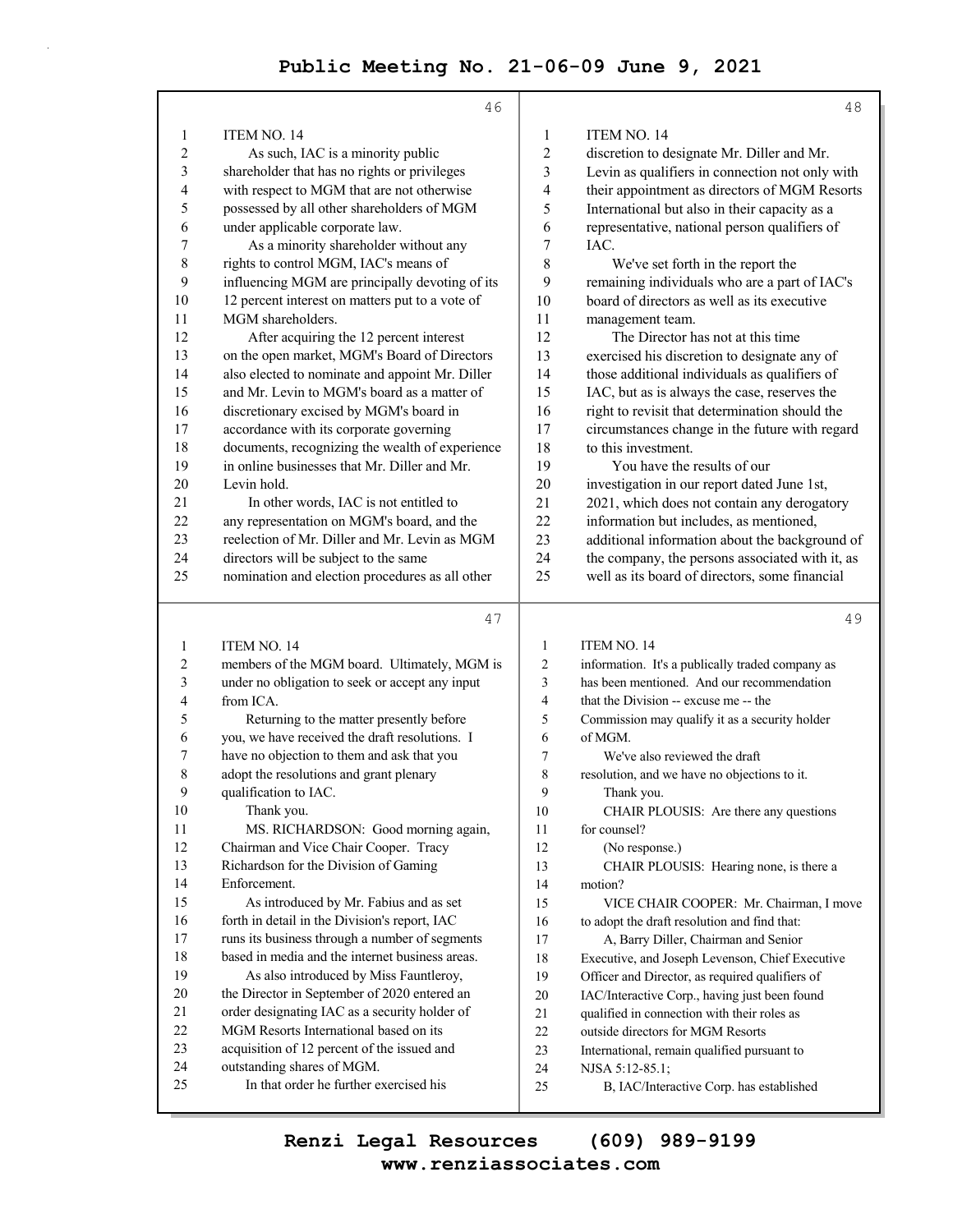|              | 50                                                            | 52                                                           |
|--------------|---------------------------------------------------------------|--------------------------------------------------------------|
| 1            | ITEM NO. 14                                                   | 1                                                            |
| 2            | by clear and convincing evidence that it                      | $\overline{2}$<br>CERTIFICATE                                |
| 3            | possesses the financial stability, integrity,                 | 3                                                            |
| 4            | and responsibility, and the good character,                   | 4<br>I, M. DARLENE ENGEL, a Certified Court                  |
| 5            | honesty, and integrity required by NJSA 5:12-84               | Reporter and Notary Public of the State of New Jersey,<br>5  |
| 6            | and 85.1;                                                     | certify that the foregoing is a true and accurate<br>6       |
| 7            | And, C, find IAC/Interactive Corp.                            | transcript of the proceedings via remote technology.<br>7    |
| 8            | qualified pursuant to NJSA 5:12-85.1 as set                   | I further certify that I am neither<br>8                     |
| 9            | forth in the findings and rulings in the                      | attorney, of counsel for, nor related to or employed<br>9    |
| 10           | resolution.                                                   | by any of the parties to the action; further that I am<br>10 |
| 11           | CHAIR PLOUSIS: I second that.                                 | not a relative or employee of any attorney or counsel<br>11  |
| 12           | Any further discussion?                                       | employed in this case; nor am I financially interested<br>12 |
| 13           | (No response.)                                                | in the action.<br>13                                         |
| 14           | CHAIR PLOUSIS: Hearing none, roll call                        | 14                                                           |
| 15           | vote?                                                         | 15                                                           |
| 16           | MS. FAUNTLEROY: Vice Chair Cooper?                            | 16                                                           |
| 17           | VICE CHAIR COOPER: Yes.                                       | Marline Engel<br>17                                          |
| 18           | MS. FAUNTLEROY: And Chairman Plousis?                         | 18                                                           |
| 19           | <b>CHAIR PLOUSIS: Yes.</b>                                    | 19<br>M. DARLENE ENGEL, CCR                                  |
| 20           | MS. FAUNTLEROY: Thank you all.                                | 20<br>License No 30XI0102300                                 |
| 21           | In accordance with Resolution                                 | 21                                                           |
| 22           | 20-12-09-03, the next closed session shall be                 | 22<br>Dated: June 12, 2021                                   |
| 23           | held on Wednesday, July 14, 2021, at 9:30 a.m.                | My Notary Commission Expires<br>23                           |
| 24           | in the Commission offices.                                    | 24 November 21, 2024                                         |
| 25           | CHAIR PLOUSIS: This is the public                             | 25 ID No 50117353                                            |
|              |                                                               |                                                              |
|              | 51                                                            |                                                              |
| $\mathbf{1}$ |                                                               |                                                              |
| 2            | participation portion of the meeting.                         |                                                              |
| 3            | Miss Fauntleroy, do we have any comments                      |                                                              |
| 4            | from the public?                                              |                                                              |
| 5            | MS. FAUNTLEROY: Mr. Chairman, I have                          |                                                              |
| 6            | been advised that we do not.                                  |                                                              |
| 7            | CHAIR PLOUSIS: Hearing none, the public                       |                                                              |
| 8            | participation portion is now closed.                          |                                                              |
| 9<br>10      | Is there a motion to adjourn?                                 |                                                              |
|              | VICE CHAIR COOPER: Mr. Chairman, I'll                         |                                                              |
| 11<br>12     | make a motion to adjourn.<br>CHAIR PLOUSIS: I'll second that. |                                                              |
| 13           | All in favor?                                                 |                                                              |
| 14           | (Ayes.)                                                       |                                                              |
| 15           | CHAIR PLOUSIS: Opposed?                                       |                                                              |
| 16           | (No response.)                                                |                                                              |
| 17           | CHAIR PLOUSIS: Ayes have it.                                  |                                                              |
| 18           | The meeting is now adjourned.                                 |                                                              |
| 19           | Thank you.                                                    |                                                              |
| 20           | MS. FAUNTLEROY: Thank you, counsel.                           |                                                              |
| 21           | (Public Meeting No. 21-06-09 was                              |                                                              |
| 22           | adjourned at 11:15 a.m.)                                      |                                                              |
| 23           |                                                               |                                                              |
| 24           |                                                               |                                                              |
| 25           |                                                               |                                                              |
|              |                                                               |                                                              |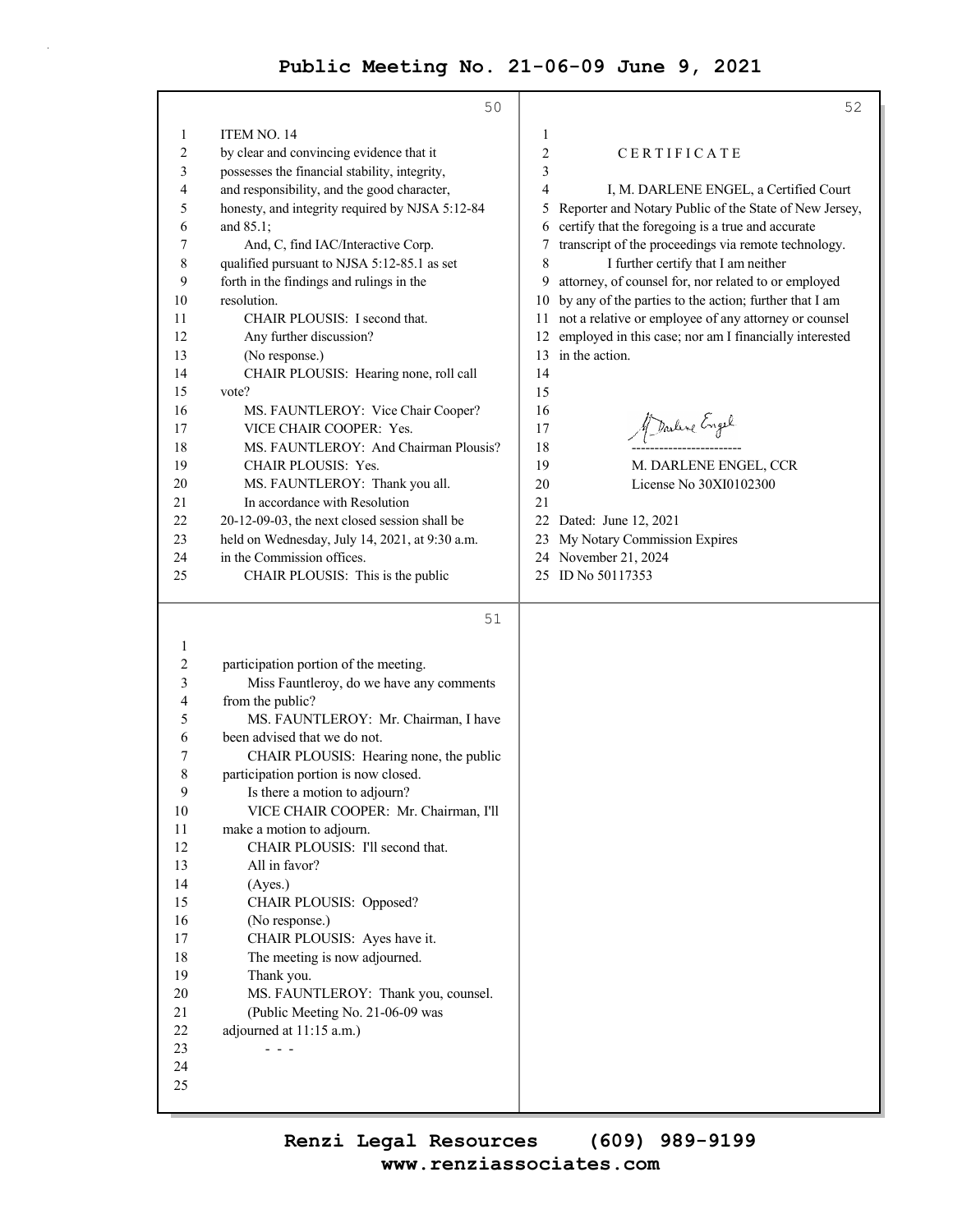| A                    | $\texttt{adopt27:19}$ | 33:743:23         | 24:7 25:16               |
|----------------------|-----------------------|-------------------|--------------------------|
| a.m1:14,14           | 34:13 37:5            | appearing         | 26:15 31:23              |
| $5:2$ 6:2 7:2        | 39:10 47:8            | $21:12$ $24:3$    | $40:5$ $42:16$           |
| 8:2 50:23            | 49:16                 | 33:10 40:12       | Atlantic $1:10$          |
| 51:22                | Adriene 5:13          | applicable        | $1:13$ 6:6,11            |
| a/k/a5:6,7,10        | 12:25                 | 46:6              | $6:11$ $14:9$            |
| 5:14,16,17           | advise $8:5$          | Applicant         | 15:24 16:5               |
| able 9:6             | advised24:23          | 22:16             | 16:10, 15, 19            |
| accept 9:9           | $27:25$ 51:6          | application       | $16:23$ $17:3,7$         |
| 47:3                 | Adviser 45:7          | $6:4$ 18:10       | 17:14,14,15              |
| access 9:7           | Affairs $2:8$         | $19:25$ 20:3      | 17:2023:9                |
| 45:25                | 3:4,15,19,22          | 21:5,16           | $24:5, 9$ 25:19          |
| accomplished         | 10:14,16,18           | 22:17 40:15       | 26:10,11                 |
| 31:5                 | 15:16 24:2            | applications      | 27:11,16                 |
| accumulated          | agenda $5:1 \t6:1$    | $5:5,8$ 11:15     | 28:24 29:8,9             |
| 45:20                | $7:1$ $41:15$         | 12:20 13:12       | 29:10,11,21              |
| accurate 52:6        | ago41:16              | appoint $46:14$   | 30:10,21                 |
| acknowledge          | agreement             | appointment       | $31:7$ 34:16             |
| 8:18                 | 45:23                 | 48:4              | 34:17,17                 |
| acquired45:14        | AIC 44:5              | appreciate        | $\texttt{attorney} 2:11$ |
| acquiring            | air28:2529:2          | 41:17             | 2:11,12,12               |
| 46:12                | Albany $29:3$         | approval $10:10$  | 3:2,7,11,14              |
|                      | Alheli 16:23          | 10:11,14          | $3:17,21$ 4:3            |
| acquisition<br>47:23 | ALISA2:3              | 20:4              | 24:21 27:22              |
| Act $8:8$            | Allegiance            | approvals 5:18    | $33:23$ $52:9$           |
| action 15:10         | 8:19                  | 15:5,17           | 52:11                    |
| 17:24 52:10          | analyst $2:4$         | 17:22             | <b>ATTORNEYS 2:10</b>    |
| 52:13                | 10:13,15,18           | approve $22:15$   | audio $9:20$             |
| addition 44:18       | and/or $5:9$          | 25:13 31:20       | August $32:20$           |
| additional           | <b>Angie</b> $45:5,7$ | 42:13             | 32:20                    |
| 24:15 48:14          | annual $8:11$         | approved $11:24$  | <b>Authority</b> 5:18    |
| 48:23                | answer $10:2$         | 18:12 22:6        | 15:6,18                  |
| address $8:15$       | Anthony $6:4$         | 24:16             | 17:23                    |
| $9:11$ $23:22$       | 21:6,16               | approximate       | available 9:16           |
| 26:25 36:3           | 22:17                 | 45:18             | $23:20$ 33:5             |
| 38:740:9             | Antoinette            | approximately     | 36:338:7                 |
| 43:24                | 16:25                 | 41:16 44:19       | 43:22                    |
| adjourn $51:9$       | Antonio 5:16          | 45:14             | Avenue $1:12$            |
| 51:11                | 13:4                  | area $30:20$      | <b>Awilda</b> $5:14,14$  |
|                      | Anyway $30:19$        | areas $47:18$     | 13:2                     |
| adjourned            | 31:3                  | assistant         | aye 11:9 12:14           |
| 51:18,22             | apologize $30:5$      | $16:24$ 17:6      | $13:25$ 19:8             |
| adjournment          | appearance            | associated        | 20:22 22:25              |
| 9:14                 | 21:23 40:25           | 48:24             | <b>Ayes</b> $11:10, 13$  |
| adjourns $8:17$      | appearances           | assume $6:8$ , 14 | 12:15,18                 |
| <b>ADMINISTRA</b>    | 23:22 26:25           | 7:523:12          | $14:2,5$ 19:9            |
| 2:4                  |                       |                   |                          |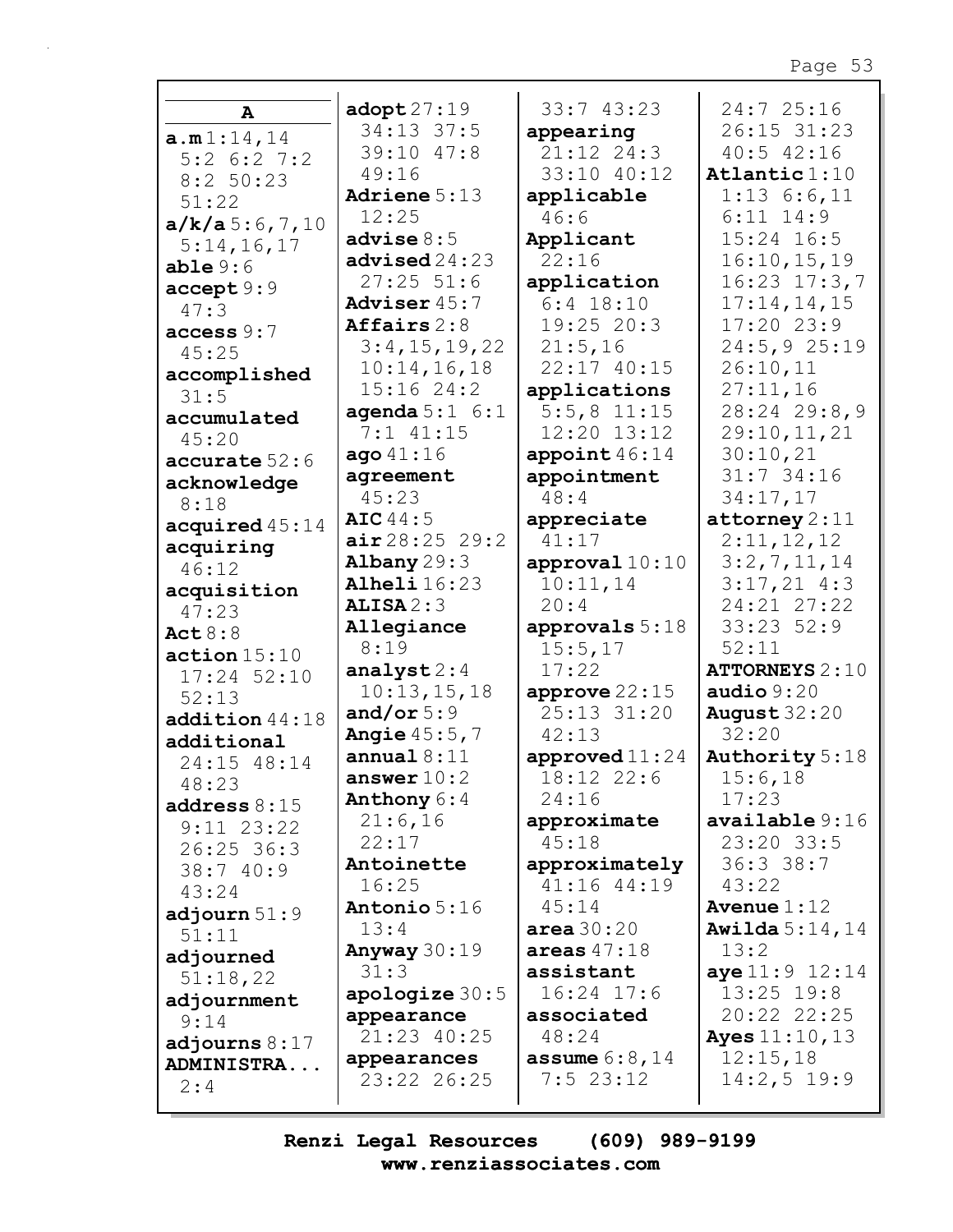| 19:12 20:23             | 48:10,25              | 17:14,20                  | $18:9,12$ 19:2     |
|-------------------------|-----------------------|---------------------------|--------------------|
| $21:2$ $23:2,5$         | Boardwalk $1:12$      | $23:9,25$ 24:4            | 19:15,22,24        |
| 51:14,17                | 3:56:5,10             | 24:9 25:3,18              | 20:2,6,15          |
|                         | 16:523:8              | 26:9,11,17                | 21:6,16            |
| B                       | 24:3 25:18            | 27:6,1028:5               | 22:18 23:10        |
| b2:15:6,11              | 26:9                  | 29:8,10                   | 24:5 25:14         |
| 5:21,23                 | Bonham $5:20$         | 31:24                     | 26:13 27:8         |
| 49:25                   | 18:14                 | cage $15:21$              | 28:23 31:12        |
| background              | Borgata 16:25         | cal 110:2                 | $31:21$ 40:3       |
| 48:23                   | 42:3                  | 14:23 25:25               | 40:14 41:24        |
| Baer $8:8$              | born $29:3$           | $32:8$ 34:25              | 42:14              |
| $\texttt{Ballard4:4}$   | bounced $29:6$        | 37:13 39:18               | CCR 52:19          |
| 44:3                    | <b>Brad</b> $6:17$    | 43:3 50:14                | CEO44:15           |
| Bally's $17:3$          | 32:16 34:13           | $cal1$ -in $9:20$         | Certified $1:17$   |
| Banfield-A              |                       | called $9:21$             | 52:4               |
| 17:18                   | brands $45:2,7$       |                           |                    |
|                         | <b>Brenda</b> $16:12$ | $13:6$ $14:7$             | certify $52:6$ , 8 |
| Barry $6:20$            | Brian $2:11$          | callers 9:18              | Chair $2:2,3$      |
| 35:13 36:18             | 21:21 22:2            | Camila $2:12$             | $8:21$ 10:4,5      |
| 37:544:13               | briefly $28:15$       | $3:2,7$ 24:20             | 10:7,22,25         |
| 49:17                   | 44:8                  | 27:21                     | 11:3,5,8,11        |
| base $30:14$            | Brigantine            | capacity 37:23            | $11:13$ $12:2,5$   |
| based $20:5$            | 30:23                 | 48:5                      | 12:7, 10, 13       |
| 47:18,22                | brought $26:19$       | Capiro $15:21$            | 12:16,18           |
| becoming $44:17$        | Brownstein 3:8        | capital $29:14$           | 13:13,16,18        |
| begging $29:15$         | 27:3                  | 29:15                     | 13:21,24           |
| beginning $9:12$        | Bryon $8:7$           | $car30:25$ 31:2           | 14:3,5,14,17       |
| behalf $21:21$          | Buchanan 6:17         | Care.com $45:3$           | 14:19,22,24        |
| 24:3,22                 | 32:16,22              | $\texttt{Carl} 16:21$     | $14:25$ $15:3$     |
| 27:23 33:10             | 33:3,15,19            | case $29:16$              | 15:12 18:19        |
| 38:12 40:22             | 34:3,14               | 48:15 52:12               | 18:22,24           |
| $40:24$ $41:7$          | Burke $5:10$          | cases $19:23$             | 19:4,7,10,12       |
| believe $27:4$          | 12:23                 | cashier 16:18             | 20:9,12,14         |
| beneficial              | business 23:9         | $\textbf{Casiello } 3:12$ | 20:18,21,24        |
| 45:18                   | $24:4$ $47:17$        | 33:8,935:7                | 21:2,11,25         |
| <b>Bess</b> $3:3$ 23:23 | 47:18                 | 35:9,10                   | 22:2, 9, 12, 14    |
| 23:25                   | businesses            | casino $1:2$ 2:2          | 22:21,24           |
| best30:9                |                       |                           |                    |
| Biscieglia              | 45:4 46:19            | $2:4\ 5:5,8,19$           | 23:3,5,24          |
| $2:11$ $21:21$          | C                     | $5:22 \t6:4,6$            | 24:18,20           |
|                         |                       | $6:13$ 7:4 8:9            | 25:7,10,12         |
| $21:25$ 22:2            | $c2:11$ 3:1 4:1       | 11:16,25                  | 25:22,25           |
| 23:6                    | 5:7,12,15,21          | 12:8,21                   | 26:3,4,6           |
| bit28:25                |                       |                           |                    |
|                         | $5:24$ 13:2           | 13:11,19                  | $27:21$ 28:9       |
| board $6:18$            | $17:12$ $22:2$        | $14:9$ $15:13$            | 28:12,22           |
| $32:17$ $34:15$         | $50:7$ $52:2,2$       | 15:19,25                  | 29:20 30:7         |
| 46:13,15,16             | Caesars $3:4,9$       | 16:18,20                  | 31:14,17,19        |
| $46:22$ $47:2$          | 6:6,10,12,15          | $17:9,17$ $18:3$          | 32:5, 8, 10, 11    |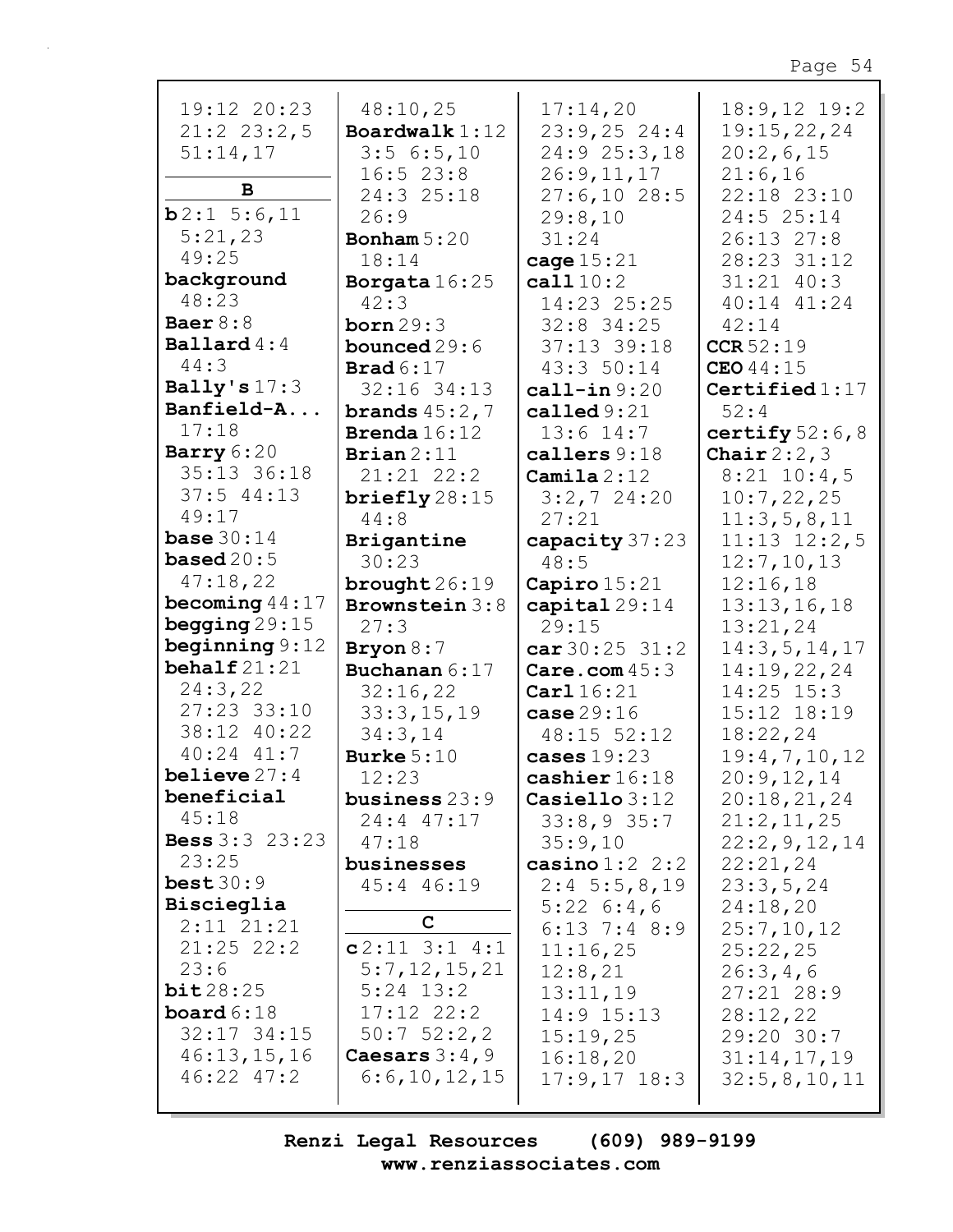| $32:13$ $33:9$<br>33:22 34:7<br>34:10,12,22<br>$34:25$ 35:3,4<br>$35:6$ 36:6,15 | Chief $44:17$<br>49:18<br>Christy $5:6,6$<br>11:17,18<br>circumstances | $50:24$ $52:23$<br>Commission's<br>$9:7$ 11:23<br>Commissioners<br>35:7 | $2:2,4$ 8:9<br>15:13 31:12<br>46:8<br>convincing<br>50:2 |
|---------------------------------------------------------------------------------|------------------------------------------------------------------------|-------------------------------------------------------------------------|----------------------------------------------------------|
| $36:23$ $37:2$ , 4                                                              | 48:17                                                                  | common $45:16$                                                          | Cooper $2:3$                                             |
| 37:10, 13, 15                                                                   | City $1:10, 13$                                                        | 45:21,21                                                                | $10:4,5$ 11:3                                            |
| 37:16,18                                                                        | 6:6,11,11                                                              | companies                                                               | $12:7$ $13:18$                                           |
| $38:19$ $39:4,7$                                                                | 14:9 15:24                                                             | 45:10                                                                   | 14:19,24,25                                              |
| 39:9,15,18                                                                      | 16:5, 10, 15                                                           | company $3:23$                                                          | 15:12 18:24                                              |
| 39:20,21,23                                                                     | 16:19,23                                                               | $6:11$ 7:4                                                              | 20:14 21:11                                              |
| $40:11$ $42:7$                                                                  | 17:3,7,14,15                                                           | 26:10 40:2                                                              | 22:14 23:25                                              |
| 42:10,12,23                                                                     | 17:15,20                                                               | $40:18$ $41:6$                                                          | 24:20 25:12                                              |
| 43:2,4,5,7                                                                      | 23:924:5,9                                                             | $42:19$ $44:7,8$                                                        | 26:3, 427:21                                             |
| 44:2 47:12                                                                      | 25:19 26:10                                                            | 44:12 45:6                                                              | 31:19 32:10                                              |
| 49:10,13,15<br>50:11,14,16                                                      | 26:11 27:11                                                            | 48:24 49:2                                                              | $32:11$ $33:9$<br>$34:12$ $35:3,4$                       |
|                                                                                 | 27:16 28:25<br>29:8, 9, 10, 11                                         | compliance $8:6$<br>16:4 22:19                                          | $36:6, 15$ 37:4                                          |
| 50:17,19,25<br>51:7,10,12                                                       | 29:21 30:10                                                            | conditions                                                              | 37:15,16                                                 |
| 51:15,17                                                                        | $30:21$ $31:7$                                                         | 22:6,19                                                                 | 38:19 39:9                                               |
| Chairman $10:6$                                                                 | 34:16,17,18                                                            | 25:20 32:2                                                              | 39:20,21                                                 |
| $11:3$ $12:7$                                                                   | clear $50:2$                                                           | 42:20                                                                   | 40:11 42:12                                              |
| 13:18 14:19                                                                     | closed $10:9,10$                                                       | congratula                                                              | $43:4,5$ $44:2$                                          |
| 15:2,11                                                                         | $50:22$ $51:8$                                                         | 30:8                                                                    | 47:12 49:15                                              |
| 18:24 20:14                                                                     | $\text{Coast}29:4$                                                     | connection                                                              | 50:16,17                                                 |
| 21:10 22:14                                                                     | code 9:20                                                              | 48:3 49:21                                                              | 51:10                                                    |
| 23:24 24:20                                                                     | collaboration                                                          | consideration                                                           | copies $8:13$                                            |
| $25:12$ 26:5                                                                    | 9:4                                                                    | $5:22 \quad 6:3,17$                                                     | Corp $4:5$ 7:8                                           |
| 27:21 28:11                                                                     | collection                                                             | 6:19,217:8                                                              | 43:10 44:4                                               |
| 28:22 30:3                                                                      | 17:2                                                                   | $10:19$ 19:15                                                           | 49:20,25                                                 |
| 31:19 32:12                                                                     | come $28:15$                                                           | 19:22 21:5                                                              | 50:7                                                     |
| 33:9,21                                                                         | commenced $8:1$                                                        | 21:14 23:17                                                             | corporate                                                |
| $34:12$ 35:5                                                                    | comments $9:9$                                                         | $32:15$ $35:12$                                                         | 44:23 46:6                                               |
| $36:5, 14$ 37:4                                                                 | $9:10$ $51:3$                                                          | $37:20$ 40:14                                                           | 46:17                                                    |
| $37:17$ $38:19$                                                                 | Commission $1:2$                                                       | 43:9                                                                    | Corporation                                              |
| 39:9,22                                                                         | $1:10 \ 2:2,4$                                                         | considered                                                              | $6:12$ 26:11                                             |
| 40:10 42:12                                                                     | 8:9,16,17                                                              | $35:20$ $38:3$                                                          | corrections                                              |
| 43:6,25                                                                         | $9:3$ 15:13,16                                                         | contain $48:21$                                                         | 10:23                                                    |
| 44:15,16                                                                        | 17:24 18:16                                                            | $contained$ $22:6$                                                      | counsel $2:6,7$                                          |
| 47:12 49:15                                                                     | 21:13 23:22                                                            | $25:20$ $32:3$                                                          | 3:2,6,10,13                                              |
| 49:17 50:18                                                                     | 24:11,15                                                               | 42:21                                                                   | 3:15,17,19                                               |
| 51:5,10                                                                         | 26:25 28:23                                                            | Continued $4:1$<br>$6:1$ 7:1                                            | $3:20,22$ 4:2                                            |
| change $48:17$<br>channel9:8                                                    | 31:13 33:16<br>34:2 40:12                                              | continuing 9:3                                                          | 21:8,12<br>22:10 23:19                                   |
| <b>Chapter</b> $8:6$                                                            | 41:13,18                                                               | contract $45:23$                                                        | $25:8$ 26:22                                             |
| character $50:4$                                                                | 43:24 49:5                                                             | control1:2                                                              | 28:10 31:15                                              |
|                                                                                 |                                                                        |                                                                         |                                                          |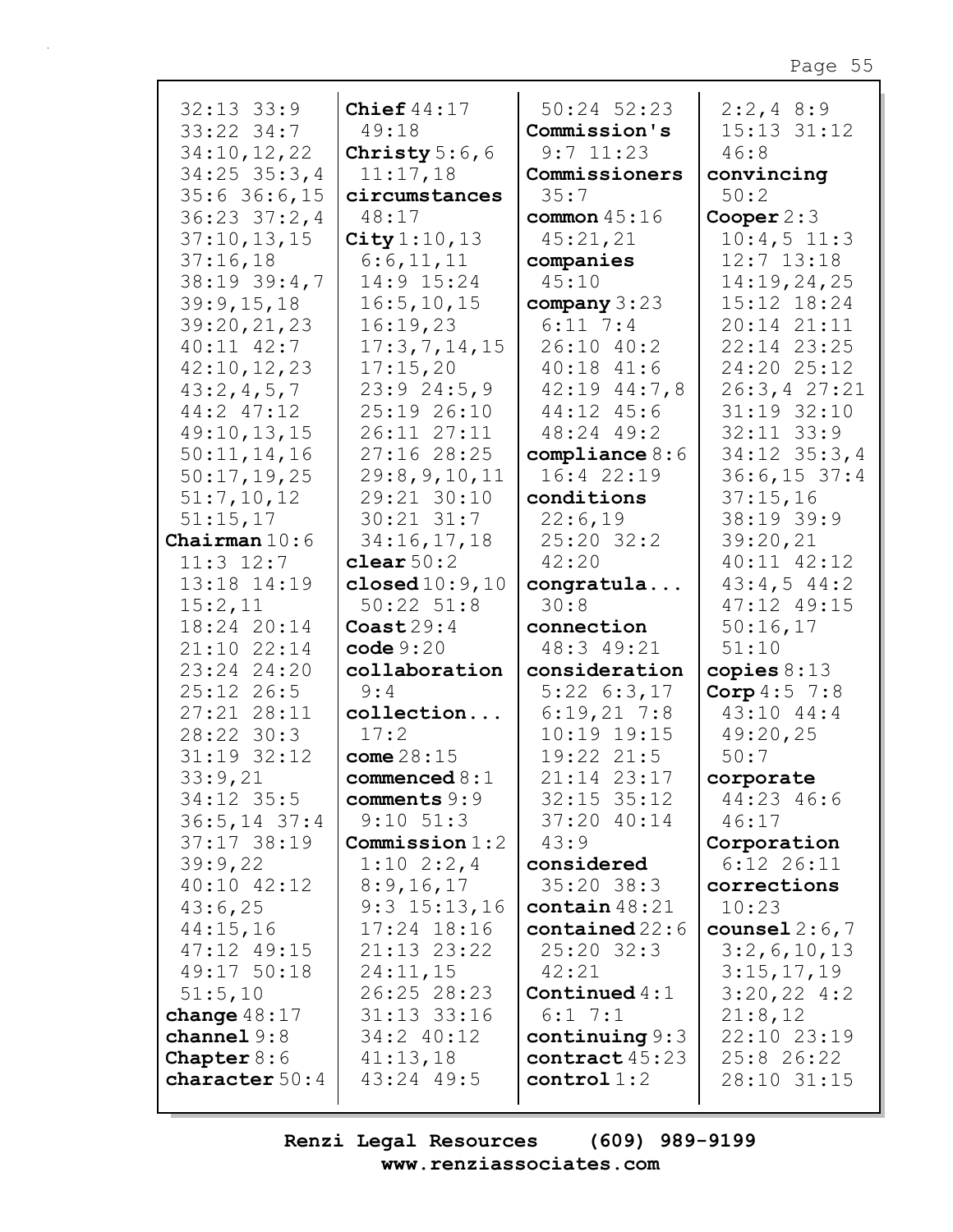| $33:4$ 34:8          |                         |                       | 25:4 27:17             |
|----------------------|-------------------------|-----------------------|------------------------|
|                      | $3:17,21$ 4:3           | 48:2,13               |                        |
| 36:2,7,24            | 24:21 27:22             | discretionary         | 28:6 33:16             |
| 38:739:5             | 33:22                   | 46:16                 | $34:4,13$ 36:9         |
| 40:8,12,25           | derogatory              | discussed 10:9        | 36:20 37:5             |
| $41:5$ $42:8$        | 48:21                   | discussion            | 38:13,25               |
| 43:21 49:11          | described               | $11:6$ $12:11$        | 39:10 40:20            |
| $51:20$ $52:9$       | 26:21                   | $13:22$ 19:5          | $41:8$ $42:4$          |
| 52:11                | designate $48:2$        | 20:19 22:22           | $47:6$ $49:7,16$       |
| COUNSEL/EX           | 48:13                   | $25:23$ 32:6          | dropped $30:4$ , 4     |
| 2:6                  | designating             | 34:23 37:11           | <b>DTK 6:5</b>         |
| course $9:17$        | 43:15 47:21             | 39:16 42:24           | dual16:13              |
| Court $1:17,21$      | $\texttt{detail}$ 47:16 | 50:12                 | dual-rate              |
| 52:4                 | determination           | distributed           | $15:22$ $16:8$         |
| $COVID-198:25$       | 18:6 48:16              | 40:20                 | 17:19                  |
|                      |                         | District 3:23         |                        |
| currently 29:8       | Development             |                       | due $9:17$             |
| <b>CUSTODIAN 2:5</b> | $3:23$ 7:3              | $7:3$ 39:25           | duties $6:8,14$        |
| D                    | 39:25 40:18             | $40:18$ $41:6$        | 7:623:13               |
|                      | $41:6$ $42:19$          | 42:18                 | 24:7 25:16             |
| d4:45:12,24          | Devito $5:11$           | Division $2:10$       | 26:16 31:23            |
| $13:6$ 16:3          | 12:24                   | 10:13,15,18           | $40:5$ $42:16$         |
| 23:11                | devoting $46:9$         | $11:22$ $13:9$        |                        |
| $d/b/a$ 6:6          | DIANNA $2:6$ 3:2        | 15:17 21:22           | ${\bf E}$              |
| 25:18                | 3:6, 10, 13, 17         | 22:3,4,16             | $e2:1,1,11$ 3:1        |
| Danh $5:13$          | 4:2                     | 23:20 24:22           | 3:1, 14, 17, 21        |
| 12:25                | Diller $6:20$           | 24:23 25:4            | $4:1, 1, 3$ 5:13       |
| Darlene $1:17$       | $35:13$ $36:2,8$        | 26:23 27:12           | 16:12 17:13            |
| 52:4,19              | 36:1937:6               | 27:23,24              | 52:2,2                 |
| DARYL $2:4$          | $37:24$ $44:13$         | 33:5, 14, 23          | $e$ -mail $9:9$        |
| dated $33:25$        | 44:15,18,21             | 34:4 36:3,16          | 24:24                  |
| 38:22 43:15          | 46:14,19,23             | 38:20 40:24           | <b>Ealer</b> 2:9 15:9  |
| 48:20 52:22          | 48:2 49:17              | 41:13,18,21           | 15:11,12               |
| day $8:17$           | Diller's 35:17          | 43:13,22              | 18:5,7,8               |
| days $41:16$         | 35:25                   | $47:13$ $49:4$        | 19:13,17,19            |
| deadline 19:25       |                         |                       | 19:19 21:3             |
| December $8:9$       | director 6:20           | Division's            | East $6:15$            |
| 8:13                 | $6:22$ 35:13            | 24:10 33:25           | $26:17$ 29:4           |
|                      | 35:18 36:19             | 44:11 47:16           | 31:24                  |
| deemed $20:8$        | $37:7,21$ 38:2          | documents             |                        |
| definitely           | 39:12 47:20             | 46:18                 | Eastern $28:4$         |
| 29:17                | 48:12 49:19             | $\Delta$ doing $23:8$ | Edwards $5:6$          |
| Delegated            | Director's              | 24:4                  | 11:17                  |
| 15:18 17:22          | 43:14                   | Dominique             | efforts $41:17$        |
| Delegation           | directors               | 10:12                 | either $27:6$          |
| $5:18$ 15:6          | 46:13,24                | Domonoski             | elected $46:14$        |
| Deputy $2:10,11$     | 48:4, 10, 25            | 15:21                 | election $46:25$       |
| 2:11,12,12           | 49:22                   | Dotdash 45:2          | <b>Elmer</b> $5:16,16$ |
| 3:2,7,11,14          | discretion              | draff24:12,13         | 13:3,4                 |
|                      |                         |                       |                        |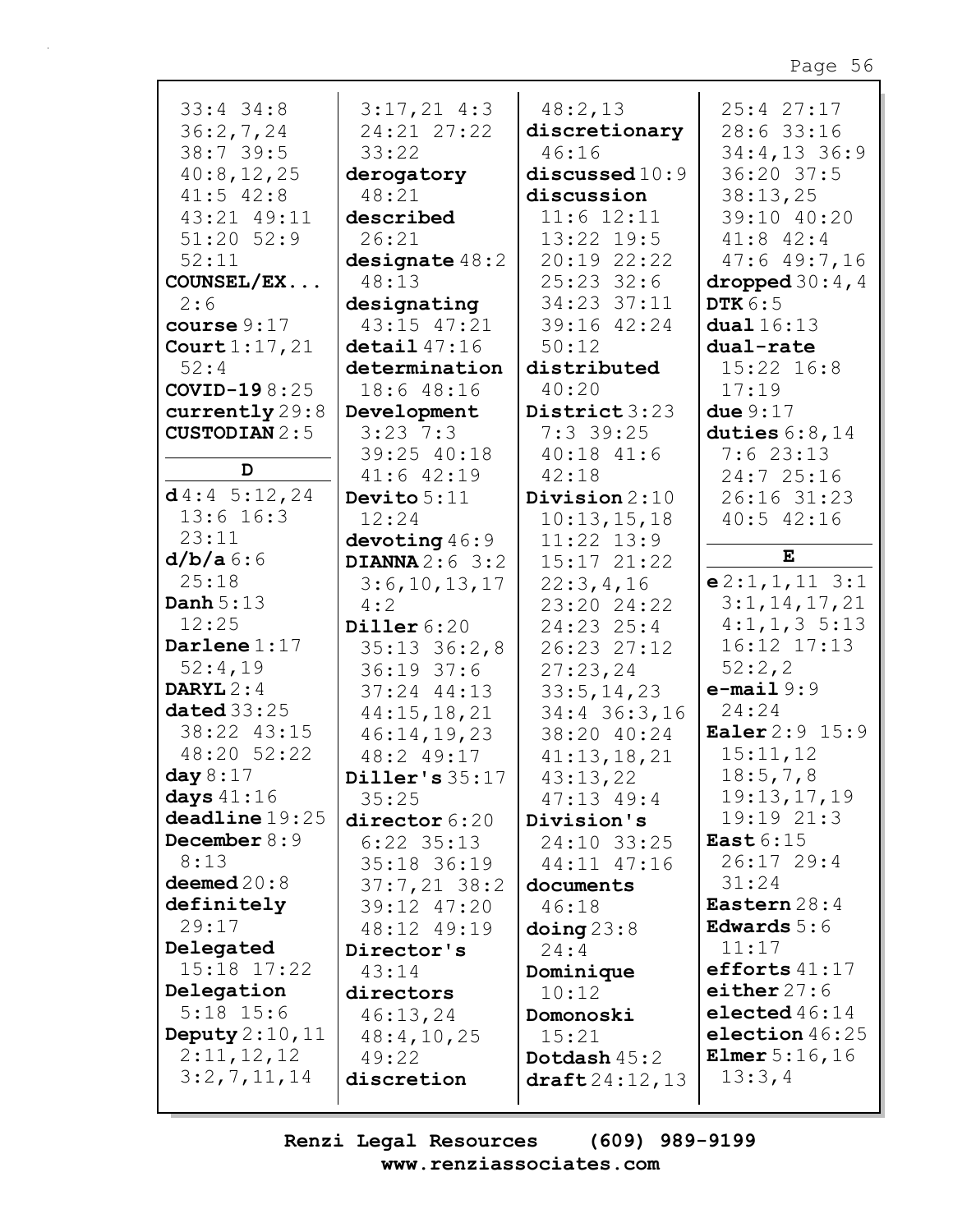|                      | 31:25 34:19            | 47:15                   | find 20:15              |
|----------------------|------------------------|-------------------------|-------------------------|
| employd 52:9         |                        |                         |                         |
| 52:12                | entities $3:9$         | facts $20:5$            | 33:18 34:3              |
| employee $5:5$ , $9$ | $6:19$ 32:18           | <b>Farber</b> $3:8$     | 34:13 37:5              |
| 5:20,226:4           | 33:12                  | 27:3                    | 39:10 49:16             |
| $6:7,13$ 7:4         | entitled $8:7$         | Farnan $5:23$           | 50:7                    |
| $10:17$ $11:16$      | 46:21                  | 20:7                    | findings $50:9$         |
| $11:25$ $12:8$       | ESQ3:9, 9, 12          | <b>Fauntleroy</b> $2:6$ | fine $36:10$            |
| 12:21 13:12          | 4:4                    | 3:2,6,10,13             | 38:13 41:9              |
| 13:20 15:20          | established            | 3:174:2                 | first1:11               |
| $15:25$ $16:7$       | 49:25                  | $9:25$ 10:6,8           | 10:19                   |
| 16:12,17,21          | Evaluation             | 11:14 12:19             | five $18:13$            |
| $17:9,17$ 18:3       | 15:14                  | $14:6, 24$ 15:2         | Flag8:20                |
| $18:9,12$ 19:2       | Everybody's            | $15:4$ $18:2$           | $\text{Floor}1:11$      |
| 19:16,23,24          | 30:23                  | $19:14$ $21:4$          | <b>Flores</b> $10:15$   |
| 20:2,6,15            | evidence $50:2$        | 23:726:3,5              | flying $31:9$           |
| 21:6,17              | excised $46:16$        | 26:7 28:11              | Flynn-Alph              |
| 22:18 23:10          | excuse $49:4$          | 28:13,20                | 16:8                    |
| 24:6 25:14           | executive              | 32:10,12,14             | follow 9:19             |
| 26:13 27:9           | 44:16,17               | 35:3,5,8,11             | following               |
| $31:21$ $40:3$       | 48:10 49:18            | 37:15,17,19             | 15:17 18:10             |
| 40:15 41:24          | 49:18                  |                         | <b>Ford</b> 30:25       |
|                      |                        | 39:20,22,24             |                         |
| 42:14 52:11          | exercise $6:8$         | $40:13$ $43:4$ , 6      | foregoing $52:6$        |
| endorsement          | $6:15$ 7:6             | 43:8 47:19              | form $36:10$            |
| 16:2                 | $23:13$ $24:8$         | 50:16,18,20             | 38:14 41:9              |
| endorsements         | 25:17 26:16            | 51:3,5,20               | forth $47:16$           |
| 17:9                 | $31:23$ 40:5           | favor $11:9$            | 48:8 50:9               |
| Enforcement          | 42:17                  | 12:14 13:25             | forward $29:25$         |
| $2:10$ 11:22         | exercised              | 19:8 20:22              | 31:11                   |
| 22:324:22            | 47:25 48:13            | 22:25 51:13             | found $49:20$           |
| 27:23 33:14          | existsing10:17         | favorably               | four $19:21$            |
| 33:24 36:16          | 17:9                   | 27:12                   | 20:15                   |
| 38:21 41:22          | expeditiously          | favorites               | $F$ ox 3:11 33:10       |
| 47:14                | 41:14                  | 30:24                   | <b>Frances</b> $5:17$   |
| Enforcement's        | experience             | $\texttt{filed8:10}$    | 13:5                    |
| 43:14                | $31:6$ 46:18           | 20:2 23:18              | FREE $1:24$             |
| <b>Engel</b> $1:17$  | <b>Expires</b> $52:23$ | 26:20 32:20             | Freedman $5:12$         |
| 52:4,19              | <b>Explorer</b> 31:2   | $35:16$ $37:24$         | 12:24                   |
| enter $21:23$        | extensive              | 38:22 41:15             | <b>Furguson</b> $16:21$ |
| 23:21 26:24          | 44:22                  | 41:23                   | further $11:6$          |
| $33:6$ 40:25         |                        | filing $18:9$           | 12:11 13:22             |
| 43:23                | $\mathbf F$            | 19:25                   | $17:23$ 19:5            |
| entered $47:20$      | f2:1 5:13,17           | financial               | $20:19$ 22:4            |
| Entertainment        | $5:24$ 13:4            | 15:14 48:25             | 22:22 25:23             |
| $3:4$ 6:10,12        | 20:852:2               | 50:3                    | $32:6$ 34:23            |
| $6:16$ 23:25         | <b>Fabius</b> $4:4$    | financially             | 37:11 39:16             |
| 26:9,12,17           | $43:25$ $44:2$         | 52:12                   | 42:24 47:25             |
|                      |                        |                         |                         |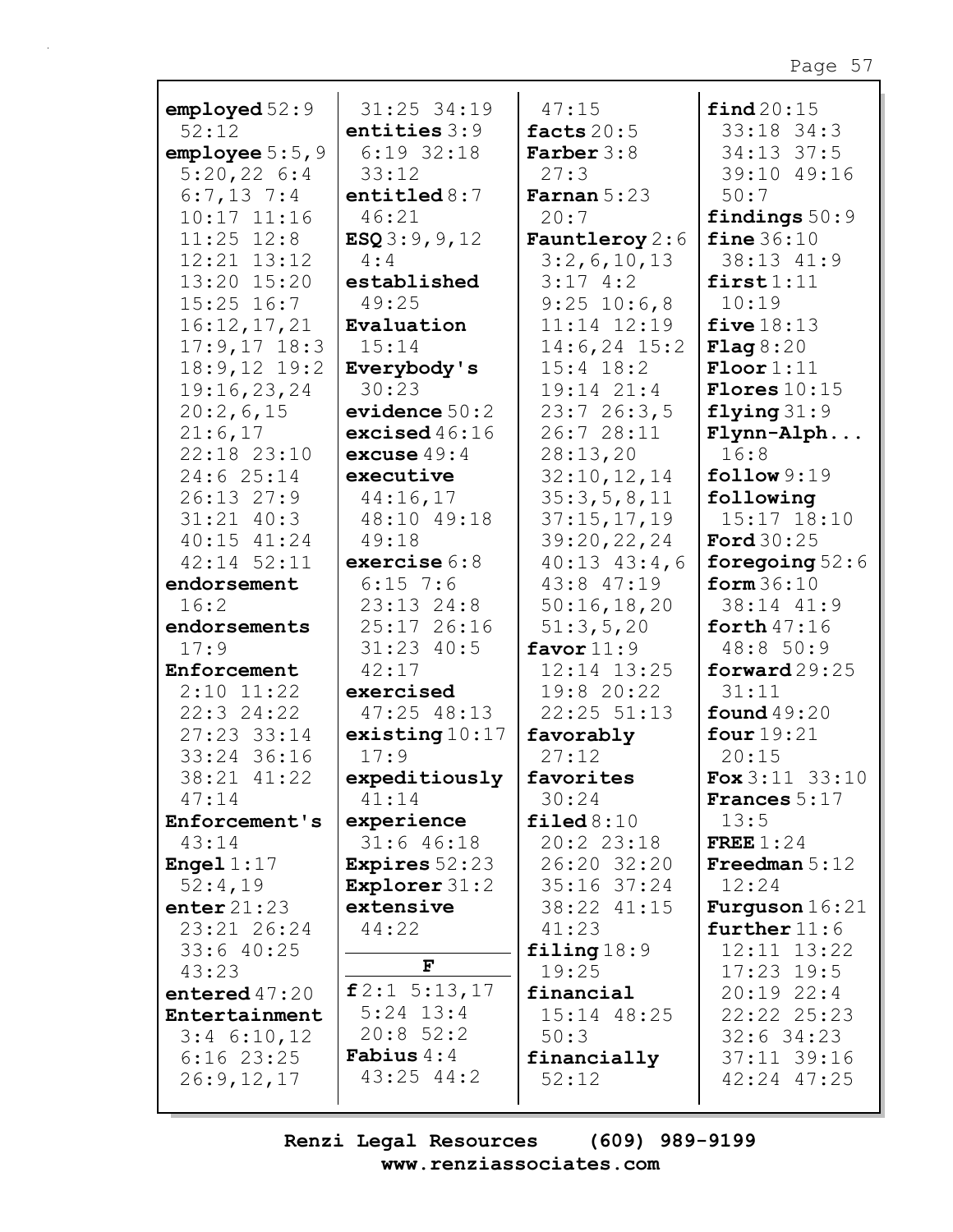| $50:12$ $52:8$              | 33:21 35:9                       | Harveys 30:16                                      | 34:15,17,17                              |
|-----------------------------|----------------------------------|----------------------------------------------------|------------------------------------------|
| 52:10<br>future $48:17$     | $36:5, 14$ 38:9<br>38:18 41:3    | <b>health <math>8:25,25</math></b><br>hear $29:22$ | hunting $30:24$<br><b>Hyatt 3:8 27:3</b> |
|                             | 41:20 43:25                      | 30:5                                               |                                          |
| G                           | $47:11$ 50:4                     | Hearing $10:25$                                    | I                                        |
| g5:14                       | governing                        | $11:8$ 12:5,13                                     | $i$ -gaming $16:3$                       |
| Galle $17:10$               | 46:17                            | 13:16,24                                           | <b>IAC</b> $43:15,21$                    |
| Gaming $2:10$               | $\mathtt{grant} 12:8$            | 14:17 18:22                                        | 44:4,7,9,11                              |
| 11:22 22:3                  | 13:19 14:20                      | 19:7 20:12                                         | 44:20,22,25                              |
| 24:22 27:23                 | 18:25 22:16                      | 20:21 22:12                                        | 45:4,9,14,20                             |
| 33:14,23                    | $27:14$ $47:8$                   | 22:24 25:10                                        | 45:24,25                                 |
| 36:16 38:20                 | granted $11:25$                  | 25:25 31:17                                        | $46:2,21$ $47:9$                         |
| 41:21 43:13                 | 13:12 14:13                      | $32:8$ 34:10                                       | 47:16,21                                 |
| 47:13                       | 15:17,20                         | $34:25$ 37:2                                       | 48:7,15                                  |
| Garcia $5:23$<br>16:13 20:7 | 16:3,7,12,17                     | $37:13$ 39:7                                       | IAC's $44:16$                            |
|                             | $16:21$ $17:5$                   | 39:18 42:10                                        | 46:848:9                                 |
| general $2:6$ , 6           | 17:10,17,22                      | 43:2 49:13                                         | IAC/Intera<br>$4:5$ 7:8                  |
| 2:10,11,11<br>$2:12,12$ 3:2 | 32:23 35:21                      | $50:14$ $51:7$                                     | $43:10$ $44:3$                           |
| 3:3,6,7,10                  | $36:12$ $38:3$                   | heavier $28:25$                                    | 49:20,25                                 |
| 3:11,13,14                  | 38:16 41:11                      | held $50:23$                                       | 50:7                                     |
| 3:17,18,21                  | granting 18:17<br>grants $45:24$ | hello 28:15, 18<br>40:10                           | ICA43:1847:4                             |
| $4:2,3$ 8:5                 | $great29:18$                     | HIGHWAY1:22                                        | <b>ID</b> $52:25$                        |
| 24:21 27:22                 | 31:7,8,8                         | hiring $10:12$                                     | identify 9:22                            |
| 33:23                       | greater 29:19                    | 10:14                                              | improvement                              |
| Genoa $30:12$               | $grew 29:4$                      | history 44:22                                      | 45:7                                     |
| $q$ etting $29:11$          | Group $45:3$                     | hold46:20                                          | inactivated                              |
| given $8:16$                |                                  | holder $7:9$                                       | 19:3                                     |
| Gloria $5:6$                | H                                | 43:10,16                                           | inactivation                             |
| 11:17                       | h3:15,18,22                      | $47:21$ $49:5$                                     | $5:19$ $18:3$                            |
| GM29:16                     | 5:15                             | Holding 3:12                                       | inactive 18:12                           |
| GMs 29:12                   | HAMILTON 1:23                    | $6:18$ 32:18                                       | 20:4                                     |
| 9028:20                     | Handy $45:8$                     | $\texttt{Holdings} 33:11$                          | $\verb include 11116 $                   |
| going 29:17                 | happy $28:19,24$                 | 34:15                                              | 12:23                                    |
| 30:19,22                    | $29:7,22$ 31:3                   | holds $44:18$                                      | $\texttt{included}~10:10$                |
| 31:2,6,10                   | Hard $15:24$                     | $H$ ollander 2:12                                  | $includes$ 48:22                         |
| Golden $16:15$              | 16:4,19                          | $3:11$ $33:21$                                     | including                                |
| 17:7                        | 34:16,18                         | 33:22                                              | 45:11                                    |
| $\mathsf{good}\,8:3$ , 21   | Harker $5:6,7$                   | <b>home</b> $45:6,7$                               | individual                               |
| $9:25$ $15:11$              | 11:17,18                         | honesty $50:5$                                     | $20:2$ 45:22                             |
| 18:7 19:19                  | Harper $5:24$<br>20:7            | hooked $27:5$                                      | individuals<br>18:11 19:21               |
| 21:10,25<br>23:23,24        | Harrah's $6:11$                  | Hopefully $27:5$                                   | 48:9,14                                  |
| 24:19 27:20                 | $14:9$ 16:9                      | house $8:11$                                       | influencing                              |
| 28:21,22,22                 | 17:14 26:10                      | 30:12,24<br>$HR3:12 \quad 6:18$                    | 46:9                                     |
| $30:17$ 33:8                | 27:629:9                         | 32:18 33:11                                        | information                              |
|                             |                                  |                                                    |                                          |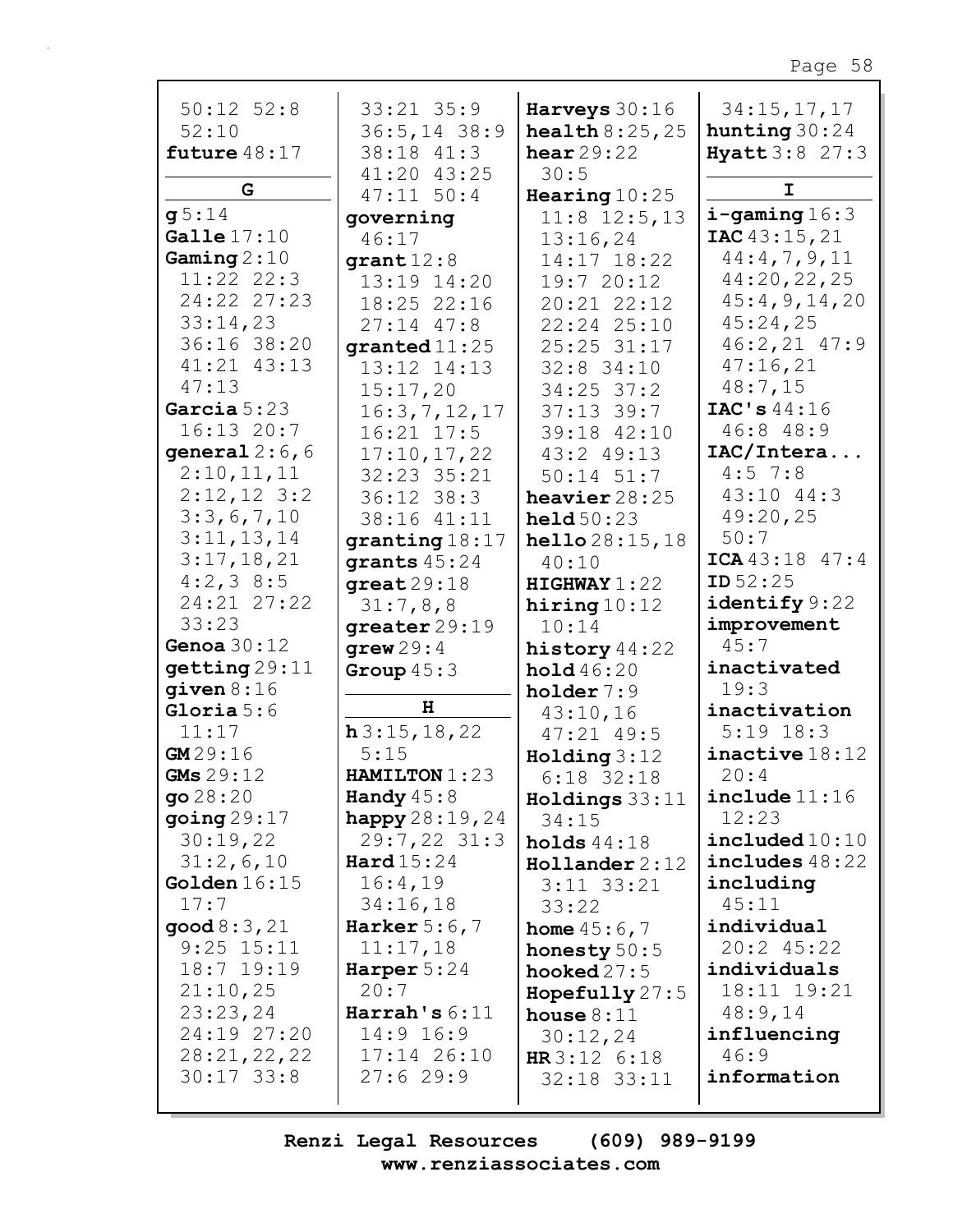| 48:22,23                       | $6:13$ $7:4$                  | <b>John</b> $5:11 \ 6:13$   | 19:2,15,23                  |
|--------------------------------|-------------------------------|-----------------------------|-----------------------------|
| 49:2                           | 23:10 26:13                   | 12:23 26:14                 | $19:24$ 20:2,6              |
| initial 5:5                    | 40:2                          | 28:17,21                    | $20:15$ 21:6                |
| $6:3$ 11:15,24                 | $i$ ssue $25:13$              | 31:21                       | 21:16 22:18                 |
| $12:8$ $21:5,15$               | 31:20 42:13                   | joined $27:5$               | 23:10 24:5                  |
| 22:17                          | $i$ ssued $24:11$             | joining $8:22$              | 24:25 25:14                 |
| initiated                      | 47:23                         | Joint 6:10                  | 26:13 27:8                  |
| 23:16 32:19                    | item $3:2, 6, 10$             | 26:8 31:20                  | 28:2 31:21                  |
| $35:15$ $43:12$                |                               | Jordan 2:12                 |                             |
|                                | 3:13,17,20                    |                             | 40:3,14                     |
| input47:3                      | $4:2$ 5:3 6:2                 | $3:11$ $33:22$              | 41:10,24                    |
| instructions                   | $7:2$ 10:1,19                 | Joseph $1:11$               | 42:14                       |
| 9:19                           | $11:1,15$ $12:1$              | 5:236:22                    | King $16:17$                |
| integrity $50:3$               | $12:20$ $13:1$                | 16:320:6                    | <b>know</b> $29:11, 17$     |
| 50:5                           | $14:1$ $15:1,5$               | 37:21 39:10                 | 30:4,21                     |
| Interactive                    | $16:1$ $17:1$                 | 49:18                       | <b>known</b> $11:17,19$     |
| $6:12$ 26:12                   | $18:1,2$ 19:1                 | $J\mathbb{R}3:12,15,18$     | 13:4,544:4                  |
| interset 45:19                 | 20:121:1,4                    | 3:22                        | Koster 6:13                 |
| 45:20 46:10                    | $22:1$ $23:1,7$               | <b>Juan</b> $5:15$ $13:2$   | $26:14$ $27:4$ , 9          |
| 46:12                          | $24:1$ $25:1$                 |                             | $27:15$ 28:3                |
|                                |                               | <b>July</b> 50:23           |                             |
| interested 9:2                 | 26:1,827:1                    | <b>June</b> $1:9 \ 5:2$     | 28:14,19,21                 |
| 52:12                          | 28:129:1                      | $5:18$ 6:2 7:2              | 28:21 29:20                 |
| International                  | $30:1$ $31:1$                 | 15:7,15                     | 30:3,11                     |
| 3:16,196:21                    | $32:1, 15$ 33:1               | 24:23 27:25                 | 31:22                       |
| $6:23$ 7:9                     | $34:1$ $35:1,11$              | $34:2$ 36:17                | Kristine 5:17               |
| 35:14,19                       | $36:1$ $37:1$ , 19            | 38:22 48:20                 | $5:17$ 13:4,5               |
| 37:7,22                        | 38:1 39:1,24                  | 52:22                       |                             |
| 38:11 39:12                    | $40:1$ $41:1$                 |                             | L                           |
| $41:5$ $43:11$                 | $42:1$ $43:1$ , 8             | K                           | $L5:11$ 12:23               |
| 45:11 47:22                    | $44:1$ $45:1$                 | k 5:176:13                  | 17:10                       |
|                                |                               | $26:14$ $31:22$             | Lake $27:16$                |
| 48:5 49:23                     | $46:1$ $47:1$                 |                             |                             |
| $\frac{1}{2}$ internet $44:12$ | 48:1 49:1                     | Kane 6:7 23:11   29:2 30:16 |                             |
| 47:18                          | 50:1                          | $24:6$ $25:2,14$            | 31:4                        |
| introduce $44:9$               | items $13:8$                  | Karen $17:13$               | <b>Lam</b> $5:21$ $18:14$   |
| introduced                     |                               | <b>Kenneth</b> $5:24$       | lapse $5:22$                |
| 47:15,19                       | J                             | 20:7                        | 19:22                       |
| invest $44:7$                  | $\frac{1}{1}$ 5:6, 12, 16, 24 | <b>key</b> $5:5, 8, 19$     | <b>lapsed</b> $20:8$ , $16$ |
| investigation                  | $11:17$ $12:24$               | $5:22 \ 6:4,6$              | lapsing19:15                |
| 48:20                          | 20:7                          | $6:13$ 7:4                  | lastly17:16                 |
| investigat                     | JAMES $2:2$                   | 11:16,25                    | law46:6                     |
| 16:22                          | Jennifer $17:10$              | $12:8,21$ $13:7$            | Lawrence $5:12$             |
| investment                     | Jersey $1:1$ , $13$           | 13:11,19                    | $12:24$ $13:6$              |
|                                | $1:23$ 6:12                   | 14:20 15:19                 | laws 8:7                    |
| 48:18                          |                               |                             |                             |
| investments                    | $8:8$ 26:12                   | $15:25$ 16:6                | leadership                  |
| 44:24 45:10                    | $29:6, 23$ 30:9               | 16:11, 16, 20               | $31:9$ 44:13                |
| Investor $34:18$               | 52:5                          | 17:4,9,17                   | 44:14,21                    |
| issuance $6:6$                 | Joey $44:14$                  | 18:3,9,12                   | <b>leading</b> $44:12$      |
|                                |                               |                             |                             |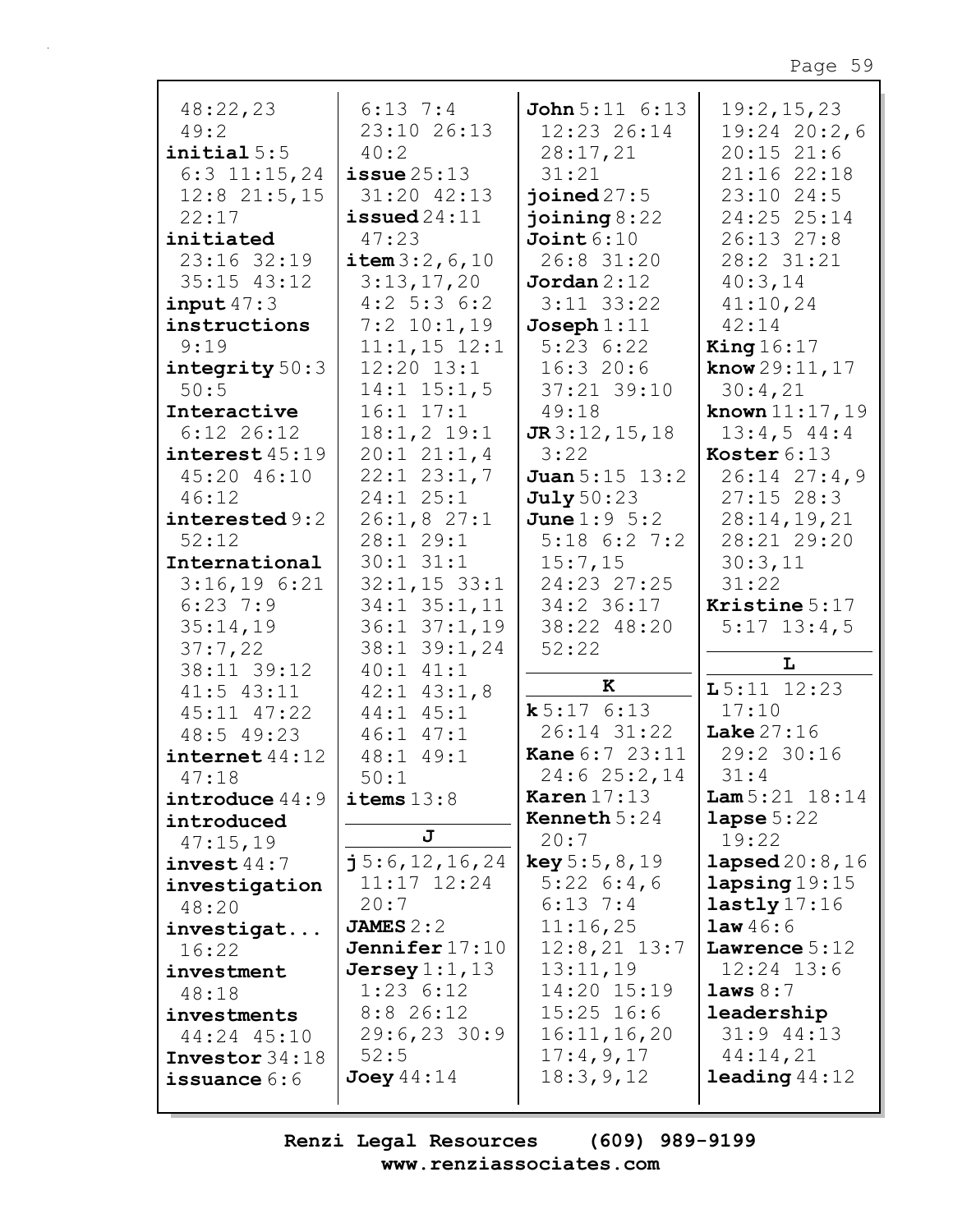| <b>Legal</b> $1:20,21$                     | $\text{lieu} 18:9$       | Maddon 5:7                    | $46:15$ $47:5$                |
|--------------------------------------------|--------------------------|-------------------------------|-------------------------------|
| 3:3,15,15,19                               | line 21:9                | Maddox $5:8$                  | matters 10:9                  |
| 3:19,22,22                                 | 26:24 28:14              | 11:18,20                      | 11:21,24                      |
| $24:2$ 36:7                                | $33:6$ 43:22             | mailed 8:14                   | $12:3$ $13:14$                |
| 41:5                                       | link 9:20                | majority $45:4$               | $15:9$ 18:6,20                |
| Leigh $5:6$                                | Linwood 30:22            | management                    | 20:10 46:10                   |
| 11:18                                      | list18:12                | 48:11                         | Matthew 15:20                 |
| Lender $34:17$                             | 20:4                     | manager $2:9$                 | McCants 17:11                 |
| $\texttt{letter}\,24\!:\!10$               | listen 9:6               | 15:14,23                      | means $46:8$                  |
| Levenson $37:23$                           | <b>little</b> 28:25      | 16:4, 14, 24                  | measure $8:24$                |
| 49:18                                      | 41:16                    | 17:2,6,19                     | media $44:12$                 |
| Levin $6:22$                               | LLC $3:5, 12$ 6:5        | manger/sec                    | 45:3 47:18                    |
| $37:21$ $38:12$                            | 6:11,12,18               | 16:14                         | meeting $1:5$ , $11$          |
| 38:16,24                                   | $7:4$ 23:8               | managers $6:18$               | $5:1,4$ 6:1                   |
| 39:11 44:14                                | 24:4 25:18               | $32:17$ $34:15$               | $7:1$ 8:1,8,11                |
| 44:17,22                                   | 26:10,12                 | Marc $17:11$                  | 9:1,3,4,14                    |
| 46:15,20,23                                | 32:18 33:11              | <b>Margate 30:22</b>          | 9:15,18                       |
| 48:3                                       | 34:16,16,17              | Margo $10:14$                 | 10:21 32:24                   |
| Lewis $5:20$                               | 34:17,18                 | Maria $5:23$                  | 38:5 51:2,18                  |
| 18:14                                      | $40:2,18$ $41:7$         | 20:7                          | 51:21                         |
| license $6:4,7$                            | 42:19                    | Marie $5:10$                  | member $6:18$                 |
| $6:13$ 7:4                                 | LLP 3:11 4:4             | Marina $3:23$                 | $8:15$ 32:17                  |
| $14:20$ $16:2,7$                           | longtime 30:20           | $7:3$ 39:25                   | 34:14                         |
| 16:12,17                                   | 44:13                    | $40:18$ $41:6$                | members $9:2$                 |
| 17:5,17                                    | $\texttt{looking} 29:25$ | 42:18                         | 47:2                          |
| 18:10 19:23                                | 30:19 31:11              | market29:21                   | memorialize                   |
| 19:24 20:3                                 | Lordi $1:11$             | 30:10,17                      | 17:21                         |
| 21:7,17                                    | 10t29:6,24               | 45:16,23                      | Mendes-Fer                    |
| 22:18 23:11                                | 31:5                     | 46:13                         | $2:12$ $3:2,7$                |
| 25:14 26:14                                | LOWRY $3:9$              | Marketing 7:7                 | 24:19 27:20                   |
| 27:931:21                                  | luck $30:9$              | $14:9$ 40:6,17                | 27:22                         |
|                                            |                          |                               |                               |
| 40:3,15<br>$42:14$ 52:20                   | М                        | 42:2,18<br>$marshall16:22$    | Mendez-Fer<br>24:21           |
| licenses $5:5$ , $9$                       | M1:172:7,9               | Masciocchi                    | mentioned                     |
| 5:20,22                                    | 3:95:10,10               | $5:12$ $12:25$                | 48:22 49:3                    |
| 11:16,25                                   | 5:13,236:22              | $13:6$ $14:7$                 |                               |
| 12:9,21                                    | 7:58:7                   | Massood $17:11$               | MGM3:16,19                    |
| 13:20 15:20                                | 12:23,25                 | matter 9:21                   | $6:20,22$ 7:9                 |
| $16:21$ $17:10$                            | $16:25$ 20:7             | $14:7,15$ 21:9                | 35:14,18                      |
|                                            | $37:21$ $39:11$          |                               | $36:7,19$ 37:7<br>37:22 38:11 |
| $18:4$ $19:2,16$<br>20:6,16                | $40:3$ $42:14$           | $22:5$ $23:16$<br>26:19 32:19 | 39:12 41:5                    |
|                                            | 52:4,19                  | $33:2$ $35:15$                | 43:11,16                      |
| $\text{licensing } 2:9$<br>$11:23$ $15:13$ | Madamba $3:15$           | $35:24$ 36:4                  | 44:8 45:11                    |
|                                            | $3:18,22$ 36:5           |                               |                               |
| <b>licensure</b> $24:6$                    | 36:638:9,10              | 38:840:9                      | 45:19,24                      |
| 24:25 28:2<br>41:25                        | $40:22$ $41:3,4$         | 41:14 43:12<br>43:17,24       | 46:4,5,8,9<br>46:11,23        |
|                                            |                          |                               |                               |
|                                            |                          |                               |                               |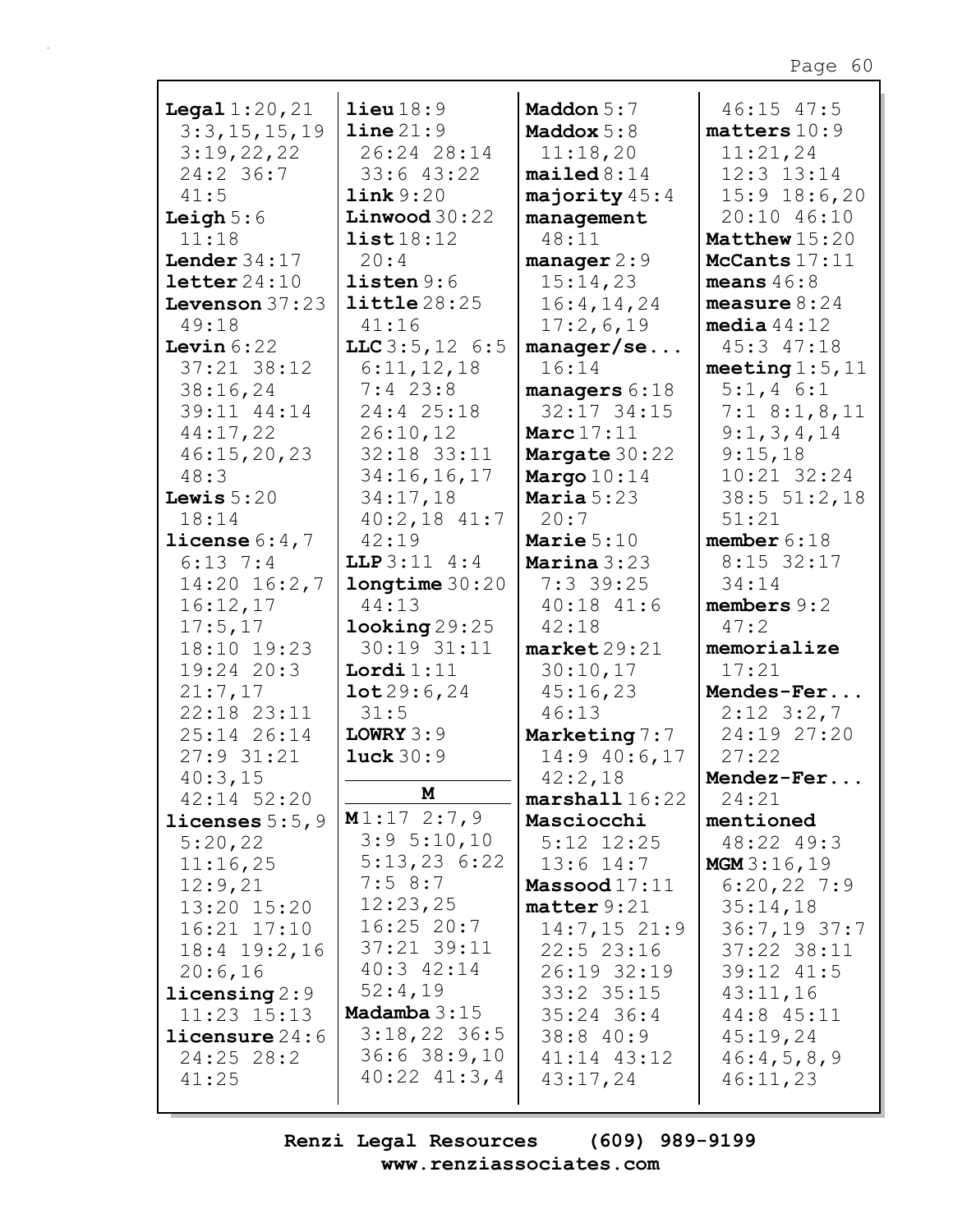| 47:2, 2, 22, 24    | 22:13 25:11            | Nicole $17:11$         | 25:527:25         |
|--------------------|------------------------|------------------------|-------------------|
| $48:4$ $49:6$ , 22 | 25:22 31:18            | Nieves $5:14$          | 28:742:5          |
| MGM's 45:15        | 32:5 34:11             | 13:2                   | 49:8              |
| 46:13,15,16        | 34:22 37:3             | Nieves-Cal             | obligation        |
| 46:22              | $37:10$ 39:8           | 5:14                   | 47:3              |
| Michael $4:4$      | 39:15 42:11            | <b>NJAC</b> 20:16      | office $2:6,8$    |
| $5:21$ $6:7$       | 42:23 49:14            | 25:15,21               | 27:6              |
|                    |                        | $32:3$ $34:20$         | Officer 44:17     |
| 18:14 23:11        | 51:9,11                |                        |                   |
| 24:6 25:14         | mountain 29:2          | 37:9 39:14             | 49:19             |
| 44:2               | move $11:3$ $12:7$     | 42:15,21               | officer/shift     |
| Michele $17:11$    | 13:18 14:19            | <b>NJSA</b> 6:7,14     | 15:23             |
| miles 30:15,15     | 18:24 20:14            | 7:523:11               | officer/su        |
| Miller $5:17$      | 22:14 25:12            | 25:15,21               | 16:9              |
| 13:5               | 31:19 34:12            | 26:14 31:22            | offices 1:10      |
| million29:14       | $37:4$ 39:9            | $32:3$ 34:19           | 50:24             |
| 45:15              | 42:12 49:15            | $34:20$ $37:8$ , 8     | <b>Okay</b> 28:20 |
| minority 45:10     | moving 29:22           | 39:13,13               | 30:7              |
|                    | 30:8                   | 40:4 42:15             |                   |
| 46:2,7             |                        |                        | oldest 30:12      |
| minutes $5:4$      | multi-casino           | 42:21 49:24            | online $45:2, 4$  |
| $9:16$ $10:11$     | $16:2$ 17:8            | 50:5,8                 | 45:6 46:19        |
| 10:20,23           | mute 9:21              | Noah $17:5$            | open $8:8$ 45:16  |
| 11:4               | Mythi $5:8$            | nominate $46:14$       | 45:23 46:13       |
| Miron $16:7$       | 11:19                  | nomination             | opening $8:4$     |
| Mitchell 5:12      |                        | 46:25                  | operates 44:25    |
| $5:13$ $12:24$     | N                      | Normally 29:15         | Operating $6:11$  |
| 12:25              | N3:14:1                | <b>Notary</b> 52:5, 23 | 26:10             |
| mitigate 8:24      | name $10:2$            | $\texttt{noted}17:21$  | operations        |
| Morales 17:12      | <b>NANCE</b> $2:4$ 8:3 | 27:24                  | 27:10             |
| morning $8:3,21$   | $national 7:6$         | November $52:24$       | opportunity       |
| $9:25$ $10:10$     | 40:6,17                |                        | 8:16 41:12        |
|                    | 42:18 48:6             | Nugget $16:15$         |                   |
| $15:11$ $18:7$     |                        | 17:7                   | Opposed $11:11$   |
| 19:19 21:10        | need $30:25$           | number $47:17$         | $12:16$ $14:3$    |
| 21:25 23:23        | neither 52:8           |                        | 19:10 20:24       |
| 23:24 24:19        | <b>Nevada</b> $27:16$  | $\mathsf{o}$           | 23:351:15         |
| 27:20 28:21        | 30:12,13               | O2:1                   | OPRA $2:5$        |
| 28:22,23           | <b>Nevadas</b> 30:14   | $O'$ Gara $3:9$        | order $18:25$     |
| $33:8,21$ 36:5     | new 1:1, 13, 23        | 27:2,2,24              | 43:14 47:21       |
| $36:14$ $38:9$     | 6:128:8                | 28:13,17               | 47:25             |
| $38:18$ $41:3$     | $26:12$ $29:3,5$       | objection              | Originally        |
| 41:20 43:25        | $29:6, 23$ 30:9        | 13:10 24:24            | 44:14             |
| 47:11              | $36:19$ $42:2$         | 27:18 33:17            | outside 6:20      |
|                    | $44:5$ 52:5            | $34:5$ 36:21           |                   |
| motion 11:2        |                        | 39:2 41:24             | $6:22$ 35:13      |
| 12:6,10            | Nguyen $5:13$          |                        | $35:18$ 37:6      |
| 13:17,21           | 13:2                   | 47:7                   | $37:21$ $38:2$    |
| 14:18 18:23        | <b>NICHOLAS 3:12</b>   | objections             | 39:11 49:22       |
| 19:420:13          | Nick $33:9$            | 14:11 24:12            | outstanding       |
|                    |                        |                        |                   |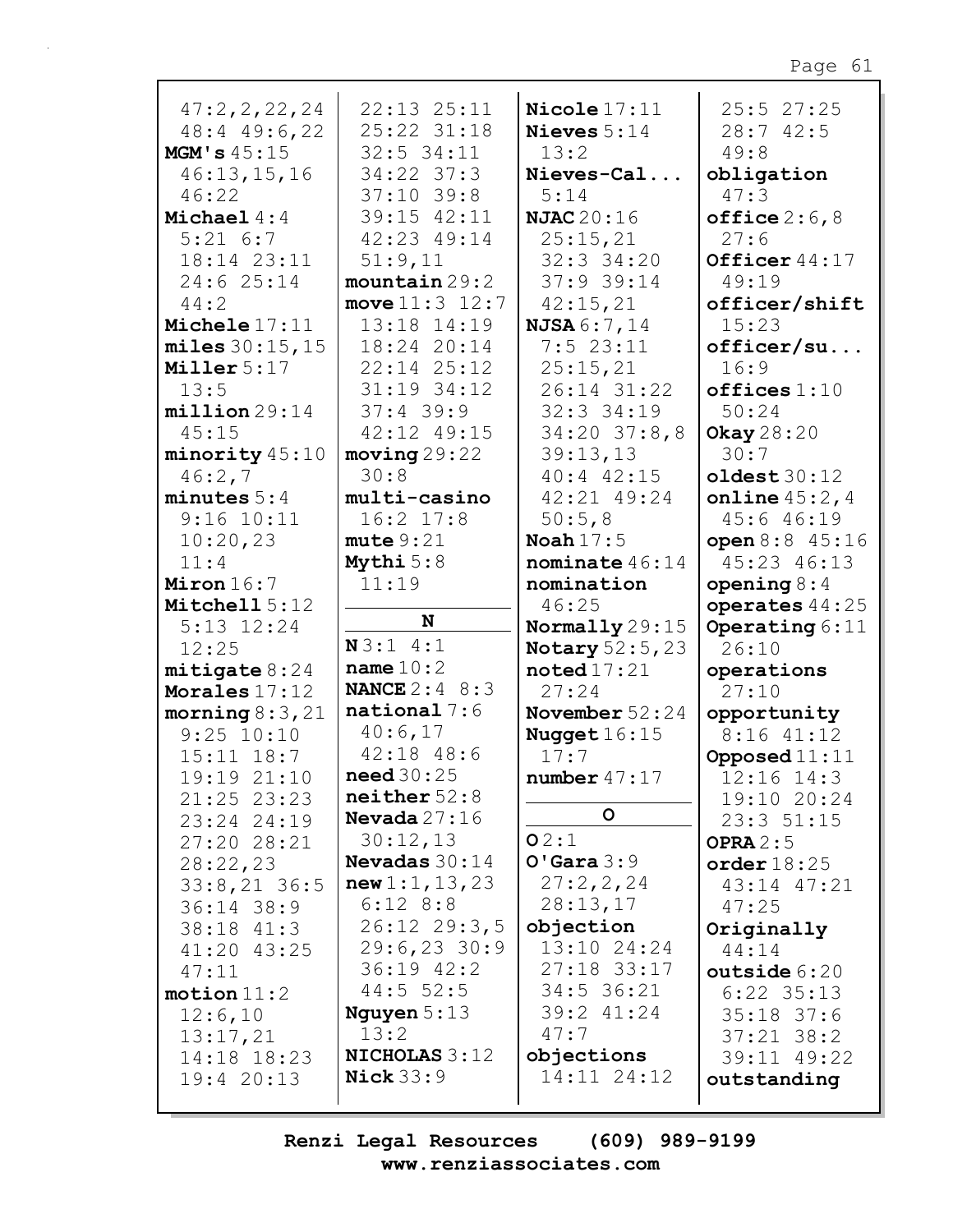| 47:24                          | 7:523:12             | 42:19 43:9         | 29:7                    |
|--------------------------------|----------------------|--------------------|-------------------------|
| ownership $45:5$               | 25:16 26:15          | 43:19 47:8         | positions               |
| 45:18                          | 31:22 40:4           | Plousis $2:2$      | 15:23 17:13             |
| owns $45:6$                    | 42:16                | $8:21$ 10:6,7      | possessed $46:5$        |
|                                | person $48:6$        | 10:22,25           | possesses $50:3$        |
| $\mathbf{P}$                   | personal 30:24       | 11:5,8,11,13       | power $44:19$           |
| $P1:11$ 3:1,1                  | persons 48:24        | 12:2,5,10,13       | powers $6:8,15$         |
| $4:1,1$ 5:13                   | petition $6:5$       | 12:16,18           | 7:623:13                |
| 12:25                          | $6:10$ 7:3           | 13:13,16,21        | 24:8 25:17              |
| <b>PAGE</b> 5:3 6:2            | 23:8,17              | $13:24$ $14:3,5$   | 26:16 31:24             |
| 7:2                            | $25:13$ $26:8$       | 14:14,17,22        | $40:5$ $42:17$          |
| part 48:9                      | 26:2027:7            | $15:2,3$ $18:19$   | <b>PRESENT</b> $2:4$    |
| part-time                      | 31:20 32:20          | $18:22$ $19:4,7$   | presented               |
| 16:18                          | 35:15,21             | 19:10,12           | 43:19                   |
| participants                   | $37:24$ 38:3         | 20:9,12,18         | presently $47:5$        |
| 9:1,5                          | 39:25 41:15          | 20:21,24           | president 3:3           |
| participation                  | 42:13                | $21:2$ $22:9,12$   | 3:15,18,22              |
| 51:2,8                         | Petitioner           | 22:21,24           | $6:8,15$ 7:6            |
| parties $40:21$                | 23:20 26:23          | 23:3,5,24          | 14:8 23:14              |
| 52:10                          | 33:5                 | 24:18 25:7         | 24:2,825:2              |
| passed $19:25$                 | Petitioners          | 25:10,22,25        | 25:17 26:17             |
| <b>Pat</b> 40:22               | $27:4$ 40:23         | 26:5, 628:9        | $27:10$ 28:4            |
| Patrick 2:9                    | Petrosh 17:12        | 28:12 29:20        | 29:16 31:4              |
| 3:15,18,22                     | phones $9:21$        | 30:731:14          | $31:24$ 36:7            |
| $15:9,12$ 18:5                 |                      |                    |                         |
| 18:8 19:19                     | picture 28:15        | $31:17$ $32:5$ , 8 | 38:11 40:6              |
| 36:6 38:10                     | Pimpinelli 2:7       | 32:12,13           | $40:17$ $41:4$          |
| 41:4                           | $3:20$ $21:8,10$     | 34:7,10,22         | 42:2,17                 |
|                                | 21:12 40:8           | $34:25$ 35:5,6     | previously              |
| Paul 3:9 5:15<br>13:327:2      | 40:10,11             | $36:6,23$ 37:2     | 21:19                   |
|                                | place 9:20           | 37:10, 13, 17      | principally             |
| 28:19                          | $placed 18:11$       | $37:18$ 39:4,7     | 46:9                    |
| pending $6:9$ , 16<br>7:723:14 | 20:4                 | 39:15,18,22        | privileges              |
|                                | please $8:18$        | $39:23$ $42:7$     | 46:3                    |
| 25:19 26:18                    | $9:22$ $10:3$        | 42:10,23           | <b>PRN</b> $6:9,16$ 7:7 |
| $31:25$ 40:7                   | <b>Pledge</b> $8:18$ | 43:2,6,7           | 26:20                   |
| 42:19                          | planarily 34:3       | 49:10,13           | procedures              |
| Pennsylvania                   | plenary $6:9,16$     | 50:11,14,18        | 46:25                   |
| 29:5                           | 6:17,19,21           | 50:19,25           | $\bold{proceed\,}21:24$ |
| percent44:19                   | 7:7,823:14           | 51:7,12,15         | 33:741:2                |
| 45:18 46:10                    | 25:19 26:18          | 51:17              | proceeding              |
| 46:12 47:23                    | $31:25$ $32:16$      | point 30:18        | 43:18,18,20             |
| period17:23                    | 33:2,14,19           | portion $51:2,8$   | proceedings             |
| 18:13                          | 35:12,25             | position 10:17     | 52:7                    |
| permission                     | 36:12,18             | 16:4,9,14,19       | promotion               |
| 24:7                           | 37:20 38:15          | 16:23,25           | 10:16                   |
| permit 6:8,14                  | 38:23 40:7           | 17:3,6,19          | properties              |
|                                |                      |                    |                         |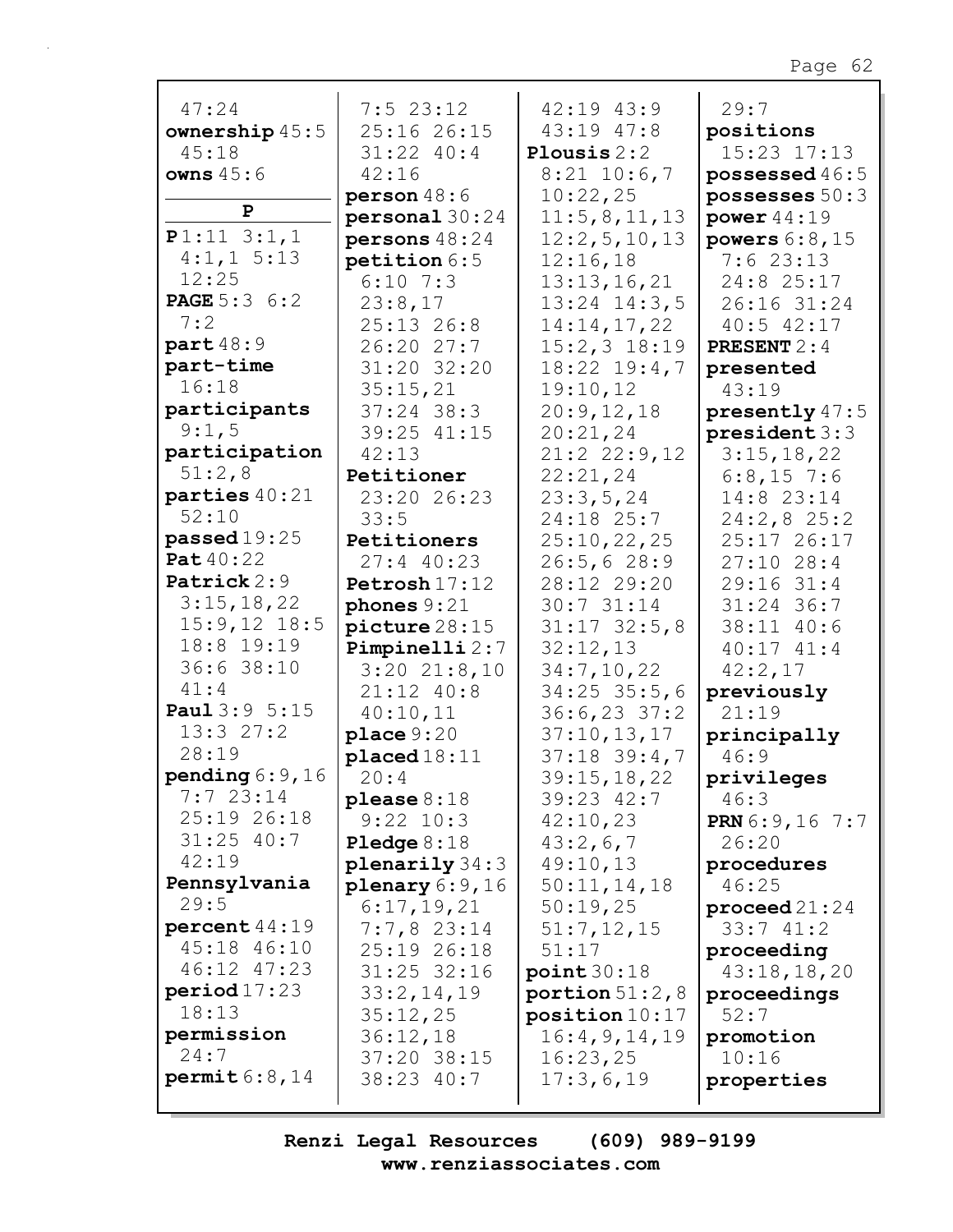| 30:2                   | 33:33:5:12       | reason $45:12$         | 29:25                       |
|------------------------|------------------|------------------------|-----------------------------|
| $\texttt{protest}8:25$ | 35:17,21,25      | Reauna $16:17$         | reiterate $30:7$            |
| provided $9:7$         | 36:12,18         | receivable             | related 6:18                |
| $9:19$ $21:19$         | $37:20$ $38:2,4$ | 17:3                   | 32:18 33:11                 |
| 22:20                  | 38:16,24         | received $33:13$       | 52:9                        |
| public 1:5, 11         | 40:7,16          | $33:16$ 47:6           | $relative$ 52:11            |
| $5:1,4$ 6:1            | 41:10,25         | recited $8:20$         | relief18:18                 |
| $7:1$ 8:1, 5, 7        | 42:20 43:9       | recognizing            | 18:25 23:17                 |
| $8:8$ 9:2, 6, 9        | 43:18,20         | 44:5 46:18             | 26:21                       |
| 9:9 10:21              | 47:9             | recommend              | relocating                  |
| 38:546:2               | qualificat       | $11:23$ $14:13$        | 27:15                       |
| $50:25$ $51:4,7$       | 33:15            | recommenda             | remain $49:23$              |
| $51:21$ $52:5$         | qualified        | $21:20$ 49:3           | remaining $13:8$            |
| Public.com             | $33:19$ $34:3$   | recommending           | 48:9                        |
| 9:10                   | $34:14$ 37:6     | 34:2 36:18             | remember 9:22               |
| Public.com             | 39:11 49:21      | 38:23                  | remote $1:6$ 9:4            |
| 9:12                   | 49:23 50:8       | recommends             | 52:7                        |
| publically             | qualifier 13:7   | 13:11 18:17            | remotely $8:22$             |
| 44:6,745:6             | 14:10            | 20:5                   | <b>RENZI</b> $1:20$         |
| $45:15$ $49:2$         | qualifiers       | $\texttt{record21:23}$ | repeat9:11                  |
| purchase 45:22         | 48:3,6,14        | 38:10 41:2             | report 33:13                |
| purchases              | 49:19            | recorded $9:16$        | 33:25 36:17                 |
| 45:17                  | qualify $49:5$   | reelection             | 38:22 44:12                 |
| purchasing             | questions        | 46:23                  | $47:16$ $48:8$              |
| 45:21                  | $10:22$ $12:2$   | reflected              | 48:20                       |
| pursuant 5:19          | 13:13 14:15      | 32:24 35:22            | reported27:12               |
| $6:7,14$ 7:5           | 18:19 20:9       | 38:5                   | Reporter $1:17$             |
| 15:720:16              | 22:9 24:16       | regard $48:17$         | 52:5                        |
| 23:11 25:15            | 25:728:9         | regarding              | Reporting $1:21$            |
| 26:14 31:22            | $31:15$ 34:7     | 14:15                  | represent                   |
| 40:4,19                | 36:23 39:4       | Regency $3:5$          | 45:17                       |
| 42:15 49:23            | 42:7 49:10       | $6:5,10$ 23:8          | representa                  |
| 50:8                   | quite $30:6$     | 24:4 25:18             | 46:22                       |
| put 46:10              | $\mathbf R$      | 26:9                   | representa                  |
| putting $41:14$        | R2:13:14:1       | <b>Region</b> $28:4$   | 48:6                        |
| Q                      | 52:2             | regional $6:15$        | representing                |
| qualification          | raised $14:11$   | 26:16 27:10            | 44:3                        |
| 5:96::9,16             | raises $13:9$    | 28:4 29:16             | request $24:14$<br>27:13,14 |
| 6:17,20,22             | rate $16:13$     | 31:4,24<br>regulation  | requested                   |
| $7:7,8$ 12:22          | ratification     | 20:17                  | 18:11, 17, 25               |
| 14:21 23:15            | $5:4$ 10:20      | Regulatory $2:8$       | 20:3                        |
| 24:25 25:19            | ratify $11:4$    | $3:4$ 10:13,16         | requests $5:19$             |
| 26:18 27:8             | read 8:4 36:9    | $10:18$ $15:16$        | 18:2,17                     |
| 28:3 32:2,16           | 38:13            | 24:2                   | require $43:17$             |
| 32:21,23               | really $41:17$   | reinvestment           | required $14:10$            |
|                        |                  |                        |                             |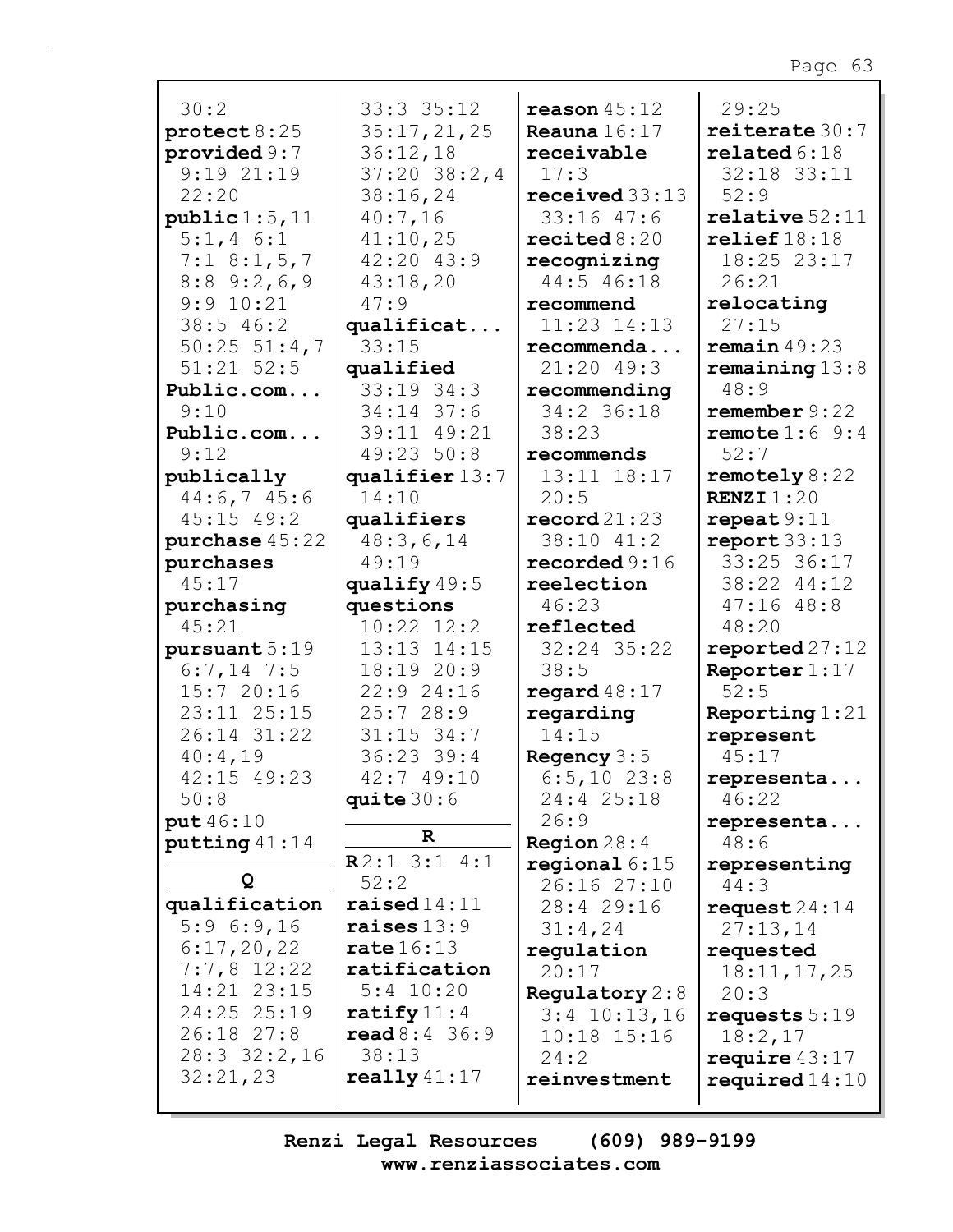| 15:10 17:24           | 19:11 20:11      | 46:3,8                 | 39:15 42:23             |
|-----------------------|------------------|------------------------|-------------------------|
| 49:1950:5             | 20:20,25         | Robert $5:21$          | $50:11$ $51:12$         |
| research10:13         | 22:11,23         | 18:14                  | Secretary $2:7$         |
| 10:15                 | $23:4$ $25:9,24$ | <b>Rock</b> 15:24      | 8:10                    |
| reserves $48:15$      | $31:16$ 32:7     | 16:4,19                | security $6:9$          |
| residents             | 34:9,24          | 34:16,18               | $7:9$ 16:13             |
| 30:21                 | 36:25 37:12      | roles $49:21$          | $17:5$ 23:14            |
| resolution            | 39:6,17          | roll10:2               | 24:9 25:2,17            |
| $5:19$ 15:7           | 41:23 42:9       | 14:23 25:25            | 43:10,16                |
| 24:12,13,16           | 42:25 49:12      | $32:8$ 34:25           | $47:21$ $49:5$          |
| 25:527:18             | $50:13$ $51:16$  | 37:13 39:18            | see 28:16               |
| 28:7 32:25            | responsibi       | 43:2 50:14             | 29:13 35:9              |
| 33:16 34:5            | 50:4             | Room 1:11              | 44:6,11                 |
| 34:13 35:22           | resubmission     | <b>Ross</b> $7:5$ 40:3 | seeing $31:10$          |
| $36:9,21$ 37:5        | $13:10$ $14:8$   | $40:16$ $41:7$         | seek $47:3$             |
| 38:6, 13, 25          | 14:12            | 41:25 42:14            | seeking $14:8$          |
| 39:10 40:20           | resubmitted      | Rothschild             | 23:17 26:21             |
| $41:8$ $42:4$         | $5:8$ 12:21      | $3:11$ $33:10$         | 32:21 35:16             |
| 49:8,16               | 13:11,19         | <b>Rowe</b> 5:24 20:8  | 37:25                   |
| 50:10,21              | 14:20            | <b>Ruiz</b> $16:24$    | seeks $27:7$            |
| resolutions           | result43:13      | rulings $50:9$         | segments $47:17$        |
| 47:6,8                | results $48:19$  | runs $47:17$           | $\text{selling } 30:18$ |
| Resorts $3:16$        | Returning $47:5$ | <b>Ryan</b> $7:5$ 40:3 | Seminole 3:12           |
| 3:196:20,23           | review $15:9$    | $40:16$ $42:14$        | $6:18$ 32:18            |
| $7:9$ 16:23           | 18:5, 10         |                        | 33:11 34:15             |
| 35:14,18              | 19:17,24         | S                      | 34:18                   |
| $36:8$ $37:7,22$      | 20:321:9         | $S3:1$ 4:1 5:23        | Senator $8:7$           |
| 38:11 39:12           | reviewed11:21    | 20:7                   | senior $2:7$            |
| $41:5$ $43:11$        | 13:9 18:16       | Sacco $3:3$            | $3:20$ 7:6              |
| $45:11$ $47:22$       | 21:18 24:10      | 23:23,23,25            | $10:17$ $16:22$         |
| 48:4 49:22            | 25:4 27:17       | safety $9:1$           | $21:8,12$ 36:7          |
| <b>RESOURCES 1:20</b> | 28:634:4         | Salute $8:20$          | 38:10 40:6,8            |
| respect 13:8          | 36:20 38:25      | Salvato16:3            | 40:12,17                |
| $14:6, 12$ $46:4$     | $41:8$ $42:4$    | Sanchez $10:12$        | $41:4$ $42:2,17$        |
| respectfully          | 49:7             | Sanchez-Roman          | 44:16 49:17             |
| 24:14                 | revisit $48:16$  | $5:15$ $13:2$          | sent9:10                |
| respective            | Richardson       | Sara17:12              | separately              |
| 17:13                 | $2:11$ $3:14,17$ | schedule $8:12$        | $13:7$ $14:7$           |
| respectively          | $3:21$ 4:3       | Schreck $3:8$          | 45:9                    |
| 15:23                 | 36:14,15         | 27:3                   | September               |
| response $10:24$      | 38:18,20         | second $11:5$          | 32:24 35:16             |
| $11:7,12$ 12:4        | 40:23 41:20      | 12:10 13:21            | 35:22 37:25             |
| 12:12,17              | 41:21 47:11      | $14:22$ 19:4           | 38:4 43:15              |
| 13:15,23              | 47:13            | 20:18 22:21            | 47:20                   |
| 14:4,16               | right < 48:16    | $25:22$ $32:5$         | series $45:16$          |
| 18:21 19:6            | rights $45:25$   | 34:22 37:10            | <b>serve</b> $6:17,20$  |
|                       |                  |                        |                         |
|                       |                  |                        |                         |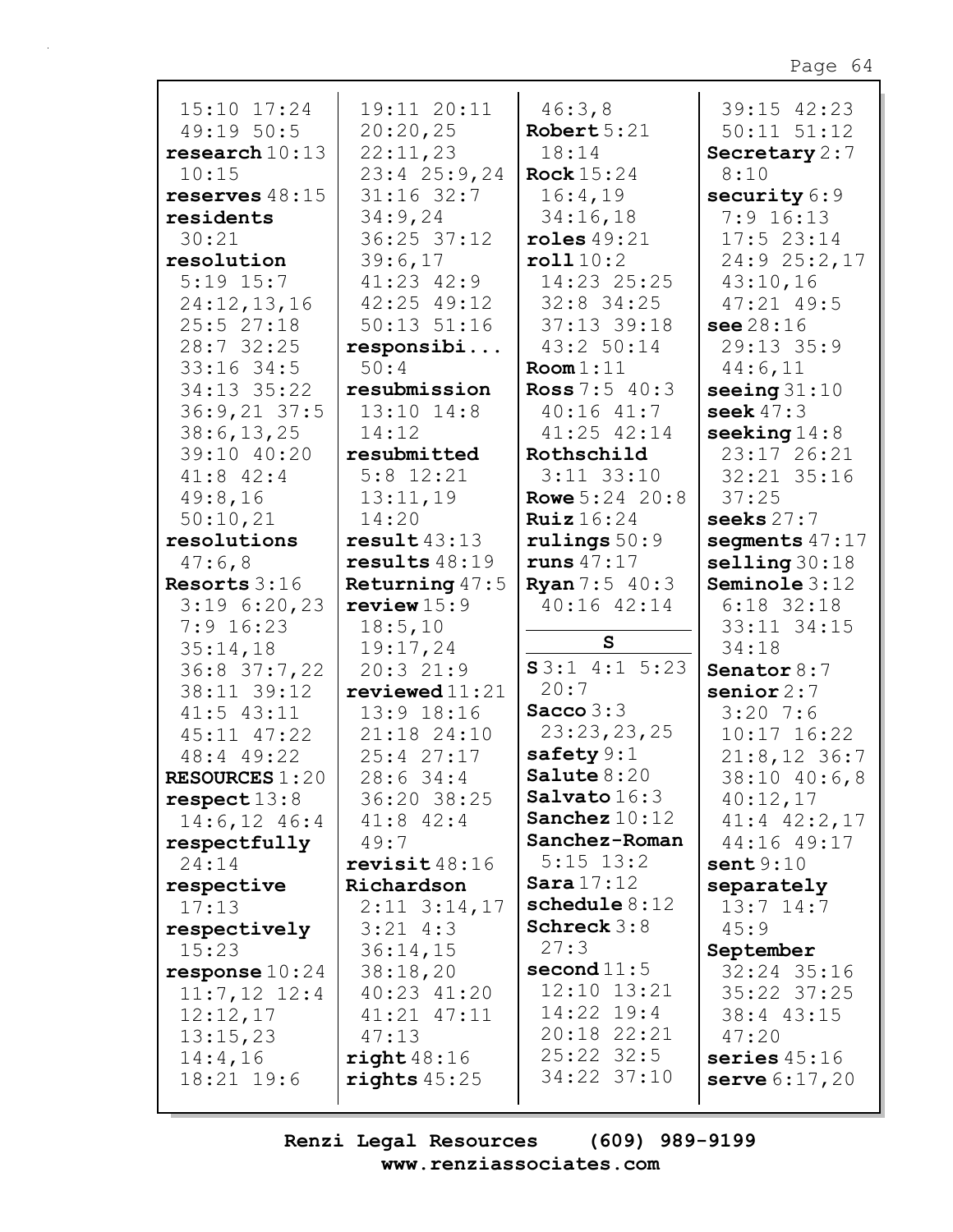| $6:22$ $25:2$<br>27:928:3<br>32:16 34:14<br>35:13,17<br>$37:6,21$ 38:2<br>39:11 40:16<br>$s$ ervices $1:21$<br>16:18<br>$s$ ervices/s<br>17:19<br>session $10:9$ | spread $8:24$<br>SQUARE $1:23$<br>stability $50:3$<br>$\texttt{staff11:23}$<br>13:9,10<br>15:16 18:16<br>20:521:18<br>28:23 29:12<br>$31:8$ 33:17<br>41:14<br>Staffiera- | sure $31:5$<br>surveillance<br>$15:22$ $16:8$<br>T<br>T2:26:7<br>$25:14$ $52:2,2$<br>Tahoe $27:16$<br>29:2 30:16<br>31:5<br>take $41:12$ | $10:8$ 11:14<br>$12:19$ $15:4$<br>17:25 19:13<br>21:322:8<br>23:624:17<br>24:18 25:6<br>26:728:8<br>30:11 31:14<br>32:14 33:20<br>$34:6$ 35:7,8<br>36:13,22 |
|------------------------------------------------------------------------------------------------------------------------------------------------------------------|--------------------------------------------------------------------------------------------------------------------------------------------------------------------------|------------------------------------------------------------------------------------------------------------------------------------------|-------------------------------------------------------------------------------------------------------------------------------------------------------------|
| $10:11$ $50:22$                                                                                                                                                  | 5:10                                                                                                                                                                     | talking 30:20                                                                                                                            | 38:17 39:3                                                                                                                                                  |
| set 47:15 48:8<br>50:8                                                                                                                                           | state $1:1,22$<br>8:10,11                                                                                                                                                | Taylor 6:4<br>21:6,16                                                                                                                    | 41:13,19<br>$42:6$ $47:10$                                                                                                                                  |
| settlement                                                                                                                                                       | $30:13$ 52:5                                                                                                                                                             | 22:17                                                                                                                                    | 49:9 50:20                                                                                                                                                  |
| $21:15$ $22:15$<br>30:13                                                                                                                                         | state.nj.us<br>9:11                                                                                                                                                      | team $31:13$<br>48:11                                                                                                                    | 51:19,20<br>Theresa $5:10$                                                                                                                                  |
| seven $41:16$                                                                                                                                                    | statement $8:4$                                                                                                                                                          | teams $31:7$                                                                                                                             | 5:10,10                                                                                                                                                     |
| Shane $17:18$                                                                                                                                                    | Steffiera 5:11                                                                                                                                                           | technology $1:6$                                                                                                                         | 12:23                                                                                                                                                       |
| shareholder                                                                                                                                                      | Stephen $15:21$                                                                                                                                                          | $9:4$ 52:7                                                                                                                               | <b>Thi</b> $5:7$ $11:18$                                                                                                                                    |
| 46:3,7                                                                                                                                                           | $\text{sterling }17:12$                                                                                                                                                  | TEL $1:24$                                                                                                                               | three $12:8$                                                                                                                                                |
| shareholders                                                                                                                                                     | stipulation                                                                                                                                                              | tell 29:2<br>temp $41:10$                                                                                                                | 18:10 19:2                                                                                                                                                  |
| 46:5, 11<br>shares $45:15$                                                                                                                                       | 21:15,18<br>22:5, 15, 20                                                                                                                                                 | temporary 6:6                                                                                                                            | 29:14,18,24<br>time $9:13,13$                                                                                                                               |
| $45:17$ $47:24$                                                                                                                                                  | stock $45:16,21$                                                                                                                                                         | $6:13$ 7:4                                                                                                                               | $9:14$ 19:21                                                                                                                                                |
| shift16:14,24                                                                                                                                                    | 45:22                                                                                                                                                                    | 15:19,25                                                                                                                                 | 48:12                                                                                                                                                       |
| 17:6                                                                                                                                                             | stockholders                                                                                                                                                             | 16:6, 11, 16                                                                                                                             | today $8:23$                                                                                                                                                |
| short $44:4$                                                                                                                                                     | 44:20                                                                                                                                                                    | $16:20$ $17:4$                                                                                                                           | 29:10 31:10                                                                                                                                                 |
| SHRE/SHRI                                                                                                                                                        | Stowell $5:15$                                                                                                                                                           | 17:1623:10                                                                                                                               | 44:10,15,25                                                                                                                                                 |
| 34:16<br>shutting $29:9$                                                                                                                                         | 13:3<br>$\texttt{subject} 22:6$                                                                                                                                          | 24:5,25<br>25:13 26:13                                                                                                                   | 45:13<br>TOLL $1:24$                                                                                                                                        |
| Sierra $30:14$                                                                                                                                                   | 22:18 46:24                                                                                                                                                              | 27:7,828:2                                                                                                                               | Tolliver $17:2$                                                                                                                                             |
| simplify 33:18                                                                                                                                                   | subscribers                                                                                                                                                              | 28:3 31:21                                                                                                                               | tonight $31:11$                                                                                                                                             |
| $\sin 30:6,11$                                                                                                                                                   | 8:14                                                                                                                                                                     | 32:21 35:17                                                                                                                              | top 31:8                                                                                                                                                    |
| 31:14                                                                                                                                                            | subsidiaries                                                                                                                                                             | 35:20 37:25                                                                                                                              | Tracy $2:11$                                                                                                                                                |
| slot17:18                                                                                                                                                        | 45:2                                                                                                                                                                     | $38:4$ 40:2,14                                                                                                                           | 3:14,17,21                                                                                                                                                  |
| slots $16:24$                                                                                                                                                    | substance                                                                                                                                                                | $40:15$ $41:10$<br>41:24 42:13                                                                                                           | $4:3$ 36:15                                                                                                                                                 |
| smaller $45:9$<br>$\text{solid}30:12$                                                                                                                            | 36:10 38:14<br>41:9                                                                                                                                                      | 43:17                                                                                                                                    | 38:19 40:23<br>$41:21$ $47:12$                                                                                                                              |
| somebody $30:4$                                                                                                                                                  | success $29:24$                                                                                                                                                          | ten $13:11,19$                                                                                                                           | traded $44:6,8$                                                                                                                                             |
| $\texttt{soon} 29:19$                                                                                                                                            | SUITE $1:22$                                                                                                                                                             | <b>Tennessee</b> $1:12$                                                                                                                  | $45:6, 15$ $49:2$                                                                                                                                           |
| sorry $30:3,5$                                                                                                                                                   | summer $45:14$                                                                                                                                                           | Teresa $2:7$                                                                                                                             | transactions                                                                                                                                                |
| <b>Spahr</b> $4:4$ $44:3$                                                                                                                                        | supervisor                                                                                                                                                               | $3:20$ $21:8,11$                                                                                                                         | 44:23                                                                                                                                                       |
| $\text{speaking } 9:23$                                                                                                                                          | 15:22 16:18                                                                                                                                                              | 40:8,11                                                                                                                                  | transcribed                                                                                                                                                 |
| special $45:24$                                                                                                                                                  | 17:6,18                                                                                                                                                                  | terms $22:19$<br>thank $9:24$                                                                                                            | 9:15                                                                                                                                                        |
| spend $29:14,17$                                                                                                                                                 | support 31:8                                                                                                                                                             |                                                                                                                                          | transcript                                                                                                                                                  |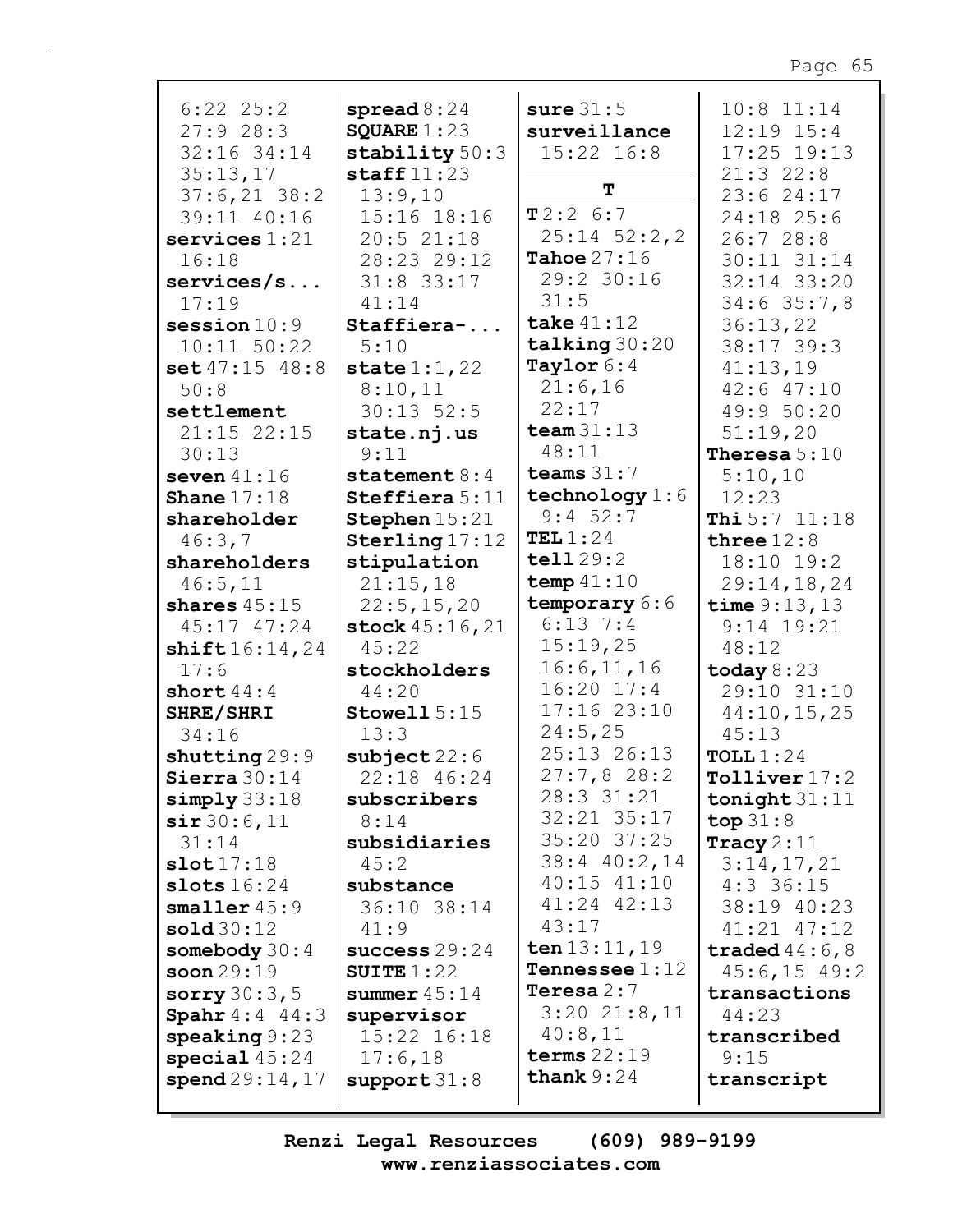|                         |                         | Westerfield           |                 |
|-------------------------|-------------------------|-----------------------|-----------------|
| 52:7                    | $34:12$ $35:3,4$        |                       | $32:1, 15$ 33:1 |
| transforma              | 36:6,7,15               | $5:21$ $18:15$        | 34:1            |
| 44:23                   | 37:4,15,16              | White $5:17$          | $10:301:14$ 5:2 |
| Trenton $8:11$          | 38:10,19                | 13:5                  | $6:2$ 7:2 8:2   |
| Trevor $17:12$          | 39:9,20,21              | wife $30:25$          | 100016:5        |
| Tropicana 6:11          | 40:6,11,17              | William $5:24$        | 10th 15:19      |
| $17:15$ 26:11           | $41:4$ $42:2$ , 12      | 20:8                  | 113:135:4,5     |
| 29:11                   | $42:17$ $43:4$ , 5      | wisely $29:18$        | $6:19$ 35:1, 11 |
| true $52:6$             | 44:2 47:12              | $\texttt{ wish} 8:15$ | 36:1            |
| Truong $5:7$            | 49:15 50:16             | 29:23                 | 11:151:14       |
| 11:19                   | $50:17$ $51:10$         | wishing $30:9$        | 51:22           |
| Tu $5:7,7,8$            | Videography             | wonderful             | 123:175:4,5     |
| 11:18,19,19             | 1:21                    | 29:13 31:6            | $6:21$ $10:11$  |
| Turo $45:11$            | Virginia 29:6           | words $46:21$         | $10:20$ $11:4$  |
|                         | <b>vote</b> $5:3 \ 6:2$ | working $30:15$       | $37:1,19$ 38:1  |
| U                       | $7:2$ 14:23             | 31:12                 | 45:18 46:10     |
| Ultimately              | $26:2$ 32:9             | Worman $17:13$        | 46:12 47:23     |
| 47:2                    | $35:2$ $37:14$          | www.RLReso            | 52:22           |
| unusual $44:6$          | 39:19 43:3              | 1:25                  | 133:20 5:10     |
| Upstate 29:5            | 46:10 50:15             |                       | 5:11,12,13      |
| use 9:3                 | voting $44:19$          | $\mathbf{x}$          | 5:13,14,15      |
|                         |                         |                       | 5:15,16,17      |
| $\mathbf{v}$            | W                       | Y                     | $7:3$ 31:4      |
| various $44:25$         | W2:4,63:2,6             | Yeah $27:2$           | $39:1, 24$ 40:1 |
| $\text{vary } 29:7$     | 3:10,13,17              | 28:17                 | $41:1$ $42:1$   |
| Velasco 5:16            | 4:2                     | years $18:13$         | $13:69C-2.6$    |
| 13:4                    | want $29:20$            | 29:15 31:4            | $25:21$ $32:3$  |
| Velasco-Canas           | 30:18 41:12             | York $29:3,5$         | 40:19 42:21     |
| $5:16$ $13:3$           | wanted $44:8$           | YouTube $9:8$         | $13:69C-2.7$    |
| <b>Vice</b> $2:3 \ 3:3$ | way 26:19               |                       | 34:21 37:9      |
| 3:15,18,22              | 30:13,17                | $\mathbf{z}$          | 39:14           |
| $6:8$ 7:6 10:4          | 31:9 32:19              | 217:18                | 13021036:16     |
| $10:5$ 11:3             | 43:12,19                | $\text{Zoom } 23:21$  | 26:21           |
| $12:7$ $13:18$          | we're $29:22$           | 27:5                  |                 |
| 14:8, 19, 24            | we've 33:15             |                       | 144:2 $5:10,11$ |
| $14:25$ $15:12$         | 36:20 38:25             | $\mathbf 0$           | 5:12,12,12      |
| 18:24 20:14             | $42:4$ $48:8$           | 00209843:14           | 5:13,13,14      |
| $21:11$ $22:2$          | 49:7                    | 084011:13             | 5:15,15,16      |
| 22:14 23:13             |                         | 086901:23             | $5:17 \t7:8$    |
| $23:24$ $24:2,8$        | wealth $46:18$          |                       | $43:1,8$ $44:1$ |
| $24:20$ 25:2            | web 9:19                | $\mathbf{1}$          | $45:1$ $46:1$   |
|                         | website $9:7,17$        | 15:4 10:1             | $47:1$ $48:1$   |
| 25:12,17                | <b>Wednesday</b> $1:9$  | $34:2$ 37:9           | $49:1$ 50:1,23  |
| 26:3, 427:21            | 50:23                   | 39:14                 | 14721016:9      |
| 28:22 31:19             | welcome $8:22$          | 103:105:4             | 14th 16:6       |
| 32:10,11                | 29:21                   | $6:17$ 26:20          | 155:18          |
| 33:9,22                 | West17:5                |                       | 15321017:7      |
|                         |                         |                       |                 |